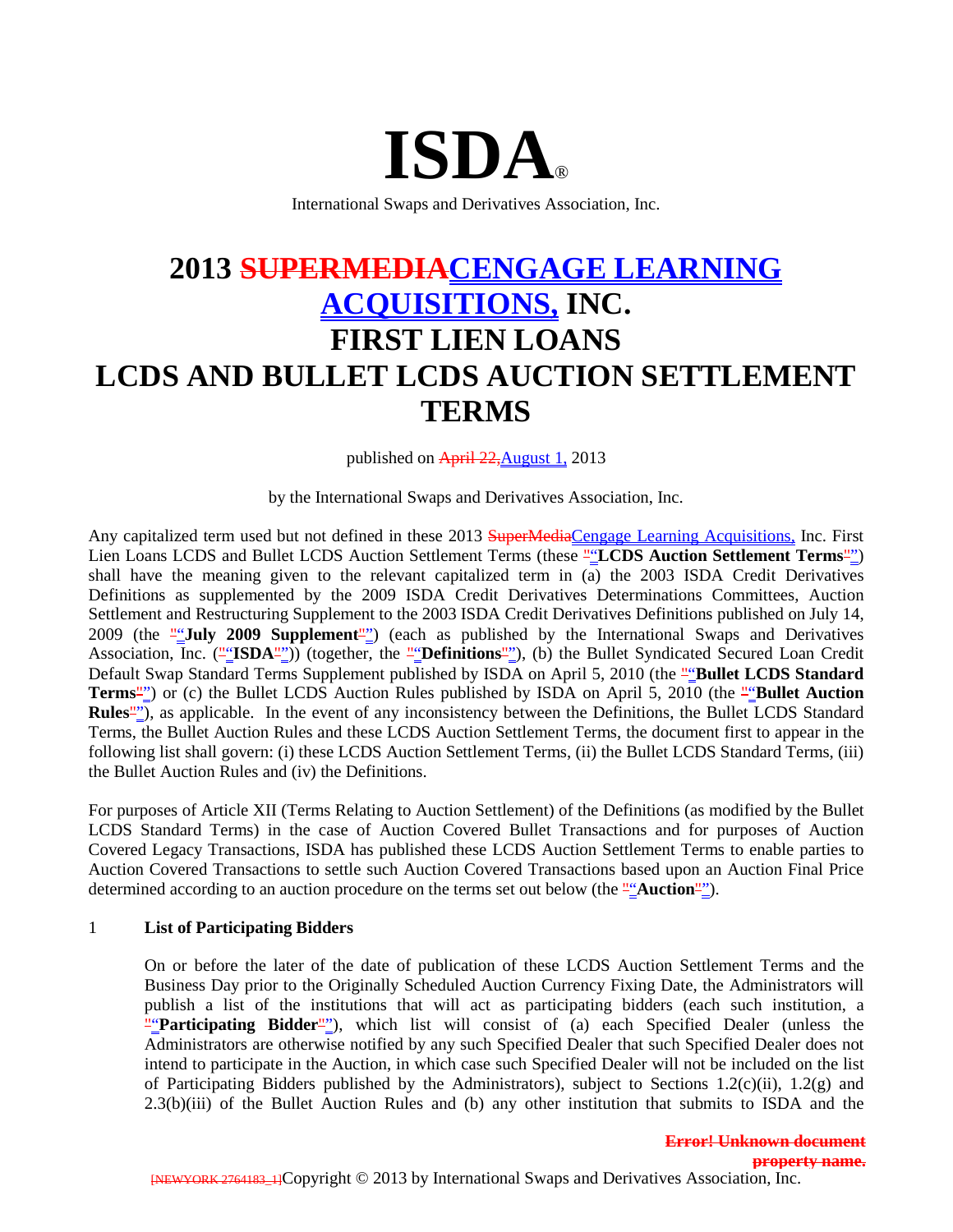Administrators a Participating Bidder Letter that (i) is effectively received by each such recipient no later than 5:00 p.m. New York City time on the date that is five Business Days prior to the Originally Scheduled Auction Currency Fixing Date, or such later date and time as may be established by the Participating Dealers pursuant to Section 2.3(b)(ii) of the Bullet Auction Rules and (ii) is approved by the Participating Dealers pursuant to Section 2.3(b)(ii) of the Bullet Auction Rules. Following the initial date of publication of the list of Participating Bidders but prior to the Auction Date, the Administrators may publish revisions to such list to add Participating Bidders or remove previously included Participating Bidders.

#### 2 **Determining the Auction Currency Rate**

On the relevant Auction Currency Fixing Date, the Administrators will determine the rate of conversion (each, an ""**Auction Currency Rate**"") as between the Relevant Currency and the currency of denomination of each Deliverable Obligation, which in the case of a Multi-Currency Funding Commitment will be the Master Currency (each, a ""**Relevant Pairing**"") as follows:

- (a) **Currency Rate Source.** Where it is possible for the Administrators to determine the rate of conversion for a Relevant Pairing by reference to the Currency Rate Source on the relevant Auction Currency Fixing Date, the relevant rate of conversion shall be the Auction Currency Rate for such Relevant Pairing.
- (b) **Currency Rate Source Unavailable.** On each Business Day from, and including, the relevant Auction Currency Fixing Date to, and including, the earlier of (i) the Auction Final Price Determination Date and (ii) the Auction Cancellation Date, the Administrators will determine whether an Auction Currency Rate can be determined for any Relevant Pairing in accordance with Section 2(a) of these LCDS Auction Settlement Terms. If the Administrators are not able to determine an Auction Currency Rate for any Relevant Pairing in accordance with Section 2(a) of these LCDS Auction Settlement Terms on any such Business Day, the Administrators will determine the Auction Currency Rate for each such Relevant Pairing as follows:
	- (A) Between 1:45 p.m. and 2:00 p.m. New York City time on any such Business Day, the Administrators will seek to obtain from each Participating Bidder, and each Participating Bidder may submit, the mid-market rate of conversion, determined by each such Participating Bidder in a commercially reasonable manner, for each such Relevant Pairing.
	- (B) If more than three such rates are obtained by the Administrators, the Auction Currency Rate will be the arithmetic mean of such rates, without regard to the rates having the highest and lowest values. If exactly three rates are obtained, the Auction Currency Rate will be the rate remaining after disregarding the rates having the highest and lowest values. For this purpose, if more than one rate has the same highest or lowest value, then one of such rates shall be disregarded. If fewer than three rates are obtained, it will be deemed that the Auction Currency Rate cannot be determined for such Relevant Pairing.
- (c) **Publication of Auction Currency Rate.** If the Administrators determine an Auction Currency Rate for each Relevant Pairing in accordance with either Section 2(a) or 2(b) of these LCDS Auction Settlement Terms, the Administrators will publish on their respective websites such Auction Currency Rates as soon as is reasonably practicable following determination thereof, but in no event later than 3:00 p.m. New York City time on the Business Day prior to the Auction Date (or as soon as possible thereafter in the case where Section 13 of these LCDS Auction Settlement Terms applies).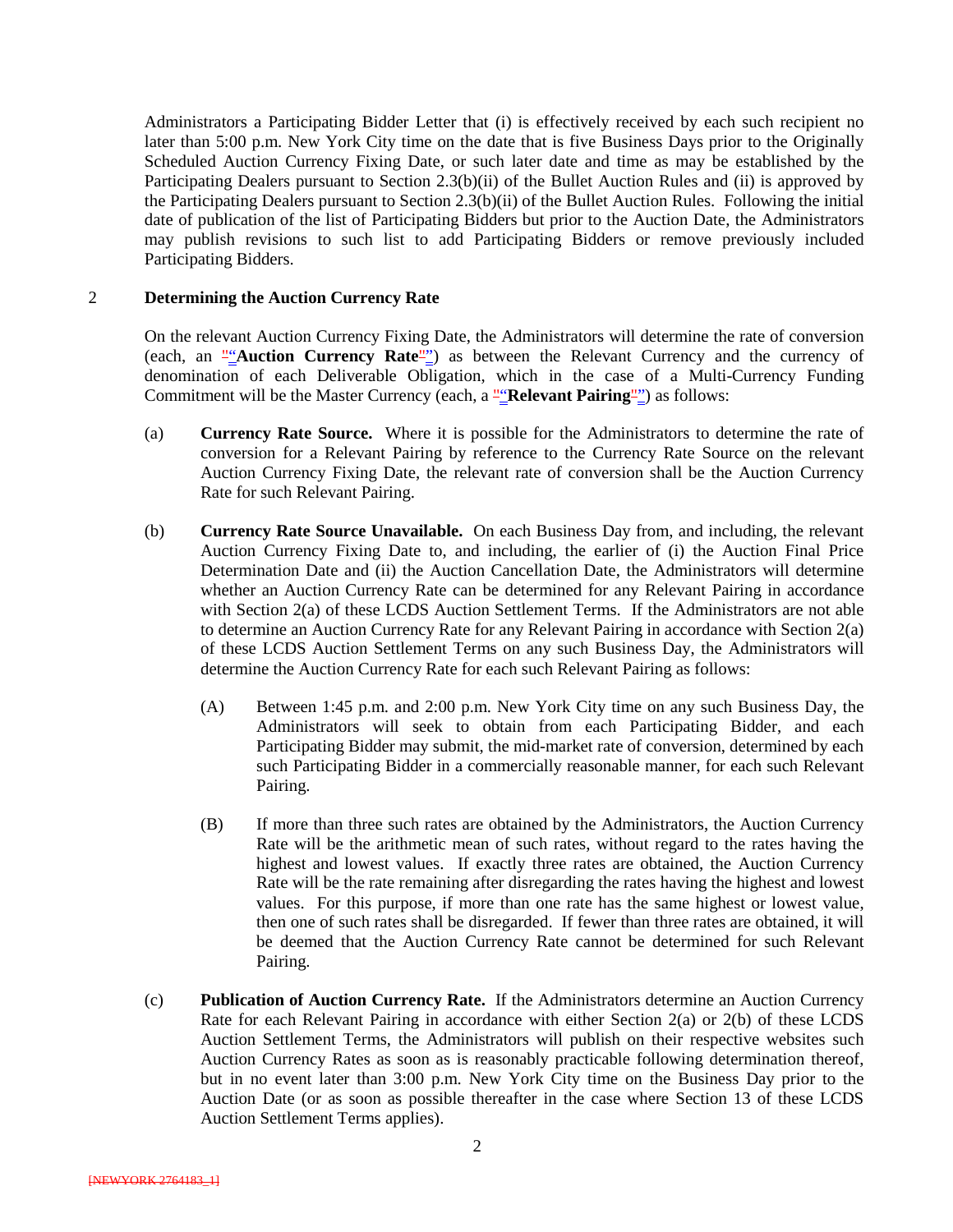(d) **Inability to Determine Auction Currency Rate.** If the Administrators are unable to determine an Auction Currency Rate for each Relevant Pairing in accordance with Sections 2(a) and 2(b) of these LCDS Auction Settlement Terms, Section 13(b) of these LCDS Auction Settlement Terms shall apply.

#### 3 **Customer Physical Settlement Requests**

Any customer that wishes to submit a Customer Physical Settlement Request to a Participating Bidder must submit a Customer Physical Settlement Request Letter to the relevant Participating Bidder no later than 5:00 p.m. New York City time on the Business Day prior to the Auction Final Price Determination Date (provided that a Participating Bidder may elect, in its sole discretion, to accept a Customer Physical Settlement Request Letter at any later time prior to the commencement of the Initial Bidding Period). Each Customer Physical Settlement Request submitted to a Participating Bidder must be, to the best of the relevant customer''s knowledge and belief, on the same side of the market as, and (when aggregated with all other Customer Physical Settlement Requests, if any, submitted by such customer and/or the Affiliates of such customer to one or more other Participating Bidders) not in excess of, such customer''s Market Position. Each Participating Bidder must accept Customer Physical Settlement Requests from any customer with whom it or its Affiliates has a trading relationship under a Governing Master Agreement, provided that such Customer Physical Settlement Request (a) would not, in the discretion of the applicable Participating Bidder, cause any credit limits established by such Participating Bidder with respect to such customer that are in effect at the time of the receipt of such Customer Physical Settlement Request to be exceeded, and (b) is no larger than, and is on the same side of the market as, such customer''s Dealer-Specific Market Position with respect to the relevant Participating Bidder and/or the Affiliates of such Participating Bidder (in aggregate). A Participating Bidder may elect, in its sole discretion, to accept a Customer Physical Settlement Request that is larger than (or on the opposite side of the market as) the relevant customer''s Dealer-Specific Market Position with respect to such Participating Bidder and/or the Affiliates of such Participating Bidder.

#### 4 **Initial Market Submissions and Dealer Physical Settlement Requests**

During the Initial Bidding Period, each Participating Bidder shall submit to the Administrators an Initial Market Submission and may submit to the Administrators a Physical Settlement Request (which Physical Settlement Request will equal the aggregate of the relevant Participating Bidder''s Dealer Physical Settlement Request and all valid Customer Physical Settlement Requests, if any, that the relevant Participating Bidder receives and accepts from its customers pursuant to Section 3 of these LCDS Auction Settlement Terms). Each Dealer Physical Settlement Request must be, to the best of the relevant Participating Bidder''s knowledge and belief, on the same side of the market as, and not in excess of, the Market Position of such Participating Bidder and/or the Affiliates of such Participating Bidder.

#### 5 **Determining the Initial Market Midpoint**

If the Administrators receive no fewer than the Minimum Number of Valid Initial Market Submissions, the Administrators will determine the ""**Initial Market Midpoint**"" as follows:

(a) **Matched Markets.** The Administrators will sort the Initial Market Bids and Initial Market Offers that comprise the Valid Initial Market Submissions separately, with the Initial Market Bids sorted in descending order and the Initial Market Offers sorted in ascending order. Each Initial Market Bid will then be matched with the corresponding Initial Market Offer (i.e., the highest Initial Market Bid will be matched with the lowest Initial Market Offer, the second highest Initial Market Bid will be matched with the second lowest Initial Market Offer, etc.) (each such matching of an Initial Market Bid with the corresponding Initial Market Offer, a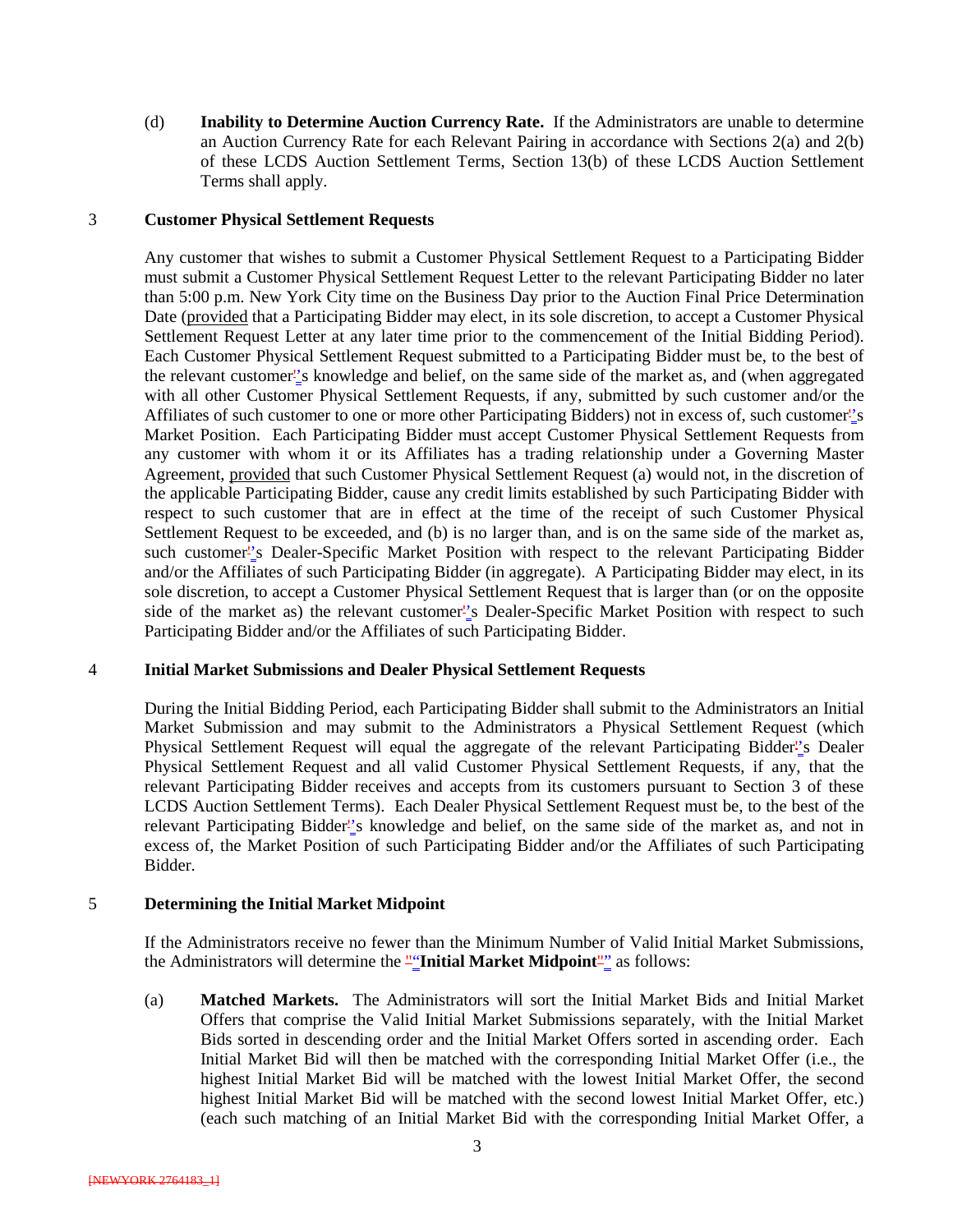""**Matched Market**""). For purposes of sorting the Initial Market Bids and Initial Market Offers, where two Initial Market Bids are equal, the one received first in time by the Administrators will be considered to be the lower of the two, and where two Initial Market Offers are equal, the one received first in time by the Administrators will be considered to be the higher of the two.

- (b) **Tradeable and Non-Tradeable Markets.** After sorting the Initial Market Bids and Initial Market Offers pursuant to Section 5(a) of these LCDS Auction Settlement Terms, the Administrators will determine which Matched Markets are Tradeable Markets by reference to whether the relevant Initial Market Bid is (i) equal to the corresponding Initial Market Offer, in which case such Matched Market constitutes a Tradeable Market that is a Touching Market, or (ii) higher than the corresponding Initial Market Offer, in which case such Matched Market constitutes a Tradeable Market that is a Crossing Market. Any Matched Market that is not a Tradeable Market is a Non-Tradeable Market.
- (c) **Best Half.** The Administrators will then calculate the mean of the Initial Market Bids and Initial Market Offers included in the Best Half of Non-Tradeable Markets. To identify the Best Half, the Administrators will list all Non-Tradeable Markets in an order based on the spread between the Initial Market Bid and the Initial Market Offer within each Non-Tradeable Market, from the smallest spread to the largest spread (i.e., the Non-Tradeable Market with the smallest spread between its Initial Market Bid and its Initial Market Offer will be at the top of the list, the Non-Tradeable Market with the second smallest spread between its Initial Market Bid and its Initial Market Offer will be next on the list, etc.). The Best Half of the Non-Tradeable Markets are those in the top half of the list of Non-Tradeable Markets. In the event that the number of Non-Tradeable Markets is an odd number, the Administrators will round up the number of Non-Tradeable Markets to include in the Best Half to the nearest whole number. The Administrators will then calculate the Initial Market Midpoint by finding the mean of all the Initial Market Bids and Initial Market Offers that form Non-Tradeable Markets included in the Best Half (with the results rounded to the nearest fraction of a percentage point that is the Relevant Pricing Increment; provided that where such results fall equidistant between two Relevant Pricing Increments, such results will be rounded up).
- (d) **Example Calculation of Initial Market Midpoint.** The steps described in (a), (b) and (c) above are illustrated in the following example (which is not intended to reflect indicative prices for the Deliverable Obligations):



Step 1 – Sort Bids from highest to lowest and Offers from lowest to highest.

Step 2 – Ignore all Tradeable Markets.

Step 3 – The Initial Market Midpoint is the mean of the Best Half of the Non-Tradeable Markets. If there is an odd number of Non-Tradeable Markets, round up the number of Non-Tradeable Markets to include in the Best Half to the nearest whole number. In this example, the Relevant Pricing Increment is assumed to be one-eighth of one percentage point.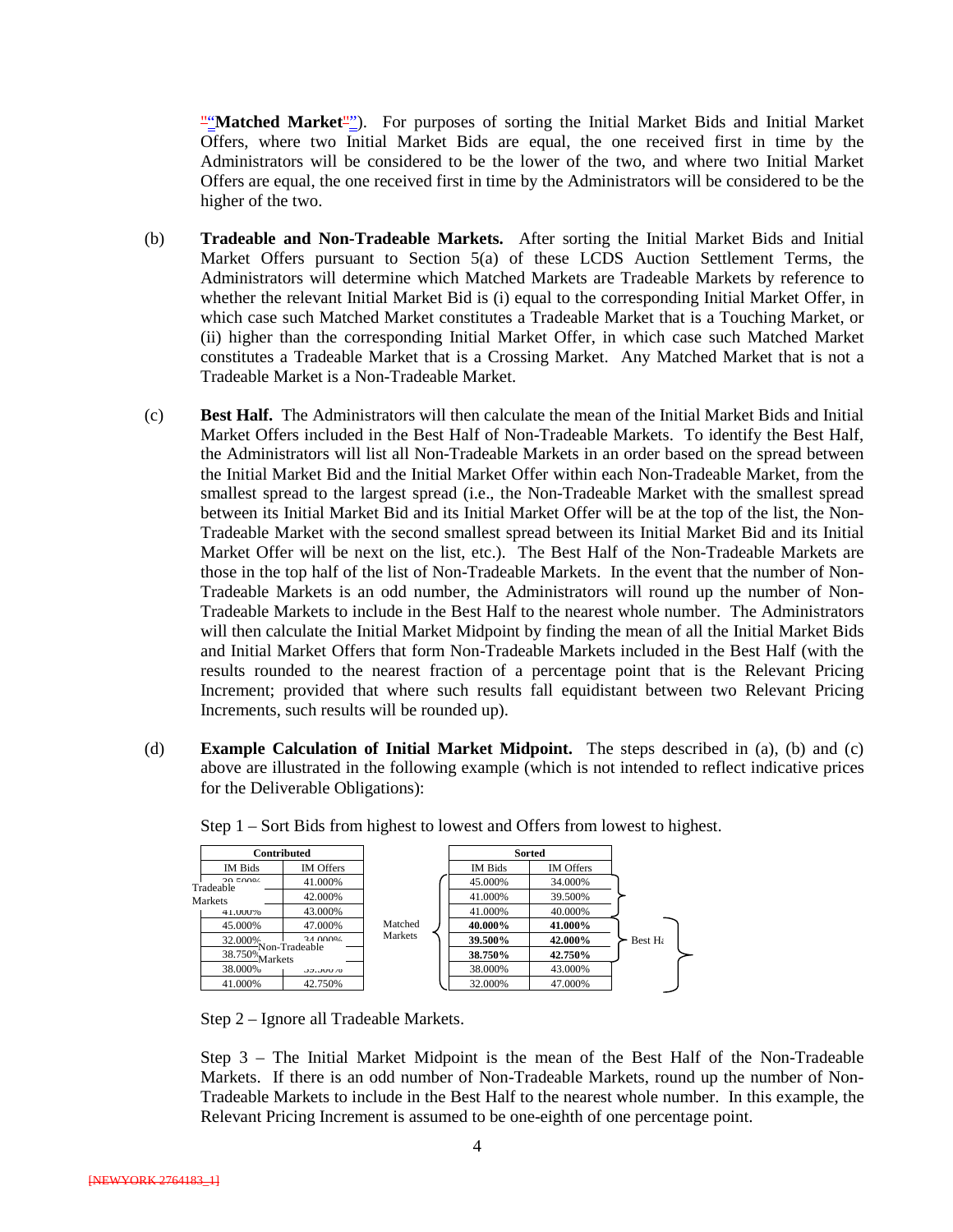| <b>Best Half</b> |                  |                                                                                                                  |
|------------------|------------------|------------------------------------------------------------------------------------------------------------------|
| IM Bids          | <b>IM Offers</b> |                                                                                                                  |
| 40.000%          | 41.000%          | <b>Initial Market Midpoint</b> = Average (40, 41, 39.5, 42, 38.75, 42.75) = 40.667%, rounded to the nearest one- |
| 39.500%          | 42.000%          | eighth of one percentage point = $40.625\%$                                                                      |
| 38.750%          | 42.750%          |                                                                                                                  |

#### 6 **Market Position Trades and determining the Open Interest**

If an Initial Market Midpoint has been determined pursuant to Section 5 of these LCDS Auction Settlement Terms, the Administrators will match all Valid Physical Settlement Requests with one another in order to determine the Open Interest. If the sum of all Quotation Amounts stated in each Physical Settlement Sell Request is less than the sum of all Quotation Amounts stated in each Physical Settlement Buy Request, all Physical Settlement Sell Requests will be matched with Physical Settlement Buy Requests, subject to the Rounding Convention, or if the sum of all Quotation Amounts stated in each Physical Settlement Buy Request is less than the sum of all Quotation Amounts stated in each Physical Settlement Sell Request, all Physical Settlement Buy Requests will be matched with Physical Settlement Sell Requests, subject to the Rounding Convention (each such match, a ""**Market Position Trade**""), and each such pair will form a trade at the Auction Final Price as described in Section 12 below.

#### 7 **Determining Adjustment Amounts**

For each Tradeable Market, the Participating Bidder whose Initial Market Bid or Initial Market Offer forms part of such Tradeable Market will make a payment to ISDA (the ""**Adjustment Amount**"") on the third Business Day after the Auction Final Price Determination Date as follows:

- (a) **Procedure for Calculating Adjustment Amounts.** The Adjustment Amount with respect to a Tradeable Market will be an amount calculated by the Administrators equal to (i) the Initial Market Quotation Amount multiplied by (ii) either (A) if the Open Interest is an offer to sell Deliverable Obligations, the greater of (I) zero and (II) an amount equal to  $(\alpha)$  the Initial Market Bid forming part of such Tradeable Market minus (β) the Initial Market Midpoint or (B) if the Open Interest is a bid to purchase Deliverable Obligations, the greater of (I) zero and (II) an amount equal to (α) the Initial Market Midpoint minus (β) the Initial Market Offer forming part of such Tradeable Market. Each Participating Bidder agrees that (1) if the Open Interest is an offer to sell Deliverable Obligations, the Participating Bidder whose Initial Market Bid formed part of such Tradeable Market will pay the Adjustment Amount to ISDA and (2) if the Open Interest is a bid to purchase Deliverable Obligations, the Participating Bidder whose Initial Market Offer formed part of such Tradeable Market will pay the Adjustment Amount to ISDA. Any payments of Adjustment Amounts shall be used by ISDA to defray any costs related to any auction that ISDA has coordinated (including the Auction), or that ISDA will in the future coordinate, for purposes of settlement of Auction Covered Transactions (as defined in the related LCDS and/or Bullet LCDS Auction Settlement Terms). To the extent that ISDA determines at any time that the aggregate of all such payments received by ISDA (and not previously applied by ISDA to defray auction-related costs) up to and including such time exceeds the costs (including future costs as determined by ISDA) of such auctions, ISDA may in its sole discretion distribute any such excess among all entities that have previously acted as participating bidders in any prior auction proportionately, based upon participation as a participating bidder in such prior auctions. Payments of Adjustment Amounts will not be conducted or effected by, or through, any Administrator.
- (b) **Example Calculation of Adjustment Amount.** The steps described in Section 7(a) of these LCDS Auction Settlement Terms are illustrated in the following example (which is not intended to reflect indicative prices for the Deliverable Obligations):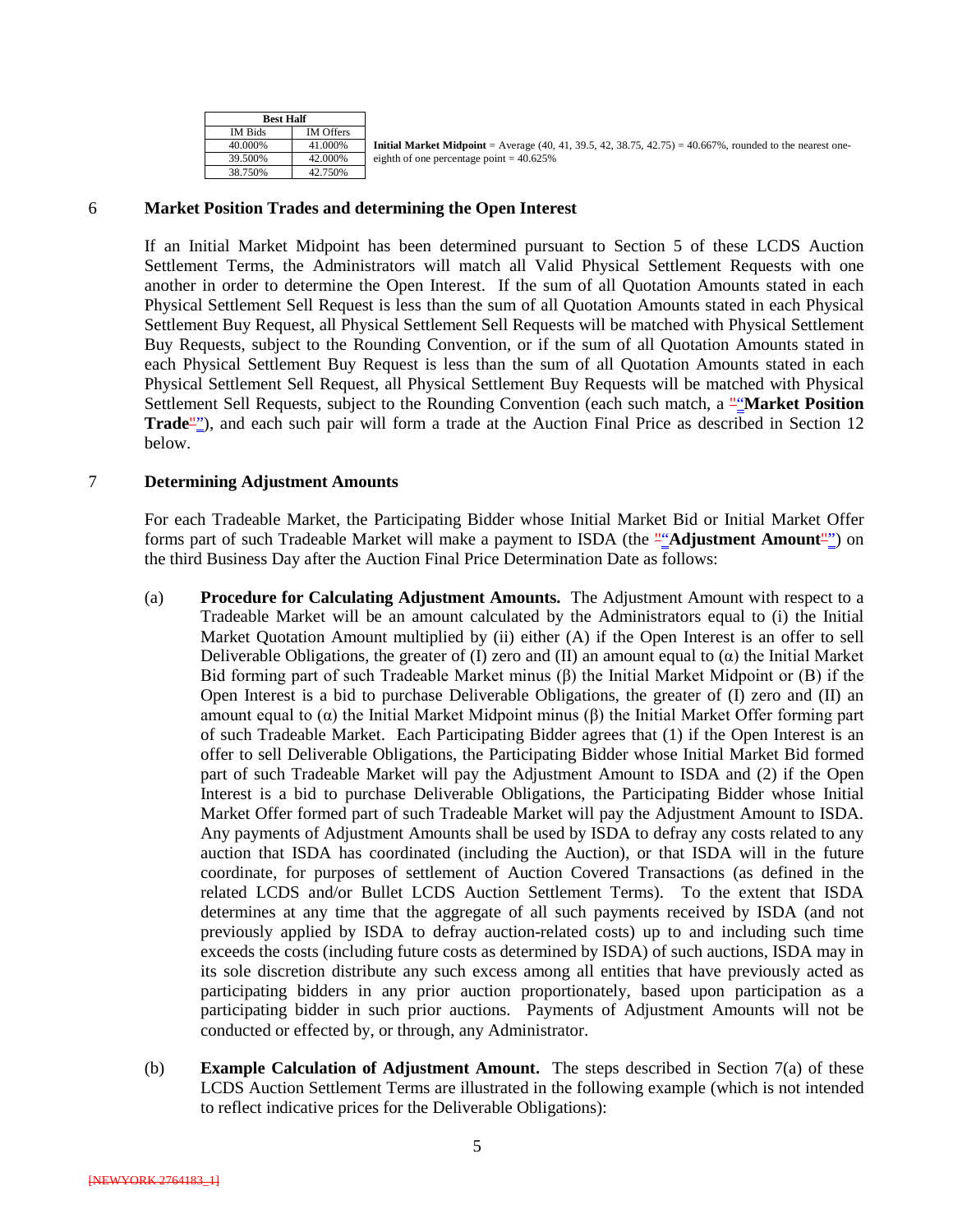Step 1 – Consider only Tradeable Markets.

| <b>Tradeable Markets</b> |                       |  |  |
|--------------------------|-----------------------|--|--|
| IM Bids                  | <b>IM</b> Offers      |  |  |
| 45.000%                  | 34.000%               |  |  |
| 41.000%                  | 39.500%               |  |  |
| 41.000%                  | 40.0<br>$\frac{0}{6}$ |  |  |

Step 2 – Calculate the Adjustment Amount for each Tradeable Market by (i) if the Open Interest is (A) an offer to sell Deliverable Obligations, determining the greater of (I) zero and (II) an amount equal to (α) the Initial Market Bid forming part of such Tradeable Market minus (β) the Initial Market Midpoint or (B) a bid to purchase Deliverable Obligations, determining the greater of (I) zero and (II) an amount equal to (α) the Initial Market Midpoint minus (β) the Initial Market Offer forming part of such Tradeable Market and (ii) multiplying the resulting amount by the Initial Market Quotation Amount.

Example calculation of Adjustment Amount if the Open Interest is an offer to sell Deliverable Obligations:

|                |            | <b>Adjustment Amount</b>                                 |
|----------------|------------|----------------------------------------------------------|
| <b>IM Bids</b> | <b>IMM</b> | (as a percentage of the Initial Market Quotation Amount) |
| 45.000%        | 40.625%    | 4.375%                                                   |
| 41.000%        | 40.625%    | 0.375%                                                   |
| 41.000%        | 40.625%    | 0.375%                                                   |

Example calculation of Adjustment Amount if the Open Interest is a bid to purchase Deliverable Obligations:

| <b>IMM</b> | <b>IM</b> Offers | <b>Adjustment Amount</b><br>(as a percentage of the Initial Market Quotation Amount) |
|------------|------------------|--------------------------------------------------------------------------------------|
| 40.625%    | 34.000%          | 6.625%                                                                               |
| 40.625%    | 39.500%          | 1.125%                                                                               |
| 40.625%    | 40.000%          | 0.625%                                                                               |

#### 8 **Publication of Initial Bidding Information**

At or prior to the Initial Bidding Information Publication Time, on any day on which the Initial Bidding Period has successfully concluded, each Administrator will publish on its website the following information:

- (a) the size and direction of the Open Interest;
- (b) the Initial Market Midpoint; and
- (c) the details of any Adjustment Amounts,

(such information with respect to such successfully concluded Initial Bidding Period, the ""**Initial Bidding Information**""). In addition, if any Other Initial Bidding Period has successfully concluded on such day, each Administrator will, at the same time that it publishes the Initial Bidding Information, also publish on its website equivalent information with respect to such Other Initial Bidding Period(s).

If (i) for any reason, (A) the Initial Bidding Period lasts longer, or occurs later, than the Originally Scheduled Initial Bidding Period or (B) a relevant Other Initial Bidding Period lasts longer, or occurs later, than the related Other Originally Scheduled Initial Bidding Period, or (ii) as of the time on the relevant day at which the Administrators would otherwise publish the Initial Bidding Information, (A) a Materiality Event has been declared pursuant to Section 13(a) of these LCDS Auction Settlement Terms or (B) an event has occurred or exists that is considered by any two or more Participating Bidders to be a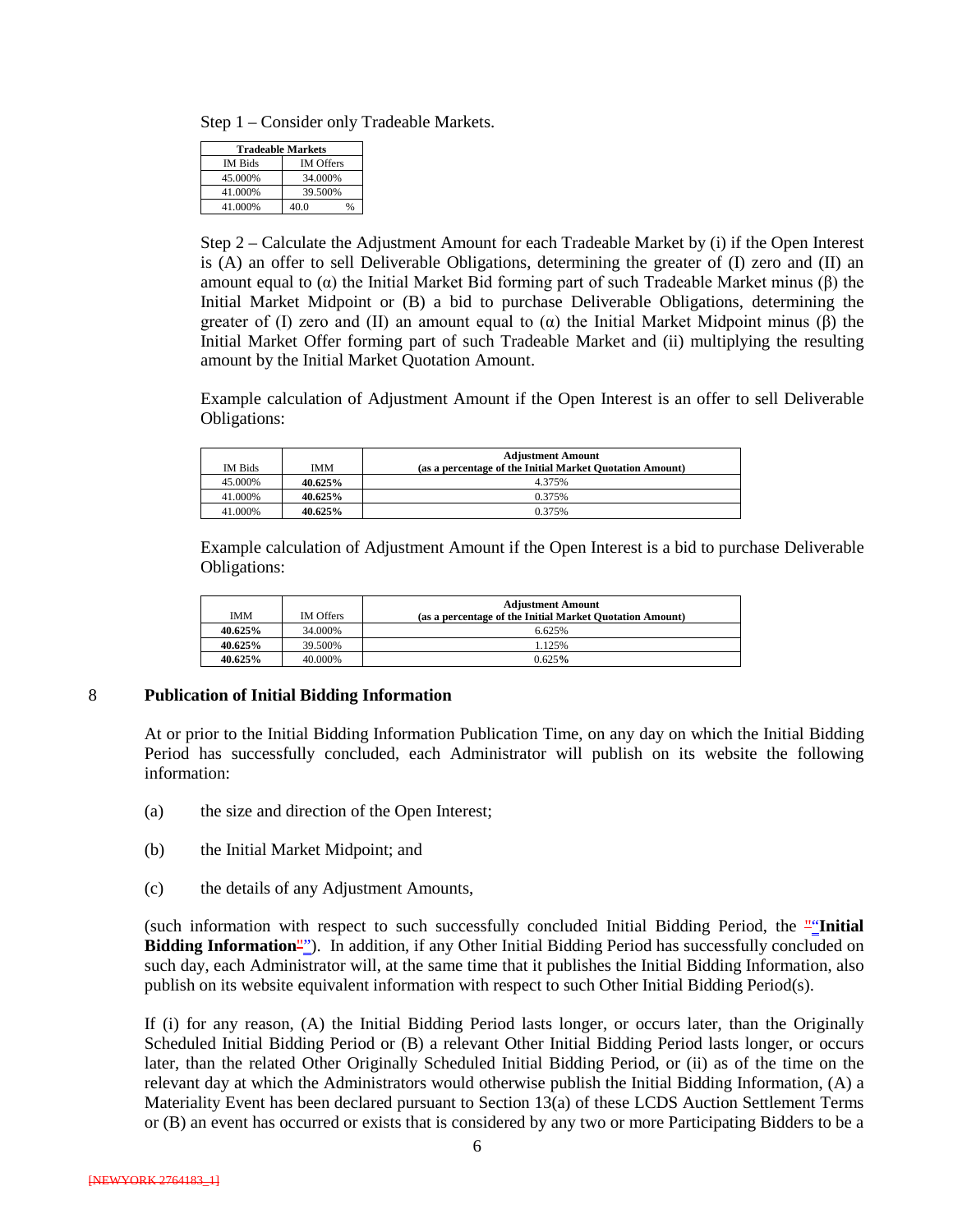Potential Materiality Event and it remains to be determined whether such Potential Materiality Event will result in the declaration of a Materiality Event, the Administrators may delay the Subsequent Bidding Period until, and publish the Initial Bidding Information on their respective websites at, such time as they determine (in their sole and absolute discretion) in order to preserve the integrity of the Auction (except that in the case of the declaration of a Materiality Event under Section 8(ii)(A) of these LCDS Auction Settlement Terms, the Administrators shall refrain from publishing the Initial Bidding Information with respect to such Initial Bidding Period).

#### 9 **If the Open Interest is Zero**

In the event that the Open Interest is zero, no Subsequent Bidding Period will be conducted by the Administrators, and the Initial Market Midpoint, published in accordance with Section 8 of these LCDS Auction Settlement Terms, will be the Auction Final Price.

#### 10 **Customer Limit Order Submissions**

In the event that the Open Interest does not equal zero, a Subsequent Bidding Period will be conducted by the Administrators. Any Customer Limit Order Submission must be submitted to, and received by, the relevant Participating Bidder during the period from and including the time at which the Initial Bidding Information is published to and including the time at which the Subsequent Bidding Period concludes; provided that in the case where the Subsequent Bidding Period is extended by the Administrators (whether such Subsequent Bidding Period is the Originally Scheduled Subsequent Bidding Period or a postponed Subsequent Bidding Period), no Customer Limit Order Submission may be submitted to the relevant Participating Bidder after the time at which such Subsequent Bidding Period was originally scheduled to conclude. Each Customer Limit Order Submission submitted to a Participating Bidder must be on the opposite side of the market from the Open Interest and, to the best of the customer''s knowledge and belief, (when aggregated with all other Customer Limit Order Submissions, if any, submitted by such customer to one or more Participating Bidders) not in excess of the size of the Open Interest. The Participating Bidder may, but is not obliged to, take into account in one or more of its Limit Order Submissions any Customer Limit Order Submission submitted to it in accordance with this Section 10 of these LCDS Auction Settlement Terms, provided that if a Participating Bidder, for any reason, decides not to accept a Customer Limit Order Submission from a customer, such Participating Bidder shall promptly notify such customer of such decision.

#### 11 **Participating Bidder Limit Order Submissions and Unmatched Limit Orders**

During the Subsequent Bidding Period, each Participating Bidder may submit Limit Order Submissions that are on the opposite side of the market from the Open Interest. Any Initial Market Bid (if the Open Interest is an offer to sell Deliverable Obligations) or Initial Market Offer (if the Open Interest is a bid to purchase Deliverable Obligations), as applicable, submitted during the Initial Bidding Period (regardless of whether such Initial Market Bid or Initial Market Offer, as applicable, forms part of a Tradeable Market) will, together with any Limit Bid (if the Open Interest is an offer to sell Deliverable Obligations) or Limit Offer (if the Open Interest is a bid to purchase Deliverable Obligations), as applicable, be considered an ""Unmatched Limit Order"", however any Initial Market Bid that forms part of a Tradeable Market and is higher than the Initial Market Midpoint and any Initial Market Offer that forms part of a Tradeable Market and is lower than the Initial Market Midpoint will, in each case, be deemed to be equal to the Initial Market Midpoint for purposes of serving as an Unmatched Limit Order. The sum of (a) the excess, if any, of (i) the aggregate Quotation Amount of a Participating Bidder''s Valid Limit Order Submissions over (ii) the portion of such aggregate Quotation Amount attributable to any Customer Limit Order Submissions received by such Participating Bidder that are taken into account in such Participating Bidder''s Valid Limit Order Submissions and (b) such Participating Bidder''s Initial Market Bid or Initial Market Offer, as applicable, that is on the same side of the market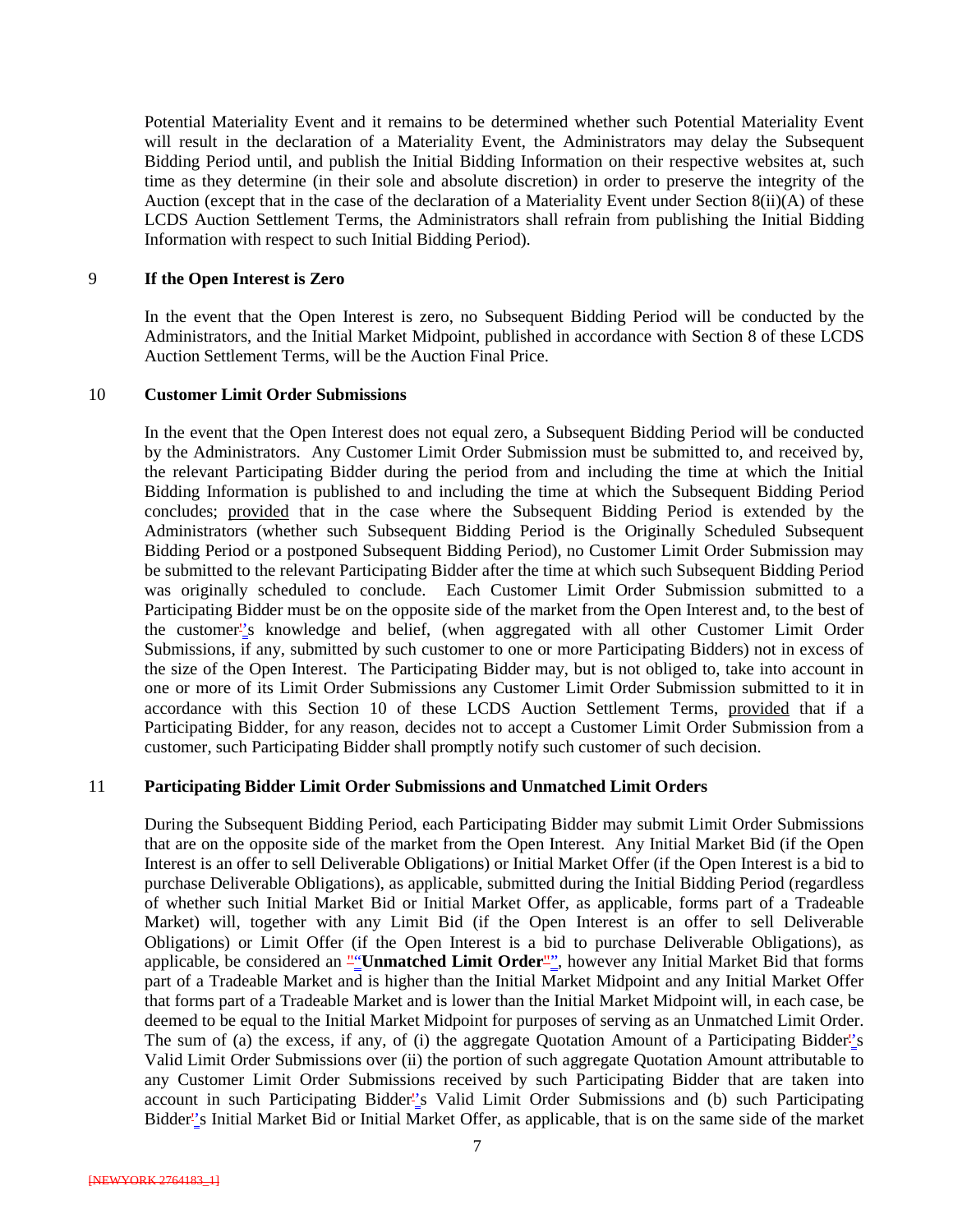as its Valid Limit Order Submissions must be, to the best of such Participating Bidder''s knowledge and belief, not in excess of the size of the Open Interest. If the Open Interest is an offer to sell Deliverable Obligations, then any Limit Bid that would otherwise be at a price above the Initial Market Midpoint plus the Cap Amount shall be deemed to be at a price equal to the Initial Market Midpoint plus the Cap Amount. If the Open Interest is a bid to purchase Deliverable Obligations, then any Limit Offer that would otherwise be at a price below the Initial Market Midpoint minus the Cap Amount shall be deemed to be at a price equal to the Initial Market Midpoint minus the Cap Amount.

#### 12 **Matching the Open Interest Against Unmatched Limit Orders and determining the Auction Final Price**

After the conclusion of the Subsequent Bidding Period, the Administrators will match the Open Interest against the corresponding Unmatched Limit Orders.

- (a) **Matching Offers or Bids.** If the Open Interest is a bid to purchase Deliverable Obligations, the Open Interest will be matched against the Unmatched Limit Orders that are Offers. If the Open Interest is an offer to sell Deliverable Obligations, the Open Interest will be matched against the Unmatched Limit Orders that are Bids.
- (b) **Filling or Not Filling the Open Interest.** The Open Interest will be matched against each applicable Unmatched Limit Order, beginning with the Unmatched Limit Order that is the lowest Offer or the highest Bid, as applicable, and moving to the next remaining lowest (in the case of Offers) or next remaining highest (in the case of Bids) until:
	- (i) the full amount of the Open Interest has been matched against Unmatched Limit Orders totaling the same size as the Open Interest; or
	- (ii) all of the Unmatched Limit Orders of the relevant direction (i.e. Offers, if the Open Interest is a bid to purchase Deliverable Obligations or Bids, if the Open Interest is an offer to sell Deliverable Obligations) have been matched to the Open Interest.
- (c) **Matched Limit Orders and Matched Limit Order Trades.** Each Unmatched Limit Order that is matched to the Open Interest under Section 12(b)(i) or 12(b)(ii) of these LCDS Auction Settlement Terms is a "**Matched Limit Order**", and each such match between a Matched Limit Order and a Valid Physical Settlement Request is a ""Matched Limit Order Trade<sup>""</sup>. If (i) the final matching of the Open Interest against the applicable Unmatched Limit Orders occurs pursuant to Section 12(b)(i) of these LCDS Auction Settlement Terms, (ii) there are multiple Unmatched Limit Orders stating the same price and (iii) each such Unmatched Limit Order stating the same price could be the final Unmatched Limit Order to be matched to the Open Interest, then each such potentially final Unmatched Limit Order stating the same price will be filled Pro Rata against the remaining Open Interest, subject to the Rounding Convention.
- (d) **Auction Final Price when the Open Interest is Filled.** If the final matching of the Open Interest against the applicable Unmatched Limit Orders occurs pursuant to Section 12(b)(i) of these LCDS Auction Settlement Terms, the Auction Final Price will be the price associated with the Matched Limit Order that is the highest Offer or the lowest Bid, as applicable, provided that (i) if the Open Interest is a bid to purchase Deliverable Obligations and the Initial Market Midpoint exceeds the price associated with the highest Matched Limit Order by more than the Cap Amount, then the Auction Final Price will be the Initial Market Midpoint minus the Cap Amount and (ii) if the Open Interest is an offer to sell Deliverable Obligations and the price associated with the lowest Matched Limit Order exceeds the Initial Market Midpoint by more than the Cap Amount, then the Auction Final Price will be the Initial Market Midpoint plus the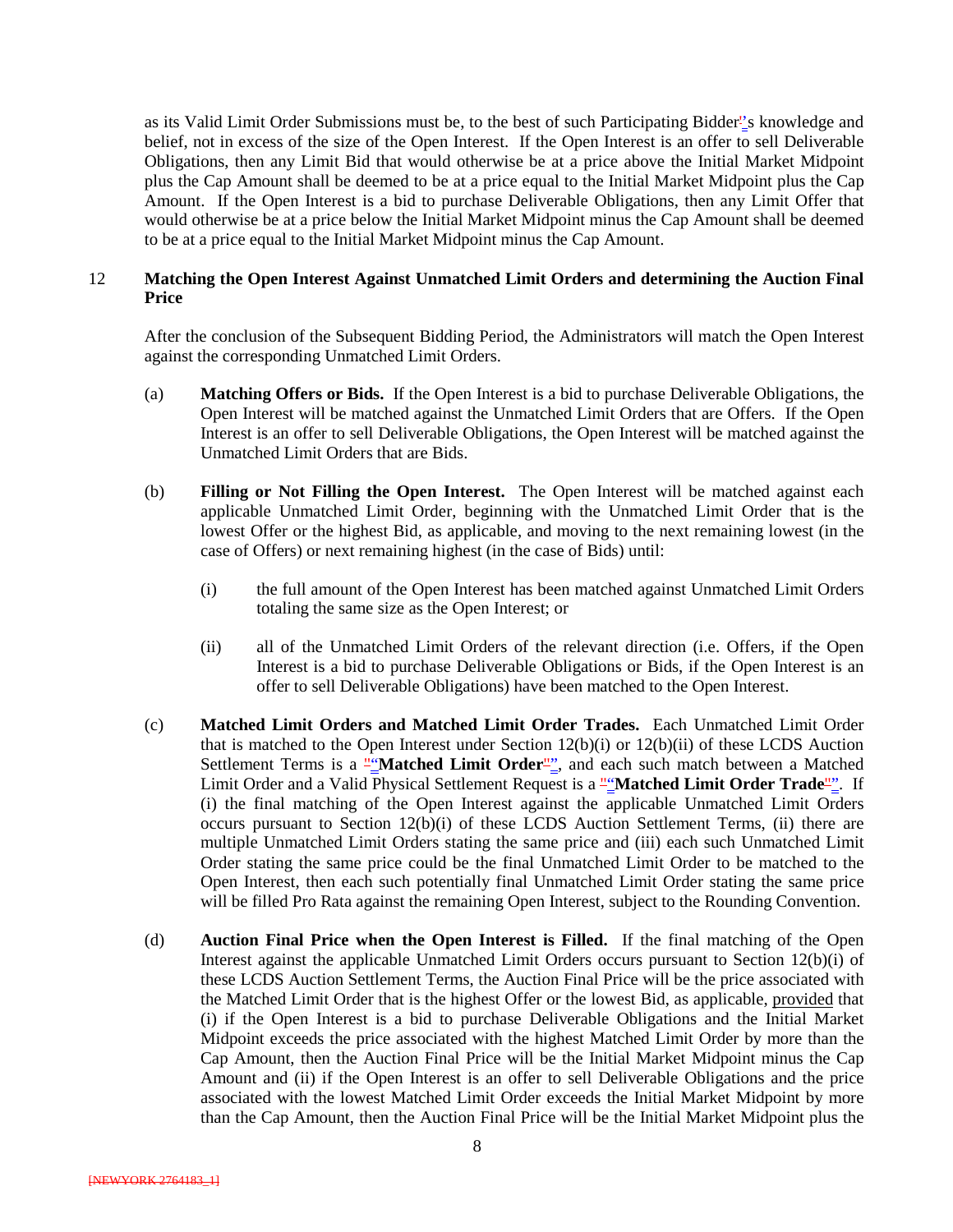Cap Amount. If the Open Interest is zero, the Auction Final Price will be the Initial Market Midpoint.

- (e) **Auction Final Price when the Open Interest is Not Filled.** If the final matching of the Open Interest against the applicable Unmatched Limit Orders occurs pursuant to Section 12(b)(ii) of these LCDS Auction Settlement Terms, the Auction Final Price will be (i) if the Open Interest is a bid to purchase Deliverable Obligations, the greater of (A) 100 percent and (B) the highest Offer received or (ii) if the Open Interest is an offer to sell Deliverable Obligations, zero. In such case, notwithstanding Sections 6 or 12(b) of these LCDS Auction Settlement Terms, all Valid Physical Settlement Requests on the same side of the market as the Open Interest (e.g., bids to purchase or offers to sell) will be matched Pro Rata, subject to the Rounding Convention, against the Valid Limit Order Submissions and Valid Physical Settlement Requests on the opposite side of the market to form Market Position Trades or Matched Limit Order Trades, as applicable.
- (f) **100 Percent Cap to Auction Final Price.** In all cases, if the Auction Final Price determined pursuant to these LCDS Auction Settlement Terms is greater than 100 percent, then, for purposes of settling the Auction Covered Transactions only, the Auction Final Price will be deemed to be 100 percent.
- (g) **Deemed Bilateral Agreement between Participating Bidders.** Each Participating Bidder whose Valid Physical Settlement Request or Matched Limit Order, as applicable, forms part of either a Market Position Trade or a Matched Limit Order Trade will be deemed to have entered into a bilateral agreement on terms equivalent to the Representative Auction-Settled Transaction for which (i) the Floating Rate Payer Calculation Amount is equal to the Quotation Amount with respect to the relevant Market Position Trade or Matched Limit Order Trade, as applicable, and (ii) (A) Seller is the Participating Bidder whose Physical Settlement Buy Request forms part of such Market Position Trade or whose Physical Settlement Buy Request, Limit Bid or Initial Market Bid, as applicable, forms part of such Matched Limit Order Trade and (B) Buyer is the Participating Bidder whose Physical Settlement Sell Request forms part of such Market Position Trade or whose Physical Settlement Sell Request, Limit Offer or Initial Market Offer, as applicable, forms part of such Matched Limit Order Trade; provided that, (I) in the case of the Matched Limit Order Trades containing the highest Offer or the lowest Bid, as applicable, the Quotation Amount will, if necessary, be reduced to reflect the size of the remaining Open Interest, and (II) in the event that there are multiple Matched Limit Orders stating the highest Offer or lowest Bid, as applicable, then such Matched Limit Orders will be filled Pro Rata against the remaining Open Interest, subject to the Rounding Convention. Participating Bidders whose Valid Physical Settlement Request or Matched Limit Order, as applicable, forms part of a Market Position Trade or Matched Limit Order Trade will be matched with one another by the Administrators in their sole and absolute discretion so as to minimize, to the extent reasonably practicable, first, the number of Representative Auction-Settled Transactions for which the Floating Rate Payer Calculation Amount will be either smaller than the Initial Market Quotation Amount or not an integral multiple of the RAST Notional Amount Increment and second, the number of Representative Auction-Settled Transactions to be entered into; provided that, prior to such matching, the Quotation Amounts with respect to Matched Limit Orders or Valid Physical Settlement Requests, as applicable, submitted by the same Participating Bidder will be matched with each other, to the extent possible. Transactions entered into by and between Participating Bidders pursuant to Market Position Trades or Matched Limit Order Trades will not be conducted or effected by, or through, any Administrator.

#### 13 **Delayed Auction Provisions**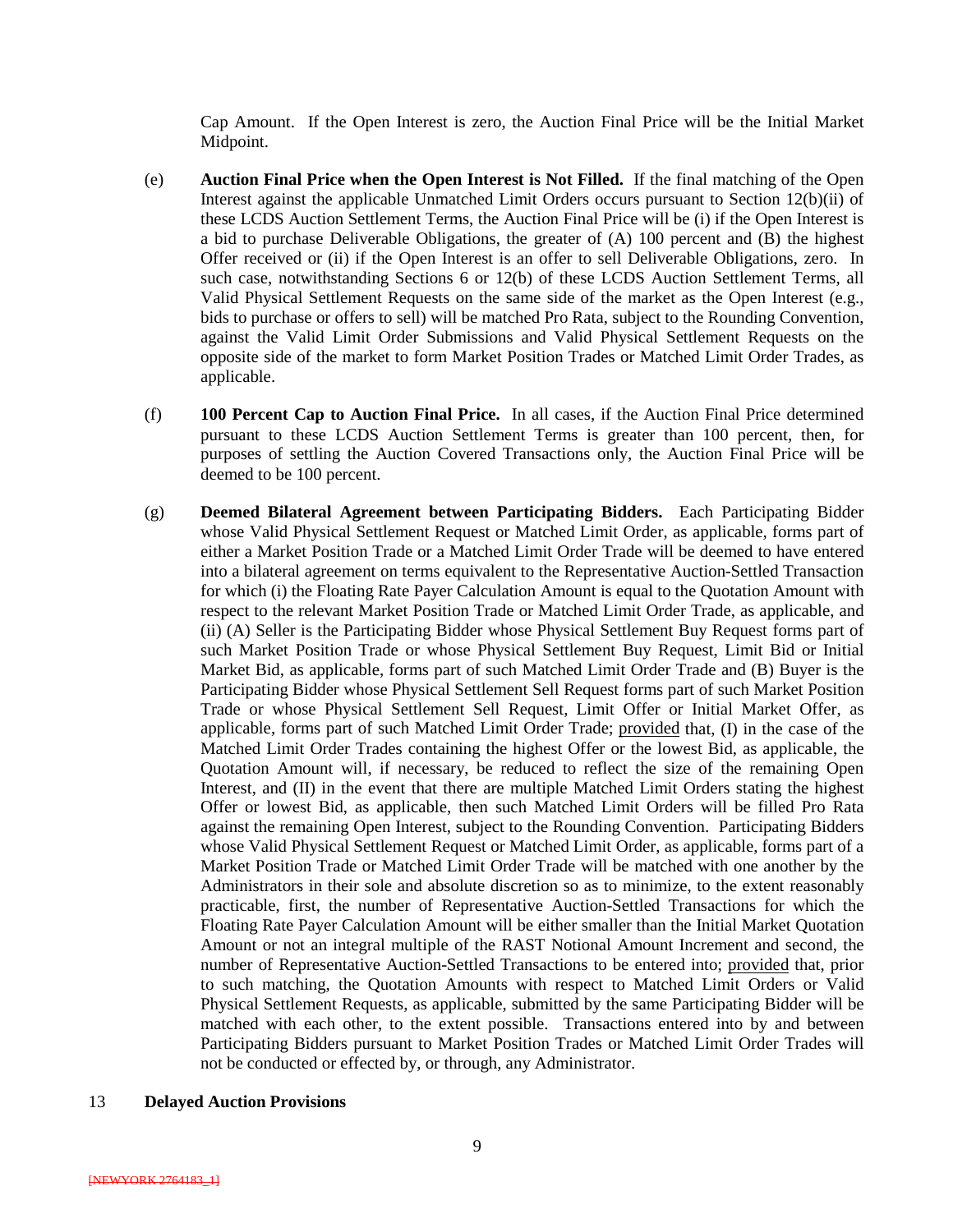The Auction timing may be adjusted under the relevant following circumstances:

(a) **Materiality Event Delayed Auction Date.** If at any time on or after the Business Day prior to the Auction Date but before the conclusion of the Subsequent Bidding Period on the Auction Final Price Determination Date, an event occurs or exists that is determined by any two or more Participating Bidders to be a Potential Materiality Event, then such Participating Bidders shall have a right to require ISDA to call a vote of the Participating Bidders to determine whether such Potential Materiality Event is a Materiality Event, which vote will take place, if such Potential Materiality Event is identified prior to the commencement of the Initial Bidding Period, before the conclusion of such Initial Bidding Period, and otherwise before the conclusion of such Subsequent Bidding Period. If a simple majority of all the Participating Bidders votes that such Potential Materiality Event is a Materiality Event, then such Initial Bidding Period and, if applicable, such Subsequent Bidding Period will be deemed to have been cancelled, annulled or postponed, as applicable, and the auction procedure contemplated by these LCDS Auction Settlement Terms shall recommence as if the Auction had originally been scheduled to take place on the next Business Day, unless, prior to the commencement of the Initial Bidding Period on such next Business Day, ISDA holds a vote of the Participating Bidders, and a simple majority of all the Participating Bidders votes that the news of the Materiality Event has not yet been sufficiently widely disseminated or another Materiality Event has occurred or exists, in which case the auction procedure contemplated by these LCDS Auction Settlement Terms shall recommence as if the Auction had originally been scheduled to take place on the following Business Day (i.e., the second Business Day after the later of the original vote establishing the occurrence of a Materiality Event and the Auction Date), or, if necessary, on each following Business Day thereafter, but in no event later than the fifth Business Day after the Auction Date (any such delayed date on which a new Initial Bidding Period actually occurs following a particular Materiality Event, a ""Materiality Event Delayed Auction Date<sup>"</sup>"). The Administrators will publish the results of any vote of the Participating Bidders with respect to the declaration of a Materiality Event (including the vote cast by each Participating Bidder participating in such vote) on their respective websites.

In the event of the occurrence of a Materiality Event Delayed Auction Date, (i) each previously submitted Customer Physical Settlement Request and Dealer Physical Settlement Request shall be deemed to be revoked and must be re-submitted pursuant to Section 3 or 4, as applicable, of these LCDS Auction Settlement Terms as if the Auction had originally been scheduled to take place on the relevant Materiality Event Delayed Auction Date and (ii) the Auction Currency Fixing Date shall mean the Business Day prior to the Materiality Event Delayed Auction Date, and the steps set forth in Section 2 of these LCDS Auction Settlement Terms will be repeated with respect to each Relevant Pairing (regardless of whether an Auction Currency Rate was previously determined with respect to any Relevant Pairing) as of such newly designated Auction Currency Fixing Date.

(b) **Currency Rate Delayed Auction Date**. If the Administrators are unable to determine an Auction Currency Rate on an Auction Currency Fixing Date (the "**Relevant Auction**" **Currency Fixing Date**"") with respect to each Relevant Pairing, the steps set forth in Section 2 of these LCDS Auction Settlement Terms will be repeated with respect to each Relevant Pairing (regardless of whether an Auction Currency Rate was previously determined with respect to any Relevant Pairing) on the Business Day following such Relevant Auction Currency Fixing Date, and (if necessary) the second Business Day following such Relevant Auction Currency Fixing Date, but in no event later than the second Business Day following the Relevant Auction Currency Fixing Date, and the date on which the Auction is held will be the date that is one Business Day following the newly designated Auction Currency Fixing Date (any such delayed date on which an Initial Bidding Period actually occurs following a particular newly designated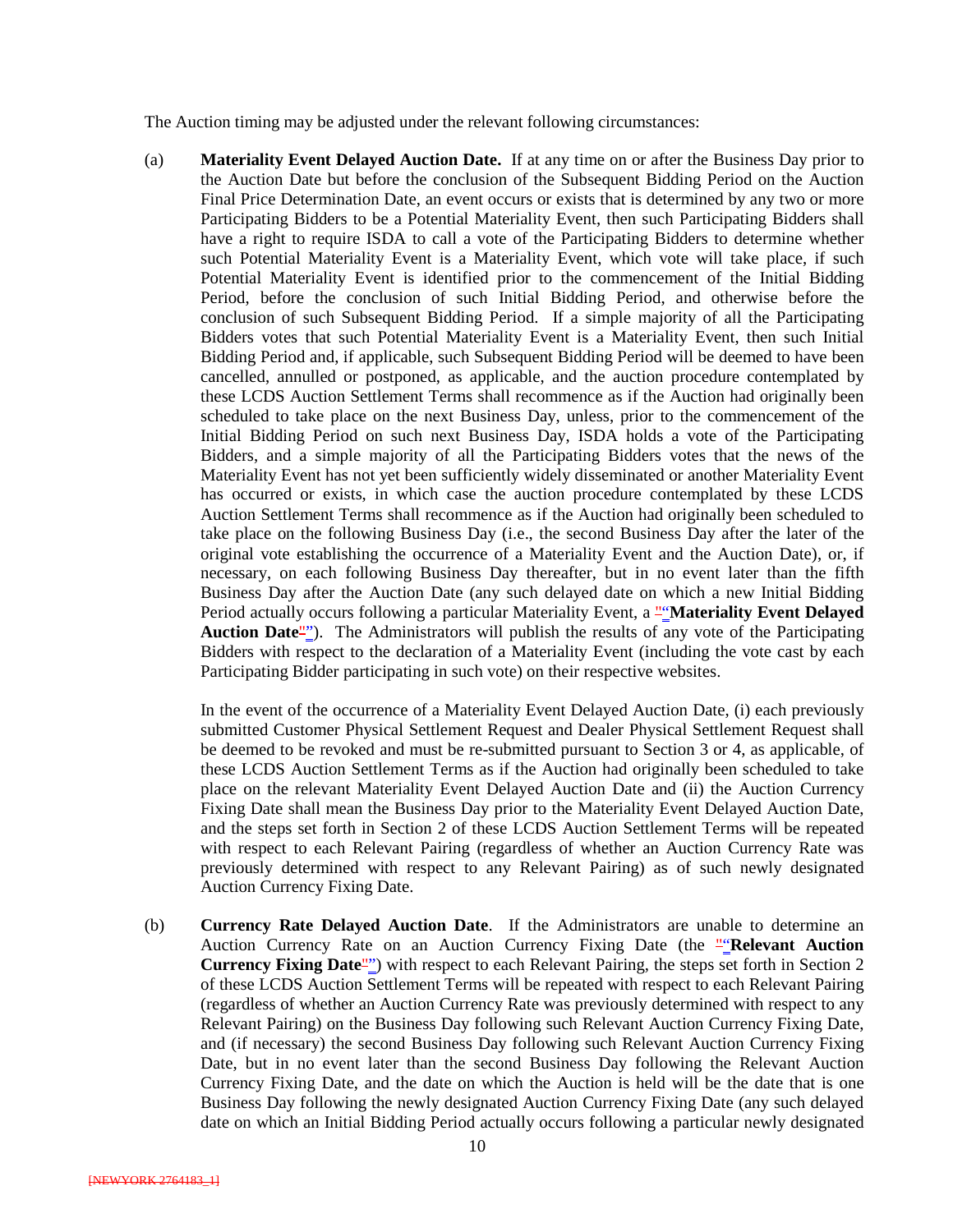Auction Currency Fixing Date, a ""**Currency Rate Delayed Auction Date**""). In the event of the occurrence of a Currency Rate Delayed Auction Date, each previously submitted Customer Physical Settlement Request and Dealer Physical Settlement Request shall be deemed to be revoked and must be re-submitted pursuant to Section 3 or 4, as applicable, of these LCDS Auction Settlement Terms as if the Auction had originally been scheduled to take place on the relevant Currency Rate Delayed Auction Date.

(c) **Administratively Delayed Auction Date.** If the auction procedure described in these LCDS Auction Settlement Terms does not result in an Auction Final Price for any reason (including, but not limited to, the failure to receive the Minimum Number of Valid Initial Market Submissions) other than the reasons described in Sections 13(a) and 13(b) of these LCDS Auction Settlement Terms, the relevant steps will be repeated on the Auction Date with the auction procedure described in these LCDS Auction Settlement Terms recommencing at such time(s) specified by the Administrators. If an Auction Final Price cannot be determined on any such subsequent attempt(s) on the Auction Date itself for any reason other than the reasons described in Sections 13(a) and 13(b) of these LCDS Auction Settlement Terms, the relevant steps will be repeated according to a schedule to be determined by the Administrators on the Business Day following the Auction Date, and if necessary, the second Business Day following the Auction Date, but in no event later than the second Business Day following the Auction Date (any such delayed date on which a new Initial Bidding Period actually occurs, an ""**Administratively Delayed Auction Date**"").

In the event of the occurrence of an Administratively Delayed Auction Date, (i) each previously submitted Customer Physical Settlement Request and Dealer Physical Settlement Request shall be deemed to be revoked and must be re-submitted pursuant to Section 3 or 4, as applicable, of these LCDS Auction Settlement Terms as if the Auction had originally been scheduled to take place on the relevant Administratively Delayed Auction Date and (ii) the Auction Currency Fixing Date shall mean the Business Day prior to the Administratively Delayed Auction Date, and the steps set forth in Section 2 of these LCDS Auction Settlement Terms will be repeated with respect to each Relevant Pairing (regardless of whether an Auction Currency Rate was previously determined with respect to any Relevant Pairing) as of such newly designated Auction Currency Fixing Date.

- (d) **Combination of Materiality Event Delayed Auction Date, Currency Rate Delayed Auction Date and/or Administratively Delayed Auction Date**. In the event that the Auction must be held on a later date as a result of any combination of the events described in Sections 13(a), 13(b) and/or 13(c) of these LCDS Auction Settlement Terms, (i) the Administrators shall (A) adjust the Auction Currency Fixing Date and (B) reschedule the date on which the Auction will be held in their sole and absolute discretion in order to preserve the integrity of the Auction, provided that such rescheduled Auction shall be held no later than five Business Days after the Auction Date and (ii) each previously submitted Customer Physical Settlement Request and Dealer Physical Settlement Request shall be deemed to be revoked and must be re-submitted pursuant to Section 3 or 4, as applicable, of these LCDS Auction Settlement Terms as if the Auction had originally been scheduled to take place on the relevant date determined by the Administrators to be the date on which the rescheduled Auction is to be held.
- (e) **Auction Cancellation Date.** If an Auction Final Price has not been determined on or prior to (i) the fifth Business Day following the Auction Date, if Section 13(a) or 13(d) of these LCDS Auction Settlement Terms is applicable or (ii) the second Business Day following the Auction Date, if Section 13(b) or 13(c) of these LCDS Auction Settlement Terms is applicable, then the Auction will be deemed to have been cancelled (the date of such cancellation, an  $\frac{\pi}{2}$ **Auction**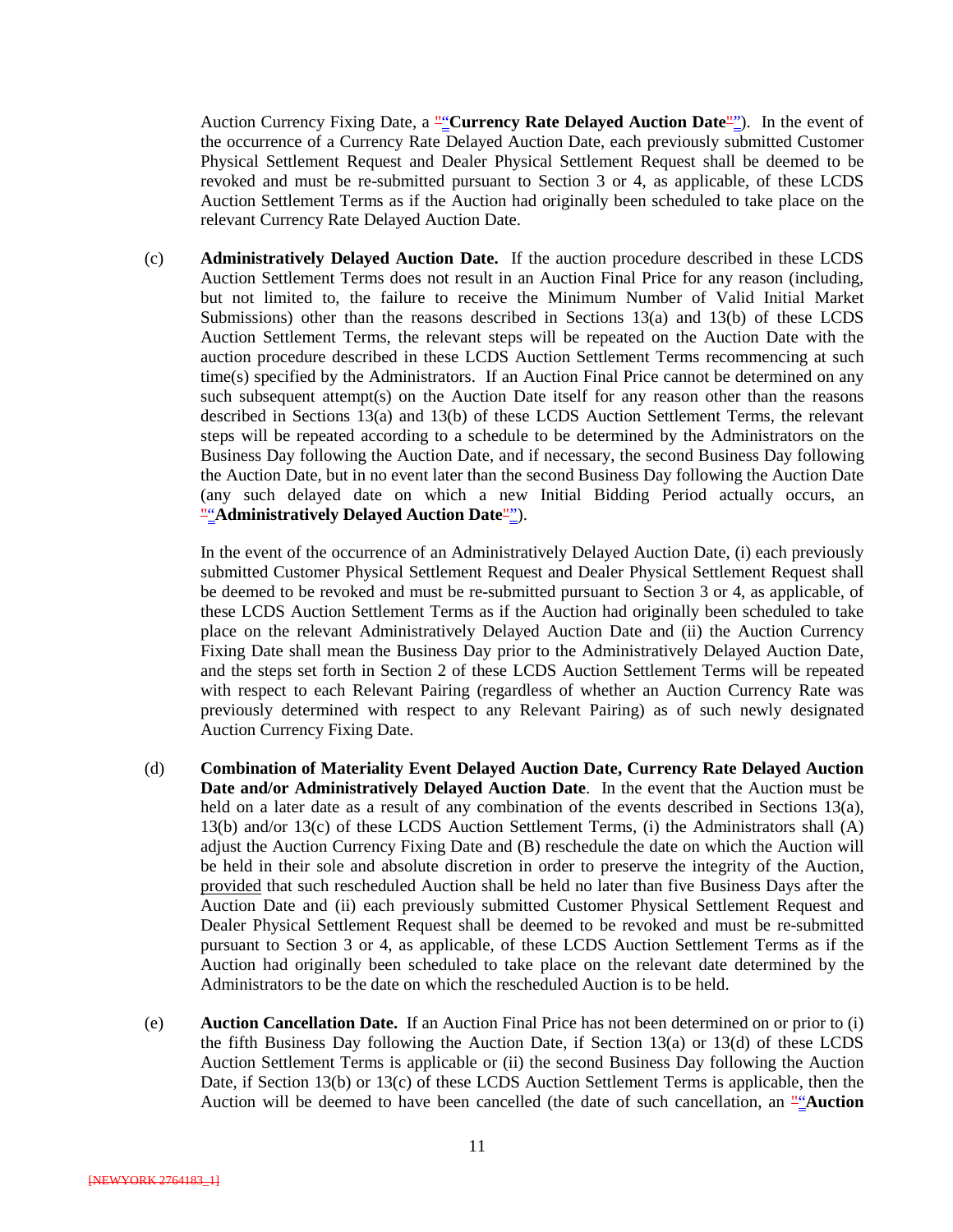**Cancellation Date**""). The Administrators and ISDA will announce the occurrence of an Auction Cancellation Date on their respective websites.

#### 14 **Publication of Subsequent Bidding Information**

At or prior to the Subsequent Bidding Information Publication Time on any day on which the Subsequent Bidding Period has successfully concluded, each Administrator will publish on its website the following information:

- (a) the Auction Final Price;
- (b) the names of the Participating Bidders who submitted Bids, Offers and Valid Physical Settlement Requests, together with the details of all such Bids, Offers and Valid Physical Settlement Requests submitted by each (e.g., the identity of the Participating Bidders and the size of the Quotation Amounts); and
- (c) the details and size of all Market Position Trades or Matched Limit Order Trades,

(such information with respect to such successfully concluded Subsequent Bidding Period, the ""**Subsequent Bidding Information**""). In addition, if any Other Subsequent Bidding Period has successfully concluded on such day, each Administrator will, at the same time that it publishes the Subsequent Bidding Information, also publish on its website equivalent information with respect to such Other Subsequent Bidding Period(s).

If, for any reason, (i) the Subsequent Bidding Period lasts longer, or occurs later, than the Originally Scheduled Subsequent Bidding Period or (ii) a relevant Other Subsequent Bidding Period lasts longer, or occurs later than, the related Other Originally Scheduled Subsequent Bidding Period, the Administrators will publish the Subsequent Bidding Information on their respective websites at such time as they determine (in their sole and absolute discretion) in order to preserve the integrity of the Auction. If, as of the conclusion of the Subsequent Bidding Period, it has been determined that the auction procedures contemplated by these LCDS Auction Settlement Terms must be repeated pursuant to Section 13 of these LCDS Auction Settlement Terms, the Administrators will not publish on their respective websites the Subsequent Bidding Information with respect to such Subsequent Bidding Period.

#### 15 **Rules Concerning Amendments and Corrections to Valid Initial Market Submissions, Valid Physical Settlement Requests and Valid Limit Order Submissions**

The following rules will apply to Valid Initial Market Submissions, Valid Physical Settlement Requests and Valid Limit Order Submissions submitted by any Participating Bidder:

- (a) **No Post-Bidding Period Amendments to Valid Initial Market Submissions or Valid Limit Order Submissions.** No Valid Initial Market Submission or Valid Limit Order Submission may be amended either by the Participating Bidder or the Administrators after the conclusion of the Initial Bidding Period or Subsequent Bidding Period, as applicable, even if the relevant Valid Initial Market Submission or Valid Limit Order Submission, as applicable, is a mistake, and all Participating Bidders will be required to comply with the terms of the Matched Limit Order Trade, if any, of which the relevant Initial Market Bid, Initial Market Offer, Limit Bid or Limit Offer, as applicable, forms a part.
- (b) **Amendments to Valid Physical Settlement Requests.** If a Participating Bidder''s Valid Physical Settlement Request (without regard to the Customer Physical Settlement Requests that formed a part of such Participating Bidder''s Valid Physical Settlement Request) is on the same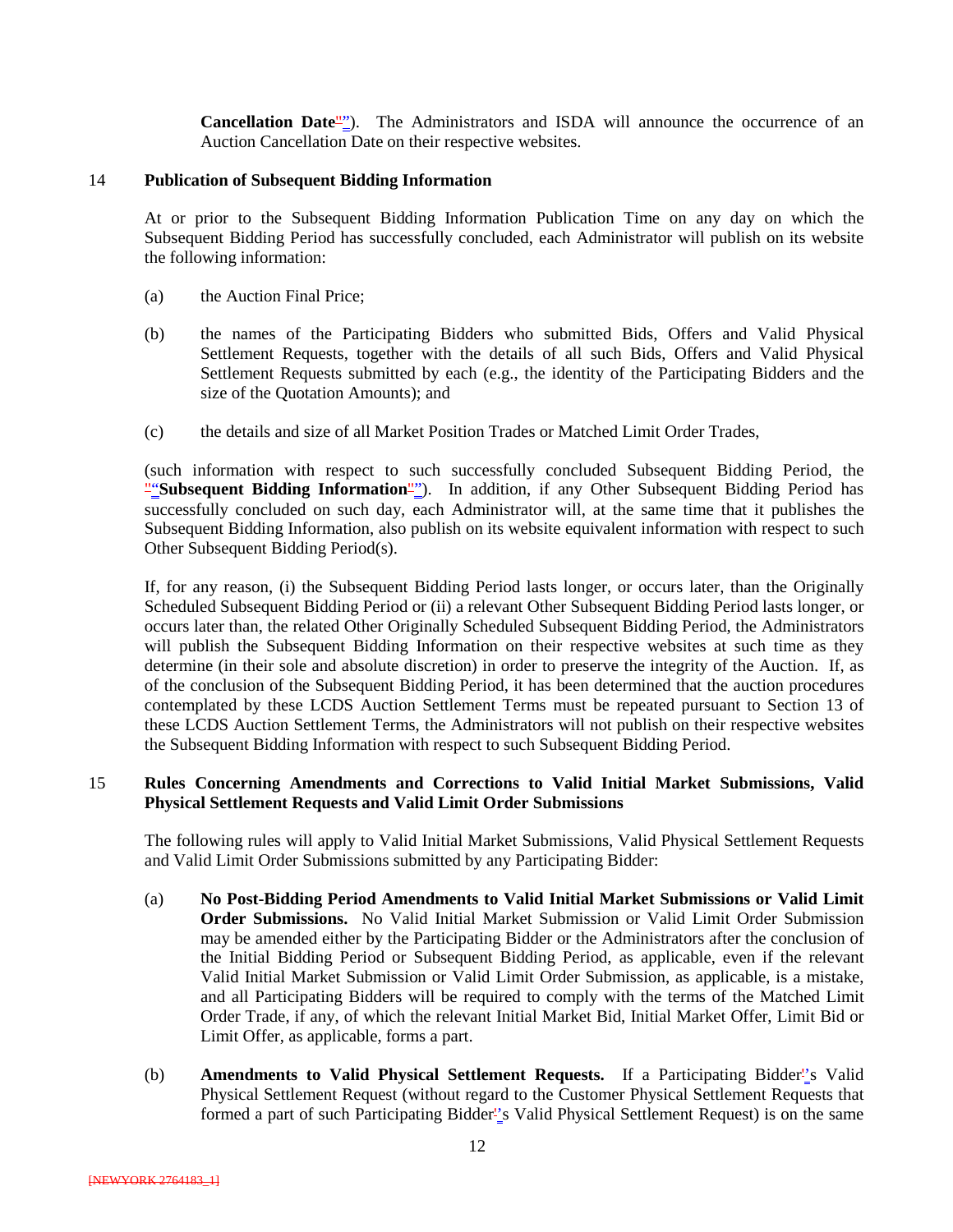side of the market as, but less than or equal to, such Participating Bidder''s Market Position, such Valid Physical Settlement Request may not be amended by either the Participating Bidder or the Administrators after the conclusion of the Initial Bidding Period, even if such Valid Physical Settlement Request is a mistake, and all Participating Bidders will be required to comply with the terms of the Market Position Trade or Matched Limit Order Trade, as applicable, if any, of which such Valid Physical Settlement Request forms a part.

If a Participating Bidder becomes aware that its Valid Physical Settlement Request (without regard to the Customer Physical Settlement Requests that formed a part of such Participating Bidder''s Valid Physical Settlement Request) is on the opposite side of the market from, or is greater than, such Participating Bidder''s Market Position, such Participating Bidder will immediately notify the Administrators and will submit a corrected Physical Settlement Request.

If the Administrators become aware of a corrected Valid Physical Settlement Request, if any, at least thirty minutes prior to the beginning of the Subsequent Bidding Period, the Administrators will determine the Open Interest based on the corrected Valid Physical Settlement Request and publish the corrected Initial Bidding Information no later than fifteen minutes prior to the beginning of the Subsequent Bidding Period. Otherwise, the Administrators will not recalculate the Open Interest or the Auction Final Price, all Auction Covered Transactions will settle according to the Auction Final Price published by the Administrators, and all Participating Bidders will be required to comply with the terms of the Market Position Trade or Matched Limit Order Trade, as applicable, if any, of which the relevant Valid Physical Settlement Request forms a part.

#### 16 **Limitations on Liability of Administrators**

Each Auction Party that is not a Participating Bidder agrees that neither Administrator will be liable to any party for any form of damages, whether direct, indirect, special or consequential, arising in connection with the performance of the relevant Administrator''s duties under the auction procedures contemplated by these LCDS Auction Settlement Terms, and agrees to waive any claim that may arise against either Administrator in connection with the performance of the relevant Administrator''s duties under these auction procedures, except in the case of fraud or wilful misconduct on the part of the relevant Administrator.

#### 17 **Limitations on Liability of LCDS Parties, ISDA and its Advisors**

Each Auction Party agrees that (a) no LCDS Party will be liable to any party for any form of damages, whether direct, indirect, special or consequential, arising as a result of the publication of an Auction Final Price (or any other result of the procedures contemplated by these LCDS Auction Settlement Terms), and agrees to waive any claim that may arise against any LCDS Party, in each case except in the case of fraud or wilful misconduct on the part of such LCDS Party and (b) none of ISDA, its advisors, or any LCDS Party will be liable to any party for any form of damages, whether direct, indirect, special or consequential, arising in connection with the inclusion or exclusion of any obligation in or from the list of Deliverable Obligations, and, without limiting any otherwise applicable waivers, each Auction Party agrees to waive any claim that may arise against any such party in connection with the development of such list of Deliverable Obligations, except in the case of fraud or wilful misconduct on the part of such party. For purposes of these LCDS Auction Settlement Terms, LCDS Party shall include persons or entities acting pursuant to the auction rules applicable to Auction Covered Legacy Transactions.

#### 18 **Deemed Bilateral Agreement between Participating Bidders and Customers**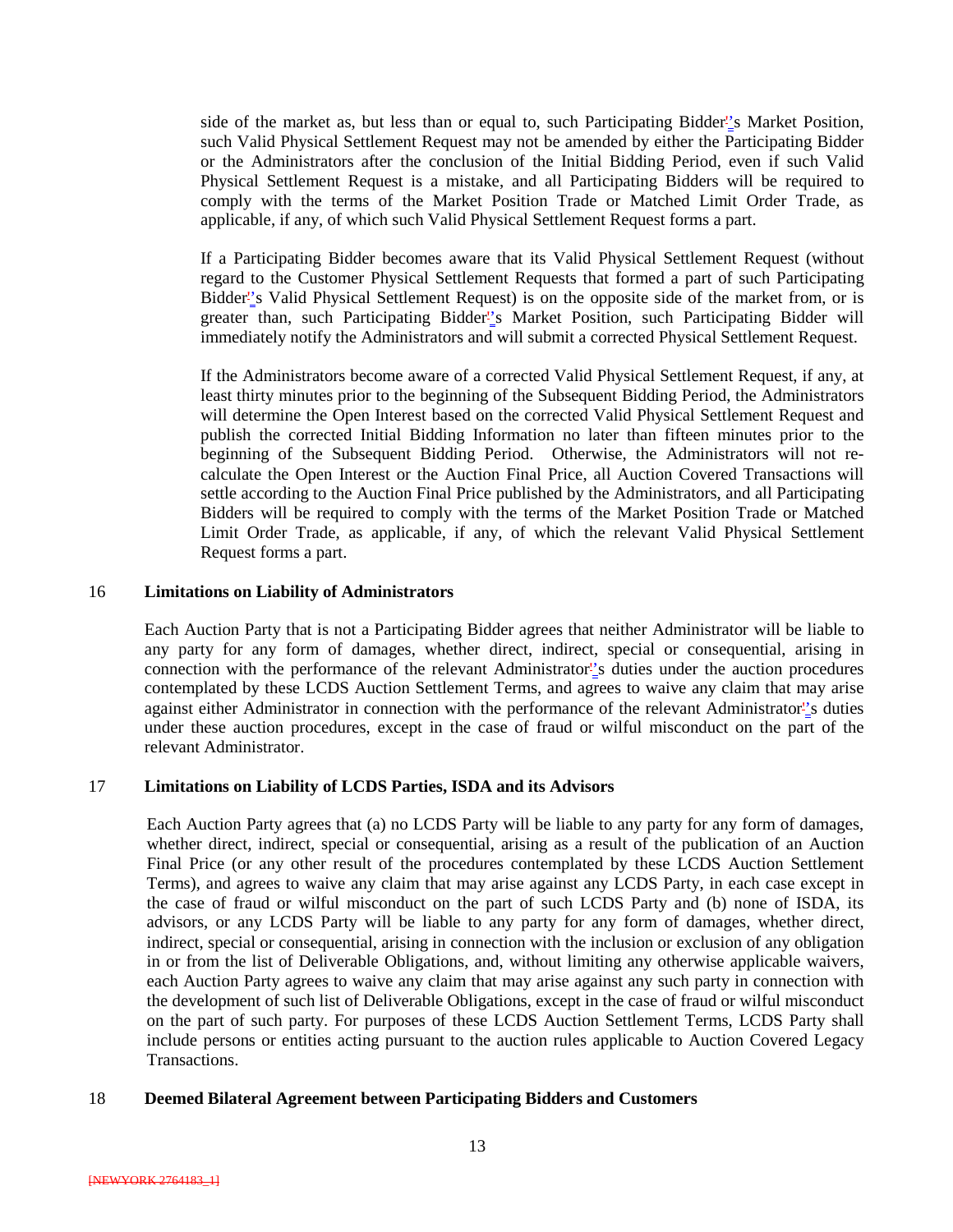Each Participating Bidder and each customer that submits either (a) a Customer Physical Settlement Request or (b) a Customer Limit Order Submission that is, in each case, accepted by such Participating Bidder agrees that any such Customer Physical Settlement Request and any such Customer Limit Order Submission will be treated by such customer and Participating Bidder as if such customer and such Participating Bidder had, on the Auction Final Price Determination Date, entered into a bilateral agreement on terms equivalent to the Representative Auction-Settled Transaction (i) which, notwithstanding the definition of Representative Auction-Settled Transaction, shall be deemed to be governed by a Governing Master Agreement and any credit support arrangements executed or otherwise in place between the customer and the Participating Bidder or, if no such Governing Master Agreement has been executed or is otherwise in place, by a deemed Governing Master Agreement (including any credit support arrangements) between the Participating Bidder and the customer on substantially the same terms as the master agreement and credit support arrangements in place between the customer and the Affiliate of the Participating Bidder that is such customer''s normal trading counterparty, (ii) for which the Floating Rate Payer Calculation Amount is equal to the Quotation Amount with respect to the relevant Customer Physical Settlement Request or Customer Limit Order Submission, as applicable, (iii) for which (A) the customer will be the Seller if the relevant Customer Physical Settlement Request is a Physical Settlement Buy Request or if the relevant Customer Limit Order Submission is a Limit Bid and (B) the customer will be the Buyer if the relevant Customer Physical Settlement Request is a Physical Settlement Sell Request or if the relevant Customer Limit Order Submission is a Limit Offer; provided that (I) in the case of a Customer Limit Order Submission, one or more related Limit Order Submissions of the Participating Bidder are matched in order to form a Matched Limit Order Trade and (II) in the event that the Valid Physical Settlement Request or one or more Valid Limit Order Submissions, as applicable, of the Participating Bidder are matched in order to form a Matched Limit Order Trade that contains the highest Offer or the lowest Bid, as applicable, the Quotation Amount of the Customer Physical Settlement Request or Customer Limit Order Submission, as applicable, will, if necessary, be reduced to reflect the size of the remaining Open Interest or (III) if the final matching of the Open Interest against the applicable Unmatched Limit Orders occurs pursuant to Section 12(b)(ii) of these LCDS Auction Settlement Terms, all Valid Physical Settlement Requests on the same side of the market as the Open Interest (e.g., bids to purchase or offers to sell) will be matched Pro Rata, subject to the Rounding Convention, against the Valid Limit Order Submissions and Valid Physical Settlement Requests on the opposite side of the market to form Market Position Trades or Matched Limit Order Trades, as applicable, (iv) pursuant to which, in the case of a Customer Limit Order Submission and notwithstanding the definition of Representative Auction-Settled Transaction, such customer shall be deemed to represent and agree, to the best of such customer''s knowledge and belief, that such Customer Limit Order Submission (when aggregated with all other Customer Limit Order Submissions, if any, submitted by such customer to one or more Participating Bidders) is not in excess of the size of the Open Interest, and (v) pursuant to which, in the case of a Customer Limit Order Submission and notwithstanding the definition of Representative Auction-Settled Transaction, such customer shall be deemed to represent and agree that such customer is not, as of the date of such Customer Limit Order Submission, subject to any requirement that would make it impossible or illegal for such customer to Deliver or accept Delivery of any of the Deliverable Obligations. Transactions entered into by and between customers and Participating Bidders with respect to Market Position Trades or Matched Limit Order Trades will not be conducted or effected by, or through, any Administrator.

#### 19 **Fixed Rate Accrual and Other Amendments**

The provisions of the relevant documentation that govern the accrual of Fixed Rates and the payment of Fixed Amounts under each Auction Covered Transaction and other terms of Auction Covered Legacy Transactions shall be amended in accordance with the terms of Schedule 2 to these LCDS Auction Settlement Terms.

#### 20 **Governing Law**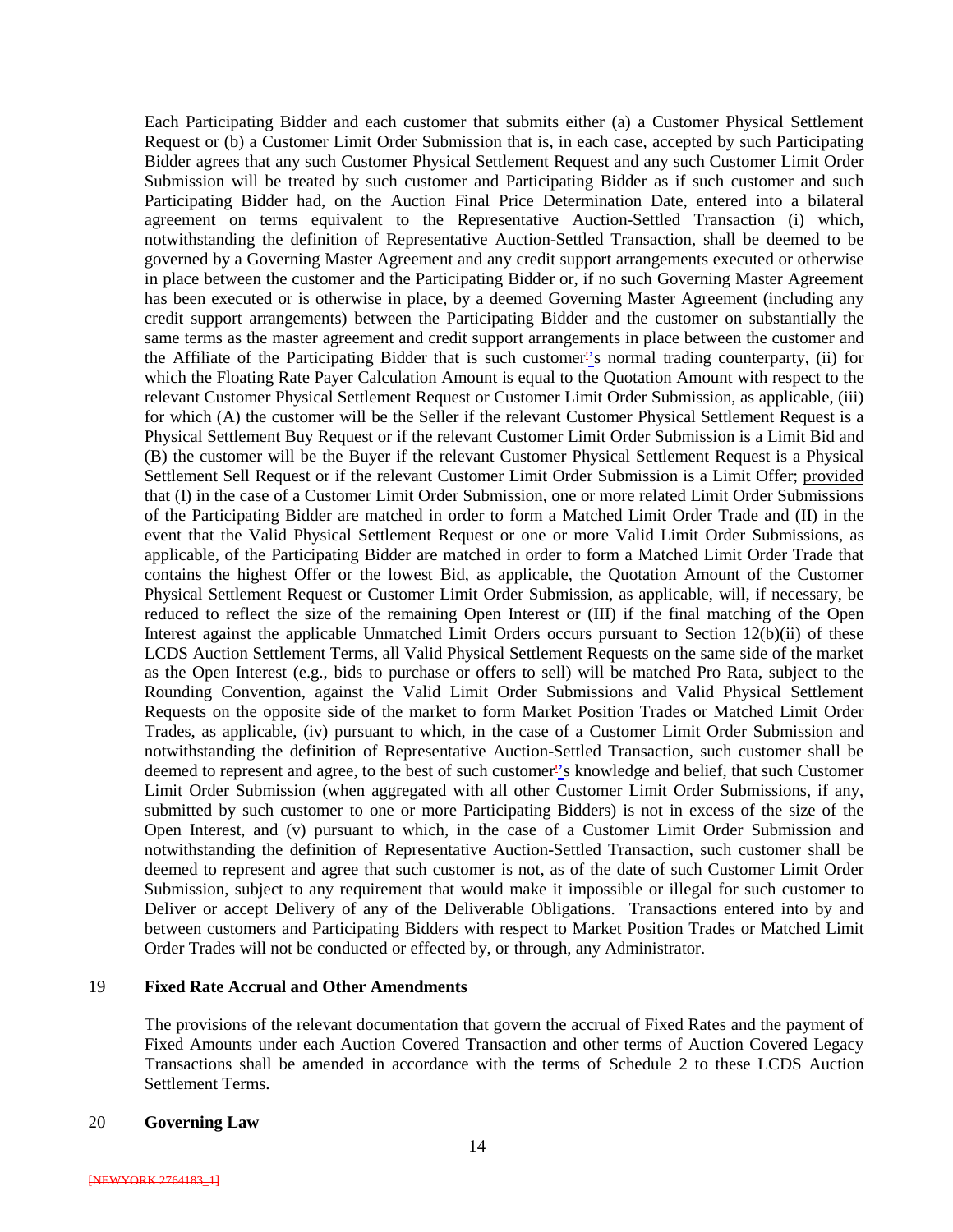These LCDS Auction Settlement Terms and any non-contractual obligations arising out of them will be governed by and construed in accordance with New York law.

#### 21 **Definitions**

Each of the following terms, when used in these LCDS Auction Settlement Terms, including in any of the amendments to the Definitions provided for by these LCDS Auction Settlement Terms, shall have the meaning given to the relevant term below:

""Adjustment Amount"" has the meaning set forth in Section 7 of these LCDS Auction Settlement Terms.

""Administratively Delayed Auction Date"<sup>"</sup> has the meaning set forth in Section 13(c) of these LCDS Auction Settlement Terms.

""**Administrators**"" means both Markit Group Limited and Creditex Securities Corporation, acting together, or such other entities as may be appointed to perform the role of the Administrators by ISDA from time to time.

""**Affected Portion**"" means, in respect of an Auction Covered Transaction, the portion of such Auction Covered Transaction attributable to the Affected Reference Entity and Designated Priority.

""**Affected Reference Entity**"" has the meaning set forth in Schedule 1 to these LCDS Auction Settlement Terms.

""Auction" has the meaning set forth in the introduction to these LCDS Auction Settlement Terms.

""**Auction Cancellation Date**"" has the meaning set forth in Section 13(e) of these LCDS Auction Settlement Terms.

""**Auction Covered Bullet Transaction**"" means a Bullet LCDS Covered Transaction, a Bullet LCDX Covered Untranched Transaction or a Bullet LCDS Covered Tranche Transaction, as applicable.

"Auction Covered Legacy Transaction<sup>"</sup> means a Legacy LCDS Covered Transaction, a Legacy LCDX Covered Untranched Transaction or a Legacy LCDS Covered Tranche Transaction, as applicable.

""Auction Covered Transaction<sup>""</sup> means an Auction Covered Bullet Transaction or an Auction Covered Legacy Transaction, as applicable.

""Auction Currency Fixing Date"" means the Business Day prior to the Auction Date, as set forth as being the Originally Scheduled Auction Currency Fixing Date, unless (and, in which case, as) adjusted by operation of Section 13 of these LCDS Auction Settlement Terms.

""Auction Currency Rate"" has the meaning set forth in Section 2 of these LCDS Auction Settlement Terms.

""**Auction Date**"" has the meaning set forth in Schedule 1 to these LCDS Auction Settlement Terms.

""**Auction Final Price**"" means the price, if any, determined to be the Auction Final Price pursuant to Section 12 of these LCDS Auction Settlement Terms (expressed as a percentage, in increments equal to the Relevant Pricing Increment, of the outstanding principal balance, or, in the case of a lending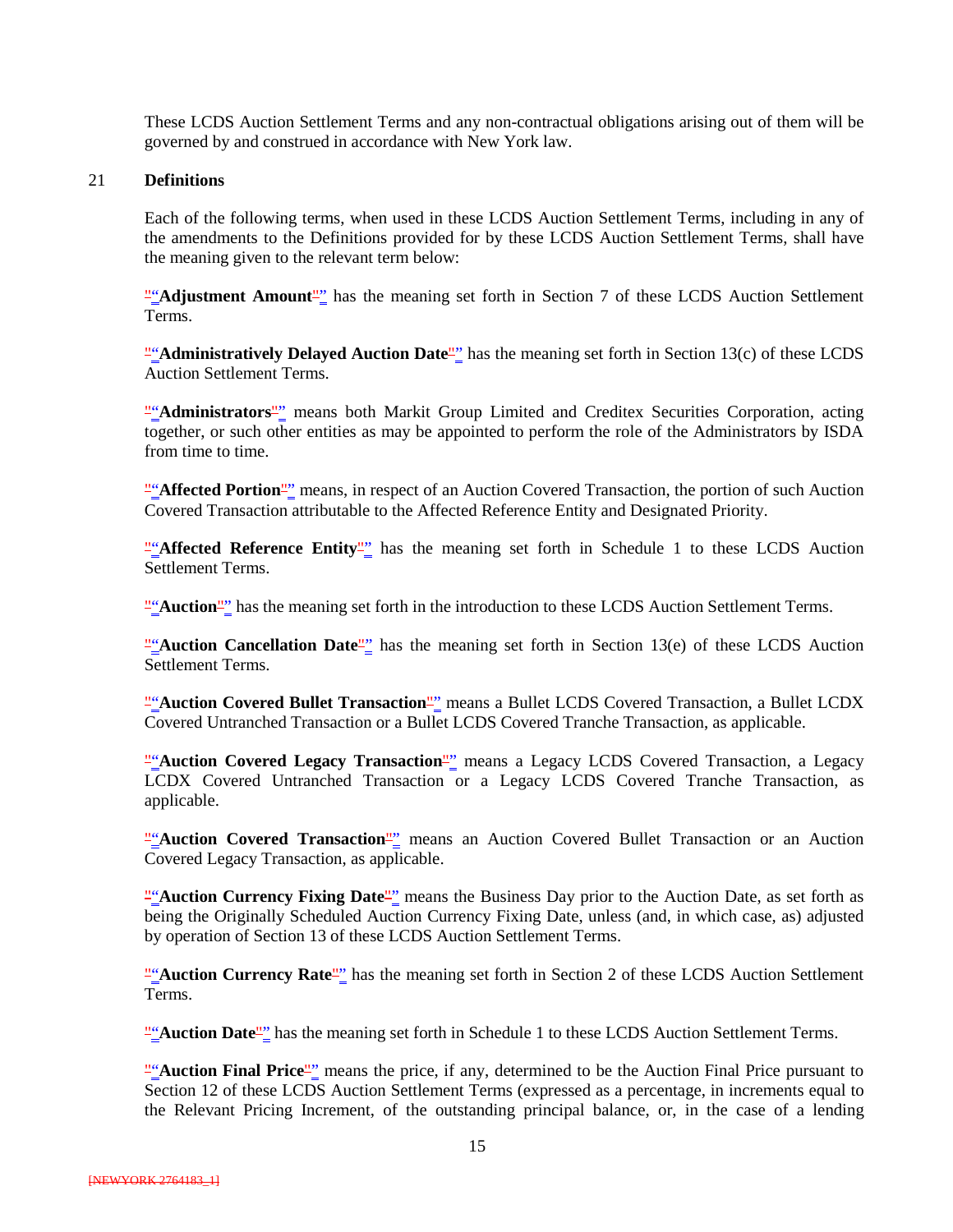commitment, the total lending commitment, rather than the face amount or funded commitment amount, of Deliverable Obligations).

""**Auction Final Price Determination Date**"" means the date, if any, on which the Auction Final Price is determined.

"Auction-Linked Cash Settled Transaction<sup>"</sup> means, with respect to a Participating Bidder or a customer, any Loan Only Transaction (other than an Auction Covered Transaction) (A) all or any portion of which is linked to the Affected Reference Entity and Designated Priority, (B) to which such Participating Bidder, or any Affiliate of such Participating Bidder, as applicable, or such customer, or any Affiliate of such customer, as applicable, is a party and (C) for which the parties thereto have agreed that settlement will occur by payment of an amount calculated by reference to the Auction Final Price.

""**Auction Party**"" means any party to an Auction Covered Transaction, any party to an Auction-Linked Cash Settled Transaction or any customer whose Customer Physical Settlement Request or Customer Limit Order Submission is taken into account in a Participating Bidder''s Valid Physical Settlement Request or Valid Limit Order Submission.

""Auction Settlement Date<sup>""</sup> has the meaning set forth in Schedule 1 to these LCDS Auction Settlement Terms.

"Best Half<sup>"</sup> means the group of Matched Markets that are Non-Tradeable Markets determined pursuant to Section 5(c) of these LCDS Auction Settlement Terms.

""Bid"" means an Initial Market Bid or a Limit Bid, as applicable.

""**Bullet Auction Rules**"" has the meaning set forth in the introduction to these LCDS Auction Settlement Terms.

""Bullet LCDS Covered Tranche Transaction<sup>""</sup> means a Loan Only Transaction for which:

- (a) the documentation is based on a Bullet LCDX Tranche Standard Terms;
- (b) the Affected Reference Entity is a Reference Entity and the designated priority of loans of such Reference Entity is the Designated Priority;
- (c) ""Auction Settlement"" is the applicable Settlement Method; and
- (d) an Event Determination Date has occurred with respect to the Affected Reference Entity and Designated Priority on or prior to the Business Day immediately preceding the Auction Final Price Determination Date.

""Bullet LCDS Covered Transaction<sup>""</sup> means a Loan Only Transaction (other than a Bullet LCDX Covered Untranched Transaction) for which:

- (a) the documentation is based on the Bullet LCDS Standard Terms, any predecessor to such Bullet LCDS Standard Terms that references the Bullet Auction Rules or a Bullet LCDX Untranched Standard Terms;
- (b) the Affected Reference Entity is a Reference Entity and the designated priority of loans of such Reference Entity is the Designated Priority;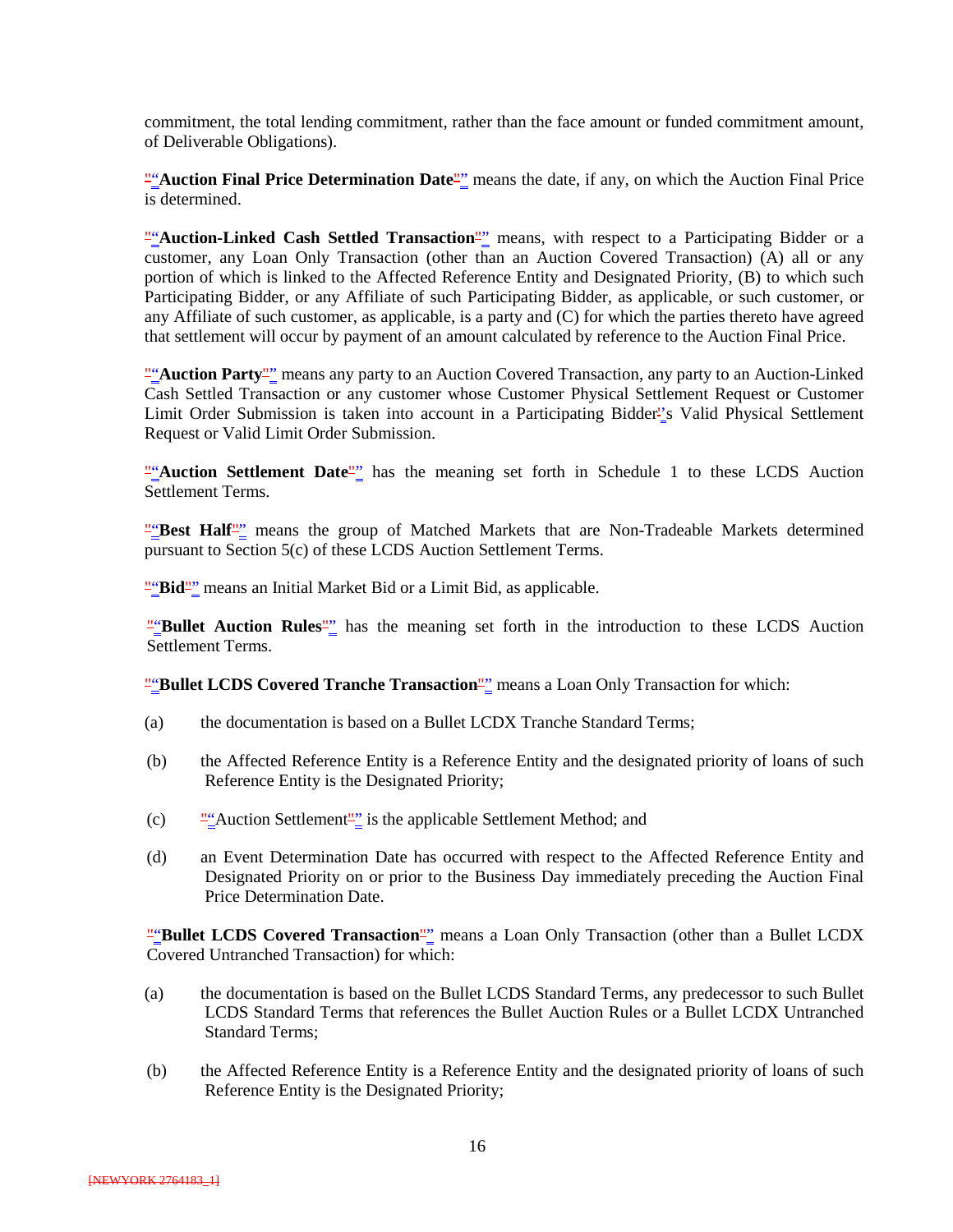- (c) ""Auction Settlement"" is the applicable Settlement Method; and
- (d) an Event Determination Date has occurred with respect to the Affected Reference Entity and Designated Priority on or prior to the Business Day immediately preceding the Auction Final Price Determination Date.

""**Bullet LCDS Standard Terms**"" has the meaning set forth in the introduction to these LCDS Auction Settlement Terms.

**""Bullet LCDX Covered Untranched Transaction"** means a Loan Only Transaction for which:

- (a) the documentation is based on a Bullet LCDX Untranched Standard Terms;
- (b) a Markit LCDX index published by the Index Sponsor is referenced for which the Affected Reference Entity is a Reference Entity and the designated priority of loans of such Reference Entity is the Designated Priority;
- (c) ""Auction Settlement"" is the applicable Settlement Method; and
- (d) an Event Determination Date has occurred with respect to the Affected Reference Entity and Designated Priority on or prior to the Business Day immediately preceding the Auction Final Price Determination Date.

"Bullet LCDX Tranche Standard Terms<sup>"</sup> means a Bullet Markit LCDX Tranche Transactions Standard Terms Supplement published by ISDA that references the Bullet Auction Rules.

""**Bullet LCDX Untranched Standard Terms**"" means a Bullet Markit LCDX Untranched Transactions Standard Terms Supplement published by ISDA that references the Bullet Auction Rules.

""**Business Day**"" means a day on which commercial banks and foreign exchange markets are generally open to settle payments in New York and London.

""Cap Amount"" has the meaning set forth in Schedule 1 to these LCDS Auction Settlement Terms.

"
"Credit Event Resolution Request Date<sup>"</sup> has the meaning set forth in Schedule 1 to these LCDS Auction Settlement Terms, which shall be the common Event Determination Date for Auction Covered Legacy Transactions.

""**Crossing Market**"" means any Matched Market for which the Initial Market Bid is higher than the Initial Market Offer.

"
"Currency Rate Delayed Auction Date<sup>"</sup> has the meaning set forth in Section 13(b) of these LCDS Auction Settlement Terms.

""**Currency Rate Source**"" means the mid-point rate of conversion published by WM/Reuters at 4:00 p.m. London time, or any successor rate source approved by the Specified Dealers pursuant to the Bullet Auction Rules.

**"**"Customer Limit Order Submission"" means a submission from a customer of a Participating Bidder to such Participating Bidder consisting of either a Limit Bid or a Limit Offer (expressed as a percentage, in increments equal to the Relevant Pricing Increment, of the outstanding principal balance, or, in the case of a lending commitment, the total lending commitment, rather than the face amount or funded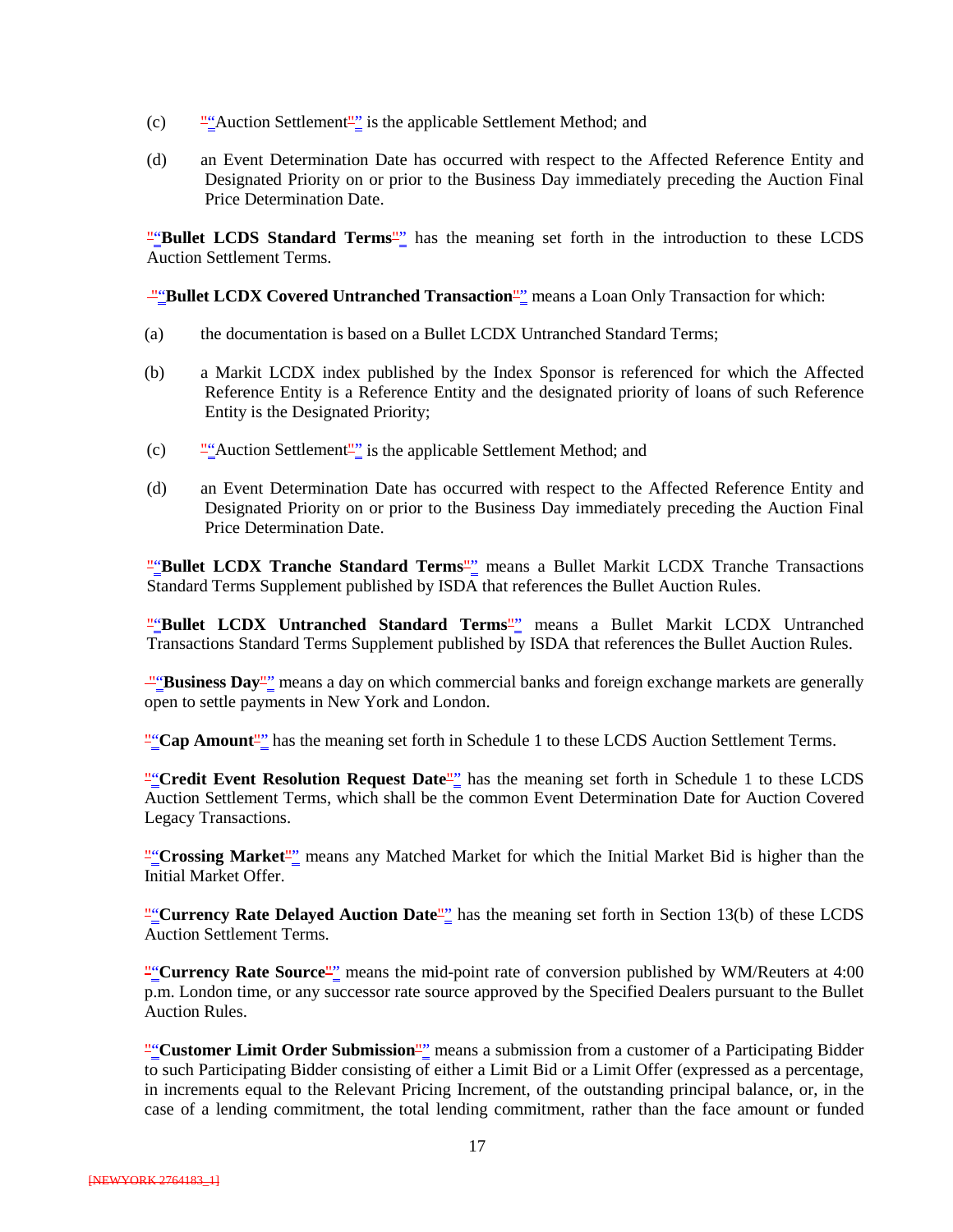commitment amount, of Deliverable Obligations (but not less than 0.00%)) and stating a Quotation Amount.

""**Customer Physical Settlement Request**"" means the Physical Settlement Buy Request or Physical Settlement Sell Request, as applicable, specified by a customer of a Participating Bidder in the Customer Physical Settlement Request Letter submitted by such customer to such Participating Bidder and accepted by such Participating Bidder.

""Customer Physical Settlement Request Letter<sup>""</sup> means a letter agreement, substantially in the form of Exhibit 2 to these LCDS Auction Settlement Terms, executed and delivered to the relevant Participating Bidder no later than 5:00 p.m. New York City time on the Business Day prior to the Auction Final Price Determination Date (or such later time prior to the commencement of the Initial Bidding Period as the relevant Participating Bidder may agree in its sole discretion).

" **"Dealer Physical Settlement Request**" means, with respect to a Participating Bidder, a Physical Settlement Buy Request or Physical Settlement Sell Request, which is, to the best of such Participating Bidder''s knowledge and belief, on the same side of the market as, and not in excess of, the Market Position of it and its Affiliates.

""**Dealer-Specific Market Position**"" means, with respect to a customer and a Participating Bidder, such customer<sup>1</sup>'s Market Position with respect to all Auction Covered Transactions (excluding those Auction Covered Transactions for which the Trade Date is the Auction Final Price Determination Date) and Auction-Linked Cash Settled Transactions to which such customer, or any Affiliate of such customer, as applicable, and such Participating Bidder, or any Affiliate of such Participating Bidder, as applicable, is a party (in aggregate), calculated by such customer in good faith.

""**Default Date**"" has the meaning set forth in Schedule 1 to these LCDS Auction Settlement Terms.

""**Definitions**"" has the meaning set forth in the introduction to these LCDS Auction Settlement Terms.

" **"Deliverable Obligation**(s)<sup>"</sup> has the meaning set forth in Schedule 1 to these LCDS Auction Settlement Terms.

" **"Besignated Priority**" has the meaning set forth in Schedule 1 to these LCDS Auction Settlement Terms.

"<sup>"</sup>Governing Master Agreement<sup>"</sup> means, with respect to an Auction Covered Transaction or an Auction-Linked Cash Settled Transaction, the ISDA Master Agreement or other form of similar master agreement, if any, governing such Auction Covered Transaction or Auction-Linked Cash Settled Transaction, as applicable, and of which such Auction Covered Transaction or Auction-Linked Cash Settled Transaction, as applicable, forms part, whether executed by the parties thereto or incorporated by reference in the confirmation relating to such Auction Covered Transaction or Auction-Linked Cash Settled Transaction, as applicable; provided, however, that if no ISDA Master Agreement or other form of similar agreement exists with respect to an Auction Covered Transaction or an Auction-Linked Cash Settled Transaction, as applicable, the term ""Governing Master Agreement"" shall mean the ISDA Master Agreement or other form of similar agreement, if any, governing any Credit Derivative Transaction between the parties, whether executed by the parties thereto or incorporated by reference in the confirmation relating to such Credit Derivative Transaction.

""**Index Sponsor**"" means Markit North America, Inc., the successor to CDS IndexCo LLC.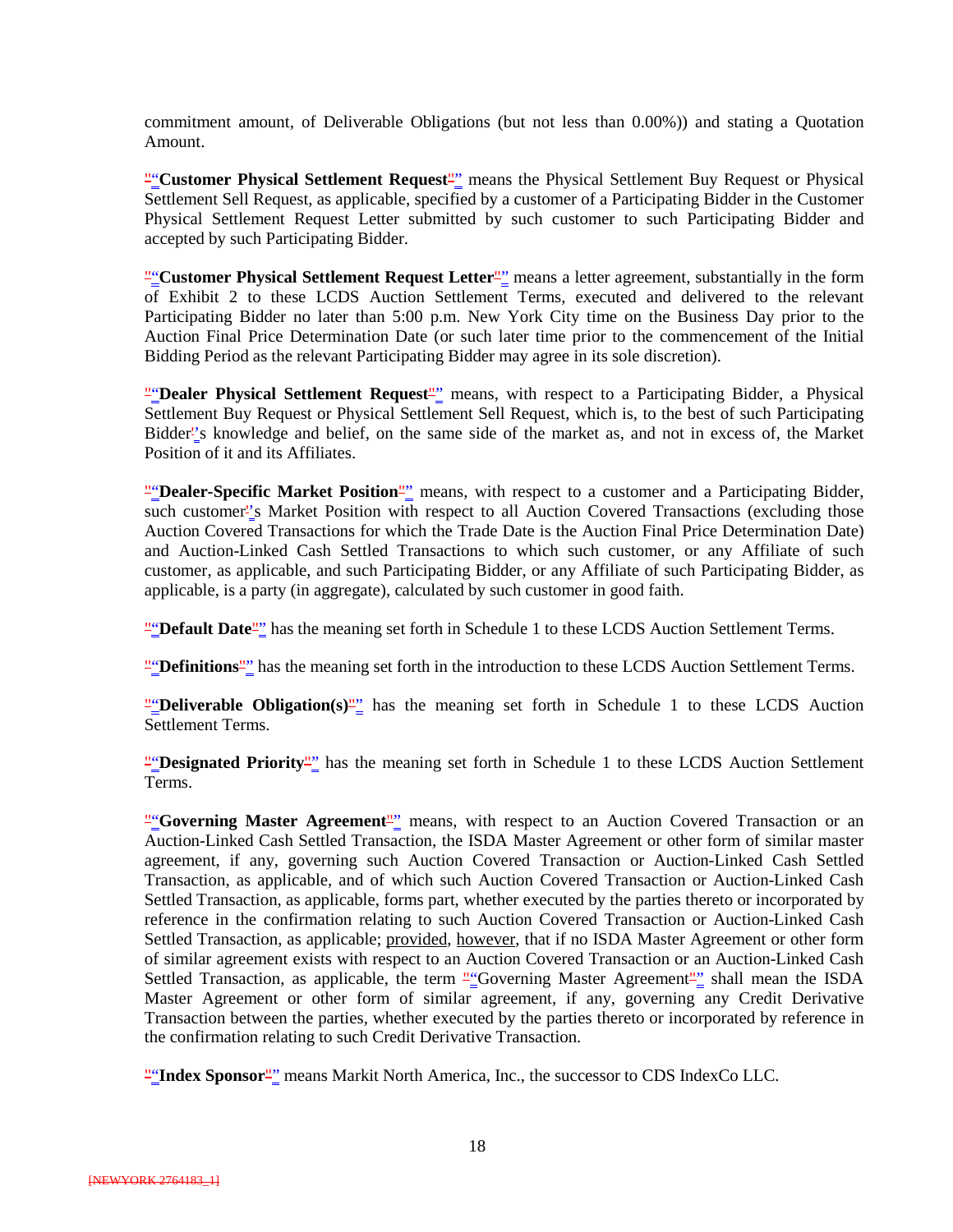""**Initial Bidding Information**"" has the meaning set forth in Section 8 of these LCDS Auction Settlement Terms.

""Initial Bidding Information Publication Time"" has the meaning set forth in Schedule 1 to these LCDS Auction Settlement Terms.

""**Initial Bidding Period**"" means (a) the Originally Scheduled Initial Bidding Period, (b) such period that lasts longer, or occurs later, than such Originally Scheduled Initial Bidding Period, as the Administrators may prescribe if they determine (in their sole and absolute discretion) that such modified period is required to preserve the integrity of the Auction or (c), if the auction procedure described in Sections 4 and 5(a) and 5(c) of these LCDS Auction Settlement Terms must be repeated pursuant to Section 13 of these LCDS Auction Settlement Terms, the time period (whether less than, equal to or longer than the Originally Scheduled Initial Bidding Period, as the Administrators may prescribe, in their sole and absolute discretion, to preserve the integrity of the Auction) occurring (i) at such time(s) specified by the Administrators after such Originally Scheduled Initial Bidding Period on the Auction Date or (ii) at such time(s) specified by the Administrators on a subsequent Business Day, as applicable, pursuant to Section 13 of these LCDS Auction Settlement Terms, until the earlier of the Auction Final Price Determination Date or the occurrence of an Auction Cancellation Date.

""Initial Market Bid"" means a firm commitment by a Participating Bidder, submitted as part of a Valid Initial Market Submission, to enter as Seller (i.e., the party that has an obligation to accept delivery of Deliverable Obligations) into an agreement on terms equivalent to the Representative Auction-Settled Transaction for which the Floating Rate Payer Calculation Amount is the Initial Market Quotation Amount and, subject to Section 11 of these LCDS Auction Settlement Terms, at the Reference Price stated in the Valid Initial Market Submission.

""**Initial Market Midpoint**"" means the price determined to be the Initial Market Midpoint pursuant to Section 5 of these LCDS Auction Settlement Terms.

""Initial Market Offer<sup>"</sup>" means a firm commitment by a Participating Bidder, submitted as part of a Valid Initial Market Submission, to enter as Buyer (i.e., the party that would deliver Deliverable Obligations) into an agreement on terms equivalent to the Representative Auction-Settled Transaction for which the Floating Rate Payer Calculation Amount is the Initial Market Quotation Amount and, subject to Section 11 of these LCDS Auction Settlement Terms, at the Reference Price stated in the Valid Initial Market Submission.

""**Initial Market Quotation Amount**"" has the meaning set forth in Schedule 1 to these LCDS Auction Settlement Terms.

""**Initial Market Submission**"" means a submission from a Participating Bidder consisting of both an Initial Market Bid and an Initial Market Offer (each expressed as a percentage, in increments equal to the Relevant Pricing Increment, of the outstanding principal balance, or, in the case of a lending commitment, the total lending commitment, rather than the face amount or funded commitment amount, of Deliverable Obligations (but not less than 0.00%)) which do not differ from one another by more than the Maximum Initial Market Bid-Offer Spread, and for which the Initial Market Bid is not greater than or equal to the Initial Market Offer.

"**'ISDA"** has the meaning set forth in the introduction to these LCDS Auction Settlement Terms.

"ISDA Master Agreement"" means any of the following: (a) the 2002-ISDA 2002 Master Agreement; (b) the 1992 ISDA Master Agreement (Multicurrency – Cross Border); and (c) the 1992 ISDA Master Agreement (Local Currency – Single Jurisdiction).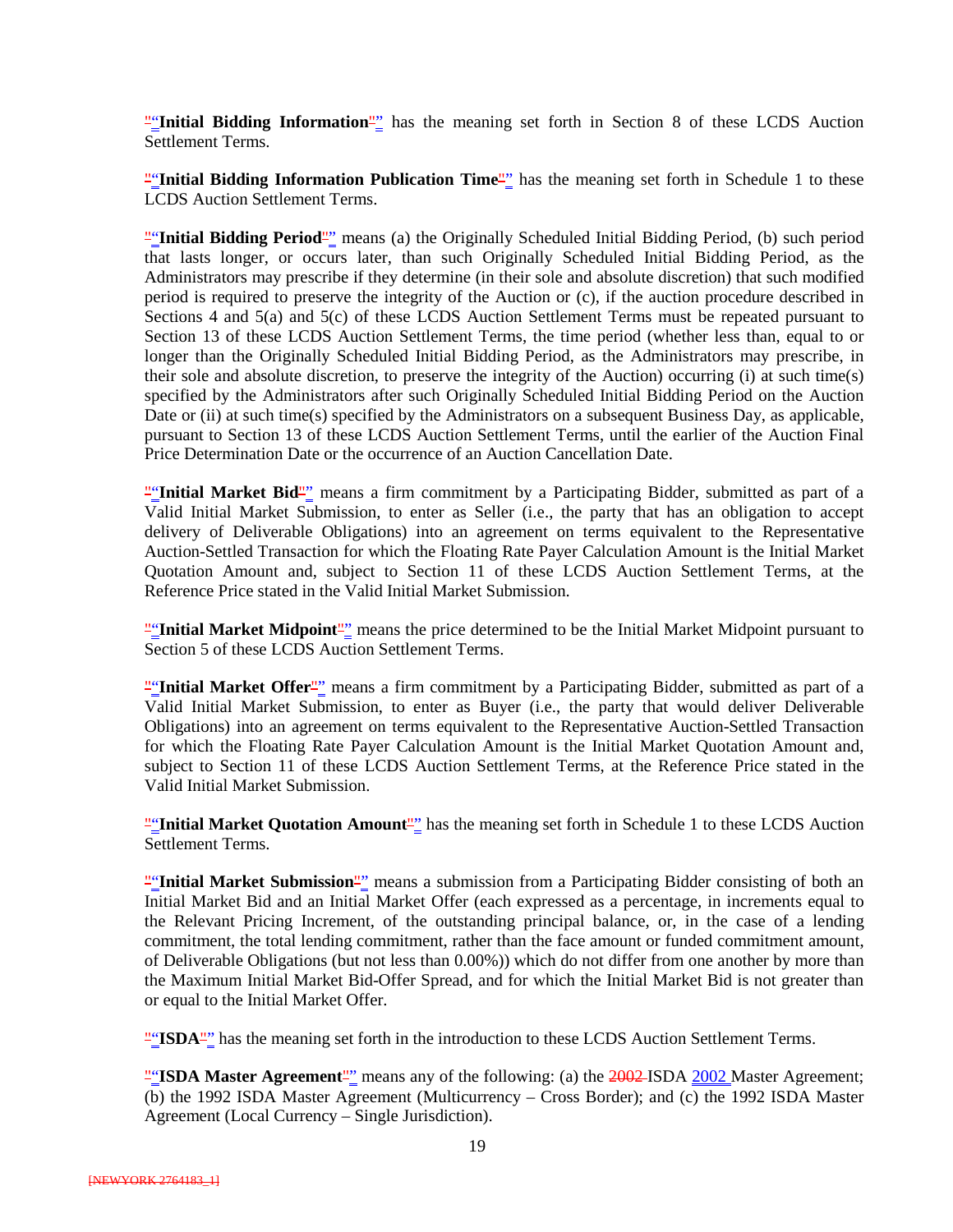""**July 2009 Supplement**"" has the meaning set forth in the introduction to these LCDS Auction Settlement Terms.

""**LCDS Auction Settlement Terms**"" has the meaning set forth in the introduction to these LCDS Auction Settlement Terms.

**"**LCDS Covered Tranche Transaction<sup>"</sup> means a Bullet LCDS Covered Tranche Transaction or a Legacy LCDS Covered Tranche Transaction, as applicable.

"

"LCDS Covered Transaction<sup>""</sup> means a Bullet LCDS Covered Transaction or a Legacy LCDS Covered Transaction, as applicable.

""**LCDS Physical Settlement Terms**"" means the Syndicated Secured Loan Credit Default Swap Physical Settlement Rider, as published by The Loan Syndications and Trading Association, Inc. (the ""LSTA") most recently prior to the Auction Date.

"LCDX Covered Untranched Transaction<sup>""</sup> means a Bullet LCDX Covered Untranched Transaction or a Legacy LCDX Covered Untranched Transaction, as applicable.

""**Legacy LCDS Covered Tranche Transaction**"" means a Loan Only Transaction for which:

- (a) the documentation is based on the Legacy LCDX Tranche Standard Terms;
- (b) the Affected Reference Entity is a Reference Entity and the designated priority of loans of such Reference Entity is the Designated Priority;
- (c) an Event Determination Date has occurred under the documentation governing the relevant Loan Only Transaction with respect to the Affected Reference Entity and Designated Priority on or prior to the Business Day immediately preceding the Auction Final Price Determination Date:
- (d) the Scheduled Termination Date is on or after, and the Effective Date is on or prior to, the Default Date; and
- (e) the portion attributable to the Reference Entity and Designated Priority is still outstanding as of the Auction Final Price Determination Date.

""Legacy LCDS Covered Transaction<sup>""</sup> means a Loan Only Transaction (other than a Legacy LCDX Covered Untranched Transaction) for which:

- (a) the documentation is based on the Legacy LCDS Standard Terms or the Legacy LCDX Untranched Standard Terms;
- (b) the Affected Reference Entity is a Reference Entity and the designated priority of loans of such Reference Entity is the Designated Priority;
- (c) an Event Determination Date has occurred under the documentation governing the relevant Loan Only Transaction with respect to the Affected Reference Entity and Designated Priority on or prior to the Business Day immediately preceding the Auction Final Price Determination Date: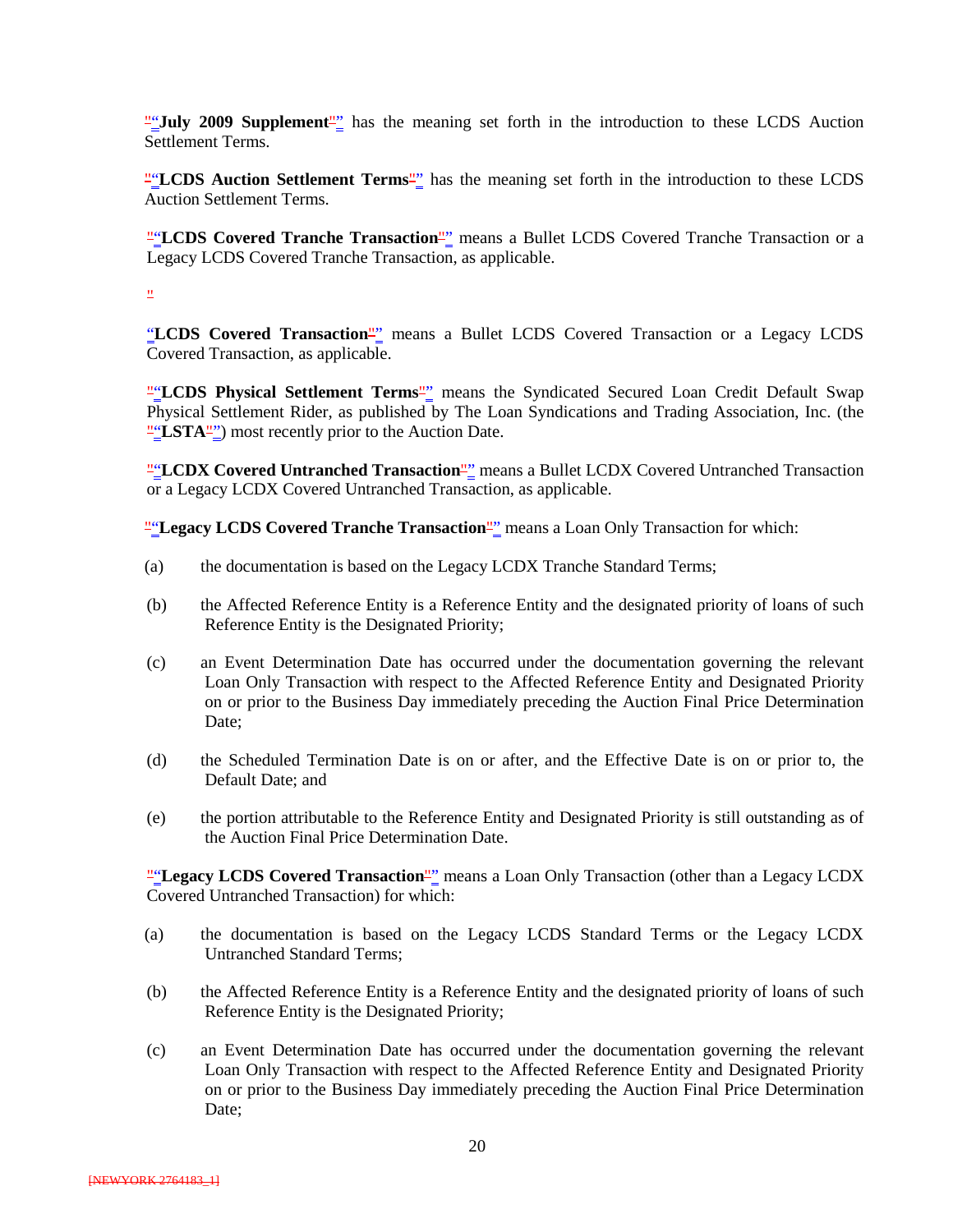- (d) the Scheduled Termination Date is on or after, and the Effective Date is on or prior to, the Default Date; and
- (e) the portion attributable to the Reference Entity and Designated Priority is still outstanding as of the Auction Final Price Determination Date.

"Legacy LCDS Standard Terms<sup>"</sup> means the Syndicated Secured Loan Credit Default Swap Standard Terms Supplement published by ISDA on May 22, 2007.

""**Legacy LCDX Covered Untranched Transaction**"" means a Loan Only Transaction for which:

- (a) the documentation is based on the Legacy LCDX Untranched Standard Terms;
- (b) a Markit LCDX index published by the Index Sponsor is referenced for which the Affected Reference Entity is a Reference Entity and the designated priority of loans of such Reference Entity is the Designated Priority;
- (c) an Event Determination Date has occurred under the documentation governing the relevant Loan Only Transaction with respect to the Affected Reference Entity and Designated Priority on or prior to the Business Day immediately preceding the Auction Final Price Determination Date:
- (d) the Scheduled Termination Date is on or after, and the Effective Date is on or prior to, the Default Date; and
- (e) the portion attributable to the Reference Entity and Designated Priority is still outstanding as of the Auction Final Price Determination Date.

""**Legacy LCDX Tranche Standard Terms**"" means the LCDX Tranche Transactions Standard Terms Supplement published by ISDA and the Index Sponsor on September 25, 2007 or any predecessor draft thereof.

""**Legacy LCDX Untranched Standard Terms**"" means the LCDX Untranched Transactions Standard Terms Supplement published by ISDA and the Index Sponsor on May 22, 2007.

""**Limit Bid**"" means a firm commitment by a Participating Bidder or a customer, as applicable, submitted as part of a Limit Order Submission or a Customer Limit Order Submission, as applicable, to enter as Seller (i.e., the party that has an obligation to accept delivery of Deliverable Obligations) into an agreement on terms equivalent to a Representative Auction-Settled Transaction for which the Floating Rate Payer Calculation Amount is the Quotation Amount stated in such Limit Order Submission or Customer Limit Order Submission, as applicable, and at the Reference Price stated in such Limit Order Submission or Customer Limit Order Submission, as applicable.

""Limit Offer<sup>""</sup> means a firm commitment by a Participating Bidder or a customer, as applicable, submitted as part of a Limit Order Submission or a Customer Limit Order Submission, as applicable, to enter as Buyer (i.e., the party that would deliver Deliverable Obligations) into an agreement on terms equivalent to a Representative Auction-Settled Transaction for which the Floating Rate Payer Calculation Amount is the Quotation Amount stated in such Limit Order Submission or Customer Limit Order Submission, as applicable, and at the Reference Price stated in such Limit Order Submission or Customer Limit Order Submission, as applicable.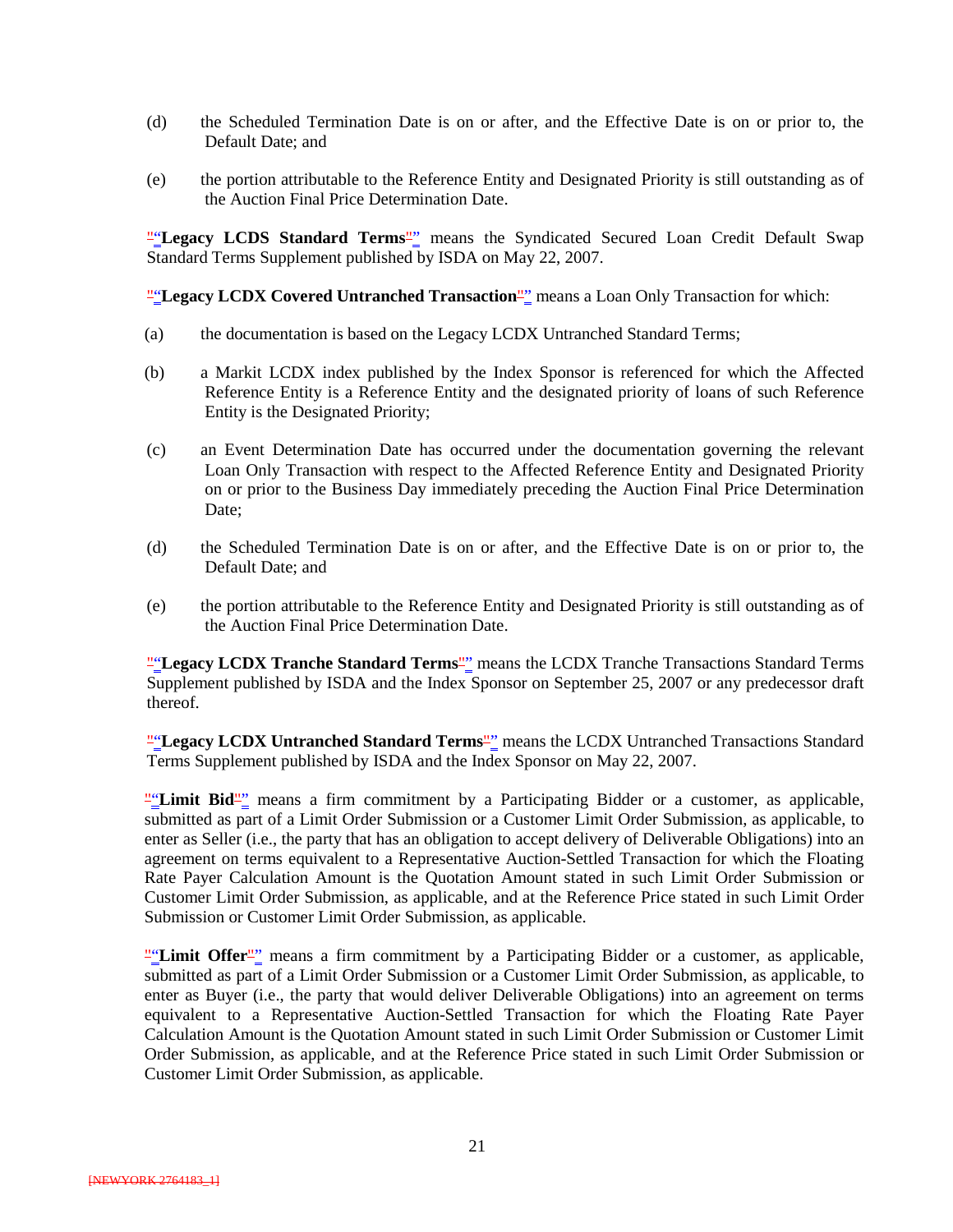""**Limit Order Submission**"" means a submission from a Participating Bidder consisting of either a Limit Bid or a Limit Offer (expressed as a percentage, in increments equal to the Relevant Pricing Increment, of the outstanding principal balance, or, in the case of a lending commitment, the total lending commitment, rather than the face amount or funded commitment amount, of Deliverable Obligations (but not less than 0.00%)) and stating a Quotation Amount.

""Loan Only Transaction<sup>""</sup> means a Credit Derivative Transaction in respect of which ""Loan"<sup>"</sup> is specified as the only Deliverable Obligation Category or a Credit Derivative Transaction pursuant to which any Reference Obligations (which are required to be Loans) and certain other Loans are the only Deliverable Obligations.

""**Market Position**"" means, with respect to a Participating Bidder or customer, as applicable, the aggregate amount of Deliverable Obligations that the relevant Participating Bidder or customer, as applicable, would have to buy or sell in order to obtain an identical risk profile after the Auction Settlement Date compared to its risk profile prior to the Auction Settlement Date with respect to all Auction Covered Transactions (excluding those Auction Covered Transactions for which the Trade Date is the Auction Final Price Determination Date) and all Auction-Linked Cash Settled Transactions, in each case to which such Participating Bidder, or any Affiliate of such Participating Bidder, as applicable, or such customer, or any Affiliate of such customer, as applicable, is a party, such risk profile to be determined without regard to whether the original transactions were documented as cash settled or physically settled transactions.

""**Market Position Trade**"" has the meaning set forth in Section 6 of these LCDS Auction Settlement Terms.

""**Matched Limit Order**"" has the meaning set forth in Section 12(c) of these LCDS Auction Settlement Terms.

""**Matched Limit Order Trade**"" has the meaning set forth in Section 12(c) of these LCDS Auction Settlement Terms.

"**Matched Market**" has the meaning set forth in Section 5(a) of these LCDS Auction Settlement Terms.

""**Materiality Event**"" means a Potential Materiality Event that has been determined to be a Materiality Event pursuant to Section 13(a) of these LCDS Auction Settlement Terms.

""**Materiality Event Delayed Auction Date**"" has the meaning set forth in Section 13(a) of these LCDS Auction Settlement Terms.

""**Maximum Initial Market Bid-Offer Spread**"" has the meaning set forth in Schedule 1 to these LCDS Auction Settlement Terms.

""**Minimum Number of Valid Initial Market Submissions**"" has the meaning set forth in Schedule 1 to these LCDS Auction Settlement Terms.

""Minimum Quotation Amount<sup>"</sup>" has the meaning set forth in Schedule 1 to these LCDS Auction Settlement Terms.

""**Non-Tradeable Market**"" means any Matched Market that is not a Tradeable Market.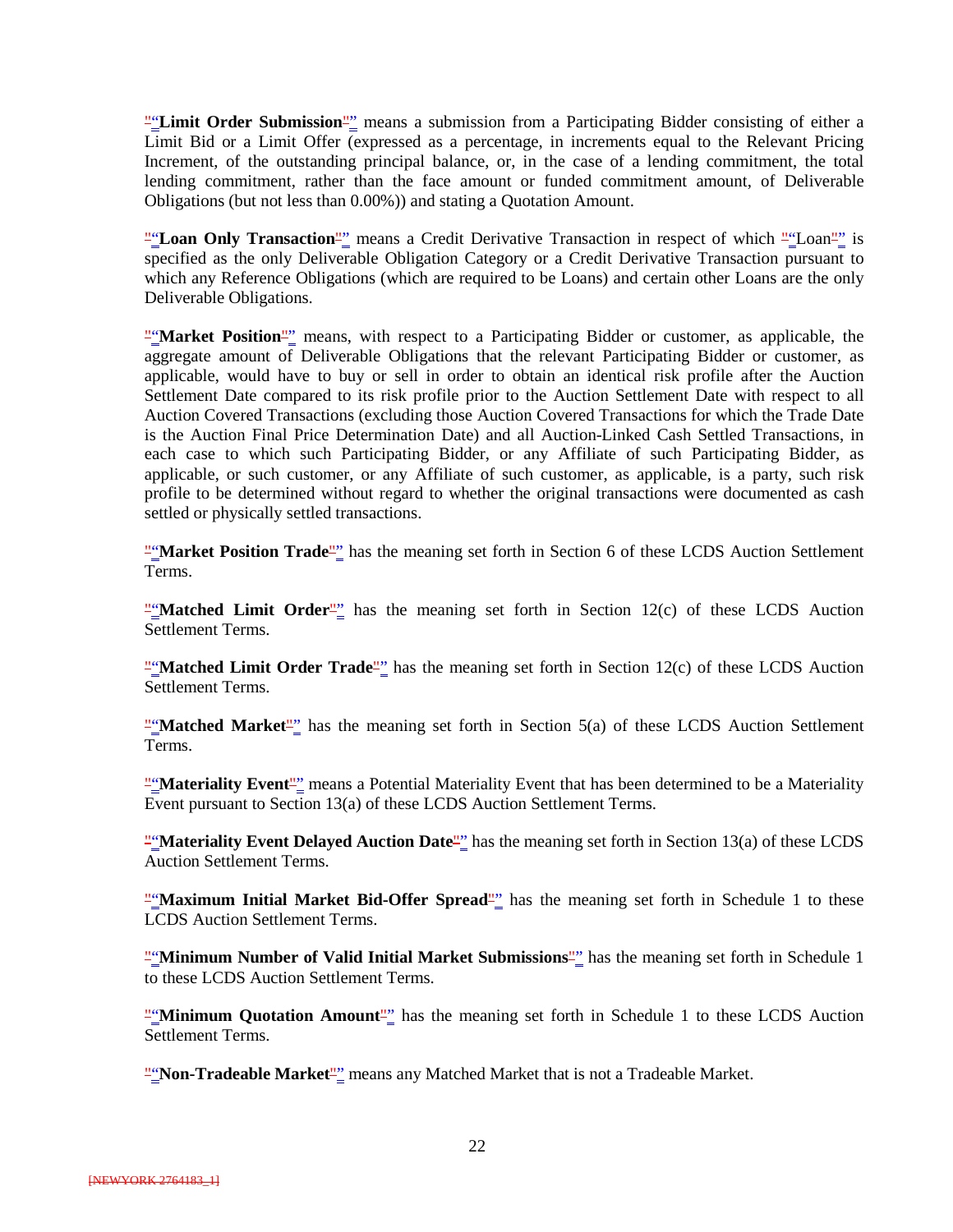"**Notice of Physical Settlement Date**" means the Business Day following the Auction Final Price Determination Date.

""Offer"" means any Limit Offer or any Initial Market Offer, as applicable.

""Open Interest<sup>""</sup> means the difference between (a) the sum of all Quotation Amounts stated in each Physical Settlement Buy Request that is a Valid Physical Settlement Request and (b) the sum of all Quotation Amounts stated in each Physical Settlement Sell Request that is a Valid Physical Settlement Request.

""**Originally Scheduled Auction Currency Fixing Date**"" has the meaning set forth in Schedule 1 to these LCDS Auction Settlement Terms.

""**Originally Scheduled Initial Bidding Period**"" has the meaning set forth in Schedule 1 to these LCDS Auction Settlement Terms.

"

"**Originally Scheduled Subsequent Bidding Period**" has the meaning set forth in Schedule 1 to these LCDS Auction Settlement Terms.

"**Other Initial Bidding Period(s)**" has the meaning set forth in Schedule 1 to these LCDS Auction Settlement Terms.

"**Other Originally Scheduled Initial Bidding Period(s)**" has the meaning set forth in Schedule 1 to these LCDS Auction Settlement Terms.

"**Other Originally Scheduled Subsequent Bidding Period(s)**" has the meaning set forth in Schedule 1 to these LCDS Auction Settlement Terms.

"**Other Subsequent Bidding Period(s)**"" has the meaning set forth in Schedule 1 to these LCDS Auction Settlement Terms.

"**Other Initial Bidding Period(s)**" has the meaning set forth in Schedule 1 to these LCDS Auction Settlement Terms.

"**Other Originally Scheduled Initial Bidding Period(s)**" has the meaning set forth in Schedule 1 to these LCDS Auction Settlement Terms.

"**Other Originally Scheduled Subsequent Bidding Period(s)**" has the meaning set forth in Schedule 1 to these LCDS Auction Settlement Terms.

"**Other Subsequent Bidding Period(s)**" has the meaning set forth in Schedule 1 to these LCDS Auction Settlement Terms.

""Participating Bidder<sup>"</sup>" has the meaning set forth in Section 1 of these LCDS Auction Settlement Terms.

""**Participating Bidder Letter**"" means a letter substantially in the form of Exhibit 1 to these LCDS Auction Settlement Terms.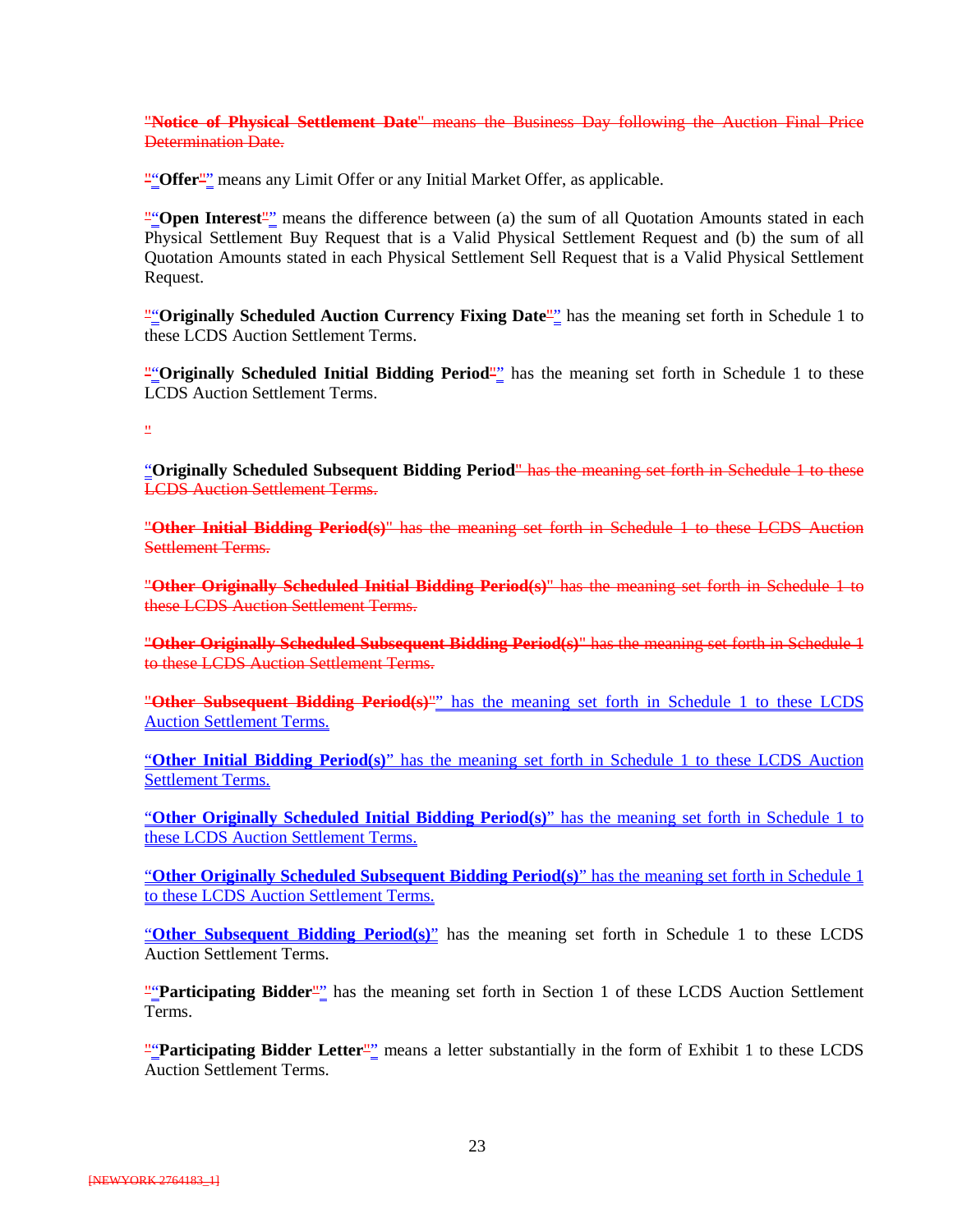""**Physical Settlement Buy Request**"" means (a) in respect of a customer, a firm commitment by such customer to enter, as Seller (i.e., the party that has an obligation to accept delivery of Deliverable Obligations), into an agreement on terms equivalent to the Representative Auction-Settled Transaction for which the Floating Rate Payer Calculation Amount (expressed as an outstanding principal balance, or, in the case of a lending commitment, the total lending commitment, rather than face amount or funded commitment amount of Deliverable Obligations) is the Quotation Amount stated in the request and (b) in respect of a Participating Bidder, a firm commitment by a Participating Bidder (which may take into account any Customer Physical Settlement Requests) to enter, as Seller (i.e., the party that has an obligation to accept delivery of Deliverable Obligations), into an agreement on terms equivalent to the Representative Auction-Settled Transaction for which the Floating Rate Payer Calculation Amount (expressed as an outstanding principal balance, or, in the case of a lending commitment, the total lending commitment, rather than face amount or funded commitment amount of Deliverable Obligations) is the Quotation Amount stated in the request.

""**Physical Settlement Request**"" means a request from a Participating Bidder consisting of a Physical Settlement Buy Request or a Physical Settlement Sell Request, as applicable, and which will equal the aggregate of the relevant Participating Bidder''s Dealer Physical Settlement Request and all Customer Physical Settlement Requests, if any, that the relevant Participating Bidder receives and accepts from its customers pursuant to Section 3 of these LCDS Auction Settlement Terms.

""Physical Settlement Sell Request<sup>""</sup> means (a) in respect of a customer, a firm commitment by such customer to enter, as Buyer (i.e., the party that would deliver Deliverable Obligations), into an agreement on terms equivalent to the Representative Auction-Settled Transaction for which the Floating Rate Payer Calculation Amount (expressed as an outstanding principal balance, or, in the case of a lending commitment, the total lending commitment, rather than face amount or funded commitment amount of Deliverable Obligations) is the Quotation Amount stated in the request and (b) in respect of a Participating Bidder, a firm commitment by a Participating Bidder (which may take into account any Customer Physical Settlement Requests) to enter, as Buyer (i.e., the party that would deliver Deliverable Obligations), into an agreement on terms equivalent to the Representative Auction-Settled Transaction for which the Floating Rate Payer Calculation Amount (expressed as an outstanding principal balance, or, in the case of a lending commitment, the total lending commitment, rather than face amount or funded commitment amount of Deliverable Obligations) is the Quotation Amount stated in the request.

"**"Potential Materiality Event**"" means an event or news the occurrence of which has or could have a material effect on the Auction Final Price.

""**Pro Rata**"" means that Participating Bidders<sup>"</sup> orders are matched proportionally with respect to the Quotation Amount of each such order and the total amount of orders that can be matched in the relevant part of the Auction.

""Quotation Amount"" means the amount in the Relevant Currency stated as the notional amount with respect to a particular Limit Bid, Limit Offer, Initial Market Bid, Initial Market Offer, Physical Settlement Buy Request or Physical Settlement Sell Request in a Participating Bidder''s Initial Market Submission, a Physical Settlement Request or a Limit Order Submission, as applicable, which amount will be (a) for any Limit Bid, Limit Offer, Physical Settlement Buy Request or Physical Settlement Sell Request, the Minimum Quotation Amount or an integral multiple of an amount equal to the Quotation Amount Increment above the Minimum Quotation Amount and (ii) for any Initial Market Bid or Initial Market Offer, the Initial Market Quotation Amount.

""Quotation Amount Increment<sup>""</sup> has the meaning set forth in Schedule 1 to these LCDS Auction Settlement Terms.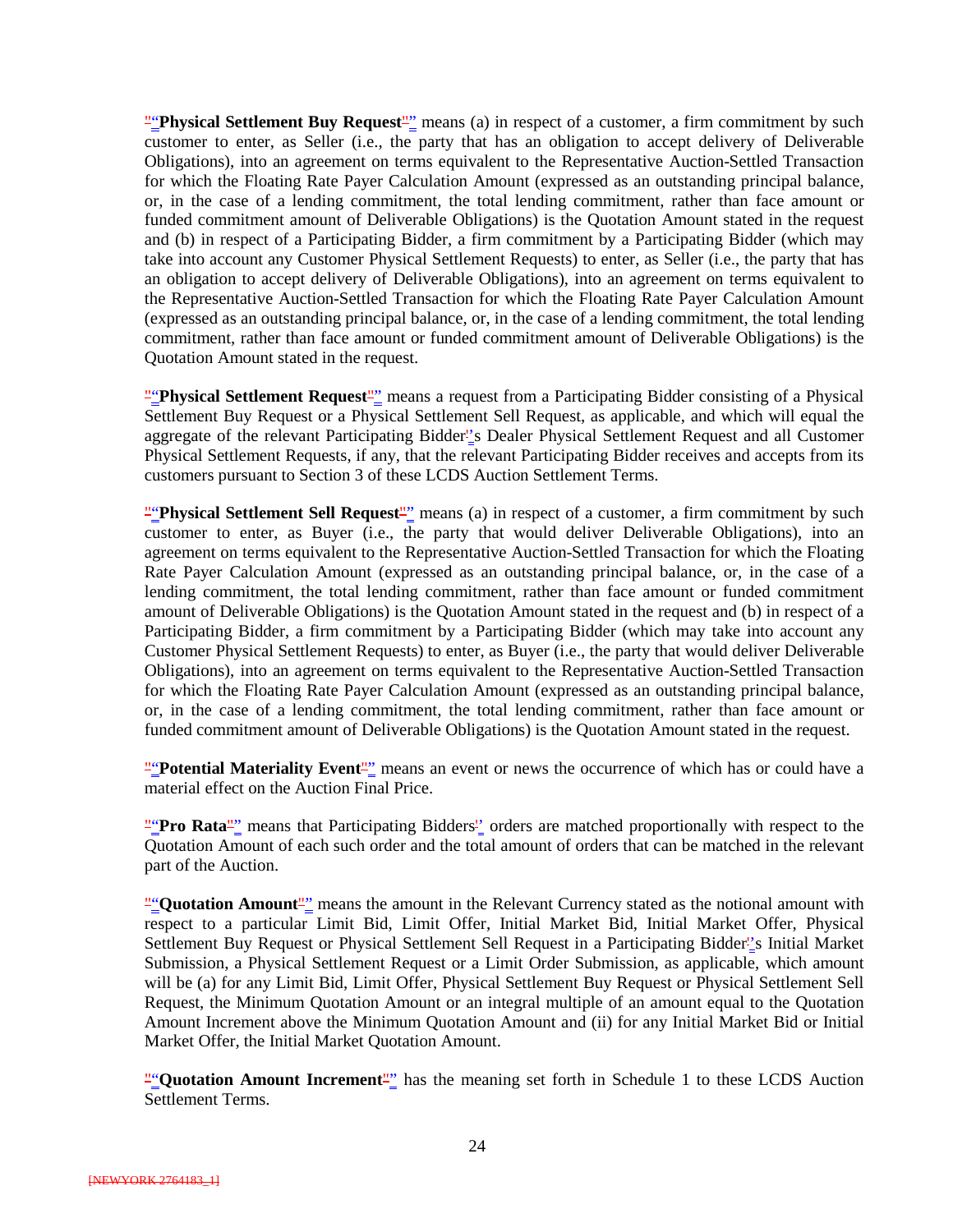""**RAST Notional Amount Increment**"" has the meaning set forth in Schedule 1 to these LCDS Auction Settlement Terms.

""**Relevant Auction Currency Fixing Date**"" has the meaning set forth in Section 13(b) of these LCDS Auction Settlement Terms.

""**Relevant Currency**"" has the meaning set forth in Schedule 1 to these LCDS Auction Settlement Terms.

""**Relevant Pairing**"" has the meaning set forth in Section 2 of these LCDS Auction Settlement Terms.

" **Relevant Pricing Increment**" has the meaning set forth in Schedule 1 to these LCDS Auction Settlement Terms.

""**Representative Auction-Settled Transaction**"" means a Credit Derivative Transaction incorporating the Definitions and the Bullet LCDS Standard Terms, which Credit Derivative Transaction shall supplement, form a part of, and be subject to, the Governing Master Agreement (including any credit support arrangements) executed or otherwise in place between the parties to such Credit Derivative Transaction (or if no such Governing Master Agreement has been executed or is otherwise in place between such parties, a deemed master agreement in the form of the 2002 ISDA 2002 Master Agreement as if the parties had executed such agreement in such form (but without any Schedule except for the election of the Relevant Governing Law as the governing law and the Relevant Currency as the Termination Currency) on the Auction Final Price Determination Date and for which:

- (a) the Reference Entity is the Affected Reference Entity;
- (b) the designated priority of loans to which the Credit Derivative Transaction relates is the Designated Priority;
- (c) Physical Settlement, as modified by the Bullet LCDS Standard Terms and using the LCDS Physical Settlement Terms, is the applicable Settlement Method;
- (d) the Settlement Currency is the Relevant Currency;
- (e) the Event Determination Date is the Credit Event Resolution Request Date specified in Schedule 1 to these LCDS Auction Settlement Terms;
- (f) a Credit Event Notice and Notice of Publicly Available Information are deemed to have been effectively delivered on a timely basis;
- (g) all Fixed Amounts are deemed to have been paid when due;
- (h) the only Deliverable Obligations (as defined in the Definitions) applicable are the obligations specified as Deliverable Obligations in these LCDS Auction Settlement Terms;
- (i) the Reference Price is the Auction Final Price;
- (j) the Calculation Agent is (i) if both parties to the Representative Auction-Settled Transaction are Participating Bidders, Seller under such Representative Auction-Settled Transaction and (ii) if only one party to the Representative Auction-Settled Transaction is a Participating Bidder, such Participating Bidder;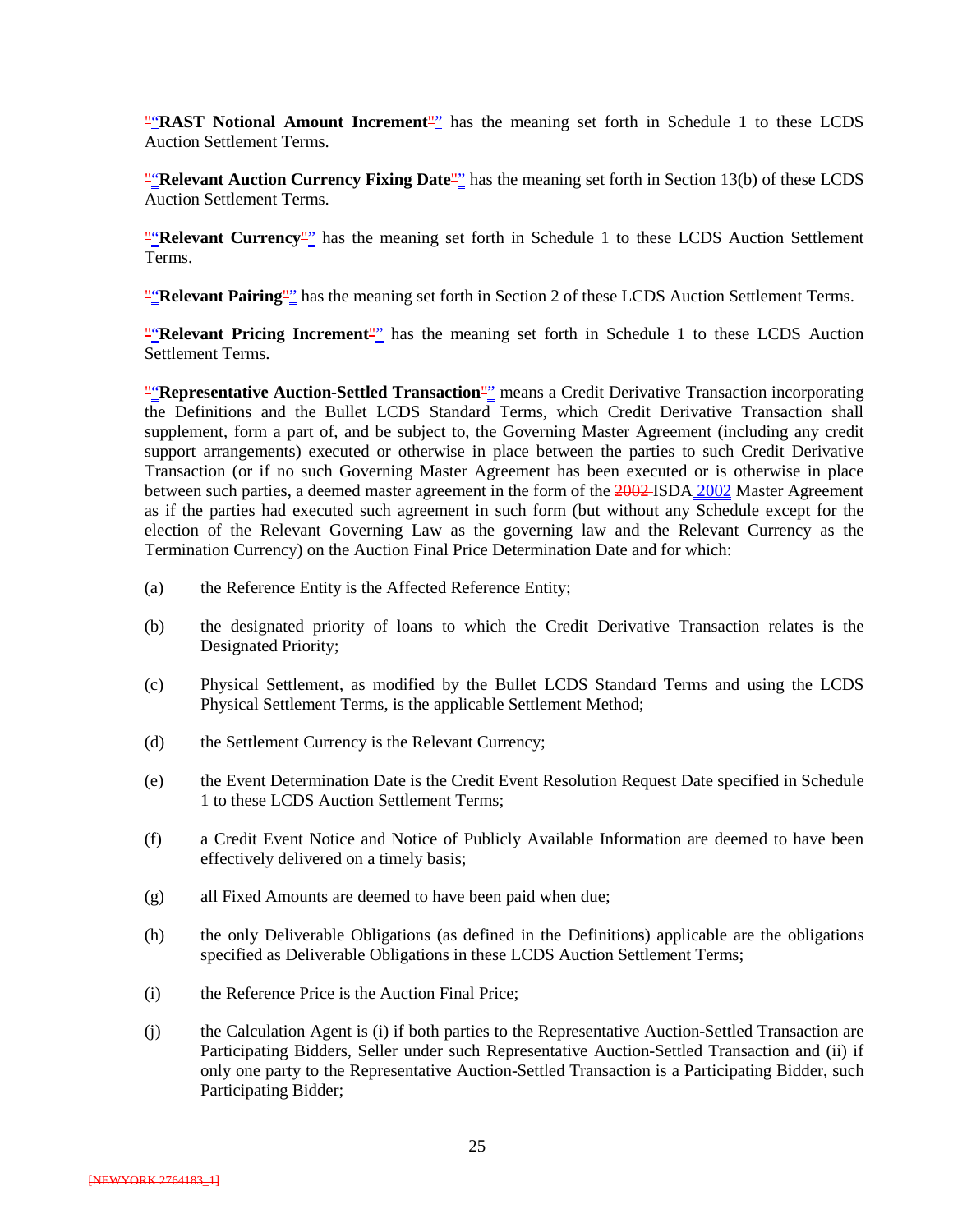- (k) notwithstanding anything to the contrary in the Bullet LCDS Standard Terms or the LCDS Physical Settlement Terms (i) the outstanding principal balance (construed as defined in the Bullet LCDS Standard Terms) of any Deliverable Obligation shall be determined as of the Auction Final Price Determination Date and any subsequent reductions in such outstanding principal balance attributable to Permanent Reductions (as defined in the LSTA Confirmation (as defined in the LCDS Physical Settlement Terms)) will not allow Buyer to Deliver additional Deliverable Obligations and (ii) the ""Loan Trade Date"" (as defined in the LCDS Physical Settlement Terms) with respect to a Representative Auction-Settled Transaction shall be deemed to be the Auction Final Price Determination Date; and
- (l) the following amendments are hereby made to the Definitions for purposes of the Representative Auction-Settled Transaction:
	- (i) Section 2.1 of the Definitions is hereby amended by deleting the second sentence thereof.
	- (ii) Section 2.2 of the Definitions is hereby deleted.
	- (iii) Section 3.2(c) of the Definitions is hereby replaced in its entirety with the following:

 $\frac{m}{n}$  (c) Notice of Physical Settlement. The Notice to Physical Settlement Condition to Settlement is satisfied by the delivery of a Notice of Physical Settlement (whether actual or deemed) that is effective in accordance with Section 3.4.<sup>""</sup>

(iv) Section 3.4 of the Definitions is hereby replaced in its entirety with the following:

""**Section 3.4. Notice of Physical Settlement.** ""Notice of Physical Settlement"" means a notice from Buyer to Seller (which may be in writing (including by facsimile and/or email) and/or by telephone and which shall be subject to the requirements regarding notices set forth in Section 1.10) that (a) irrevocably confirms that Buyer will settle the Credit Derivative Transaction and require performance in accordance with Physical Settlement as the Settlement Method and (b) contains a detailed description of each Deliverable Obligation that Buyer will, subject to Section 9.2(c)(ii), Deliver to Seller, including the outstanding principal balance (the ""**Outstanding Amount**"") of each such Deliverable Obligation and the information described in the Form of Notice of Physical Settlement attached as Exhibit 3 to the relevant LCDS and Bullet LCDS Auction Settlement Terms, or such other information as is customarily used in the loan or loan credit default swap market to identify particular loans. Buyer may, from time to time, notify Seller in the manner specified above (each such notification, a "*NOPS* **Amendment Notice**<sup>""</sup>) that Buyer is replacing, in whole or in part, one or more Deliverable Obligations specified in the Notice of Physical Settlement or a prior NOPS Amendment Notice, as applicable, (to the extent the relevant Deliverable Obligation has not been Delivered as of the date such NOPS Amendment Notice is effective) or the detailed description(s) thereof. A NOPS Amendment Notice shall contain a revised detailed description of each replacement Deliverable Obligation that Buyer will, subject to Section 9.2(c)(ii), Deliver to Seller (each, a  $\frac{w}{n}$ **Replacement Deliverable Obligation**<sup>""</sup>) and shall also specify the Outstanding Amount of each Deliverable Obligation identified in the Notice of Physical Settlement or prior NOPS Amendment Notice, as applicable, that is being replaced (with respect to each such Deliverable Obligation, the ""**Replaced Deliverable Obligation Outstanding Amount**""). The Outstanding Amount of each Replacement Deliverable Obligation identified in a NOPS Amendment Notice shall be determined by applying the Revised Currency Rate to the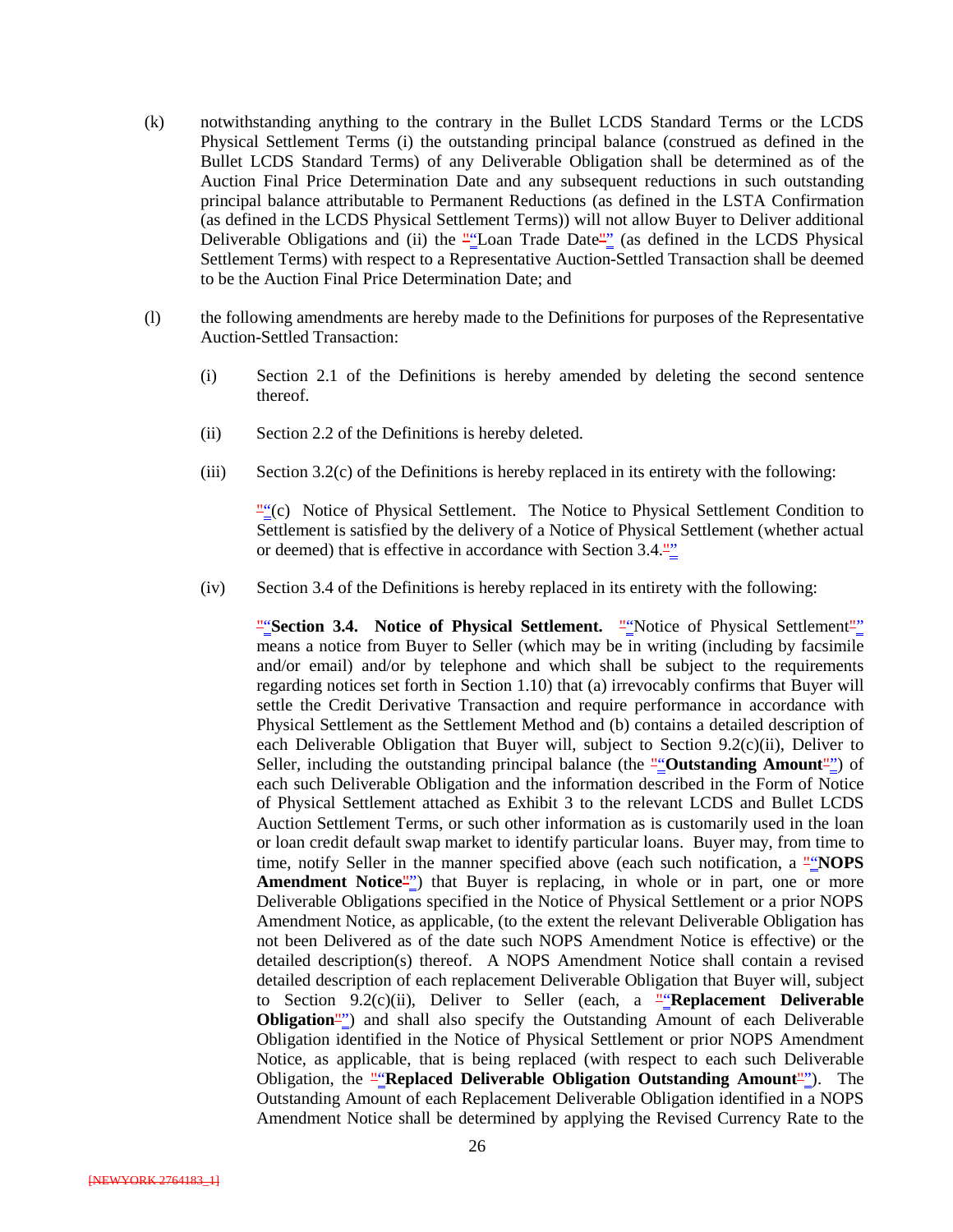relevant Replaced Deliverable Obligation Outstanding Amount. Each such NOPS Amendment Notice must be effective at or prior to 11:00 a.m. New York City time on the third Business Day after the satisfaction of all of the Conditions to Settlement with respect to such Credit Derivative Transaction (determined without reference to any change resulting from such NOPS Amendment Notice) (such day, the ""**NOPS Fixing Date**""). Notwithstanding the foregoing, Buyer may correct any errors or inconsistencies in the detailed description of each Deliverable Obligation contained in the Notice of Physical Settlement or any NOPS Amendment Notice, as applicable, by notice to Seller (given in the manner specified above) prior to the relevant Delivery Date; it being understood that such notice of correction shall not constitute a NOPS Amendment Notice.

If Buyer fails to deliver an effective Notice of Physical Settlement on or before the first date following the Auction Final Price Determination Date on which commercial banks and foreign exchange markets are generally open to settle payments in New York City (the "**Notice of Physical Settlement Date**"), Buyer will have no right thereafter to deliver a Notice of Physical Settlement. If Buyer has not delivered an effective Notice of Physical Settlement, Seller will have the right, from, but excluding, the Notice of Physical Settlement Date to, and including, the fifteenth calendar day after the Notice of Physical Settlement Date, to deliver a notice to Buyer containing a detailed description of the Deliverable Obligations that Buyer will be required to Deliver to Seller, including the Outstanding Amount of each such Deliverable Obligation (provided that the aggregate of such Outstanding Amounts (or the equivalent Currency Amount, as applicable) shall be equal to or less than the Floating Rate Payer Calculation Amount).

If Buyer delivers an effective Notice of Physical Settlement on or before the Notice of Physical Settlement Date but such Notice of Physical Settlement (as amended or supplemented by any NOPS Amendment Notices delivered on or prior to the Notice of Physical Settlement Date) specifies Deliverable Obligations with an Outstanding Amount (or the equivalent Currency Amount, as applicable) that is less than the Floating Rate Payer Calculation Amount, Seller will have the right, from, but excluding, the Notice of Physical Settlement Date to, and including, the fifteenth calendar day after the Notice of Physical Settlement Date (subject to adjustment in accordance with the Following Business Day Convention), to deliver a notice to Buyer containing a detailed description of the additional Deliverable Obligations that Buyer will be required to Deliver to Seller, including the Outstanding Amount of each such Deliverable Obligation; provided that the aggregate specified Outstanding Amount (or the equivalent Currency Amount, as applicable) shall be equal to or less than the amount by which the Floating Rate Payer Calculation Amount exceeds the aggregate Outstanding Amount (or the equivalent Currency Amount, as applicable) of Deliverable Obligations specified in the Notice of Physical Settlement (as amended or supplemented by any NOPS Amendment Notices) delivered by Buyer.

Any notice delivered by Seller pursuant to this Section 3.4 will include the information described in the Form of Notice of Physical Settlement attached as Exhibit 3 to the relevant LCDS and Bullet LCDS Auction Settlement Terms, or such other information as is customarily used in the loan or loan credit default swap market to identify particular loans. The Outstanding Amount of each Deliverable Obligation identified in any such notice delivered by Seller shall be determined by applying the Revised Currency Rate to the relevant Outstanding Amount. Delivery of any such notice shall be deemed to constitute delivery of an effective Notice of Physical Settlement. Buyer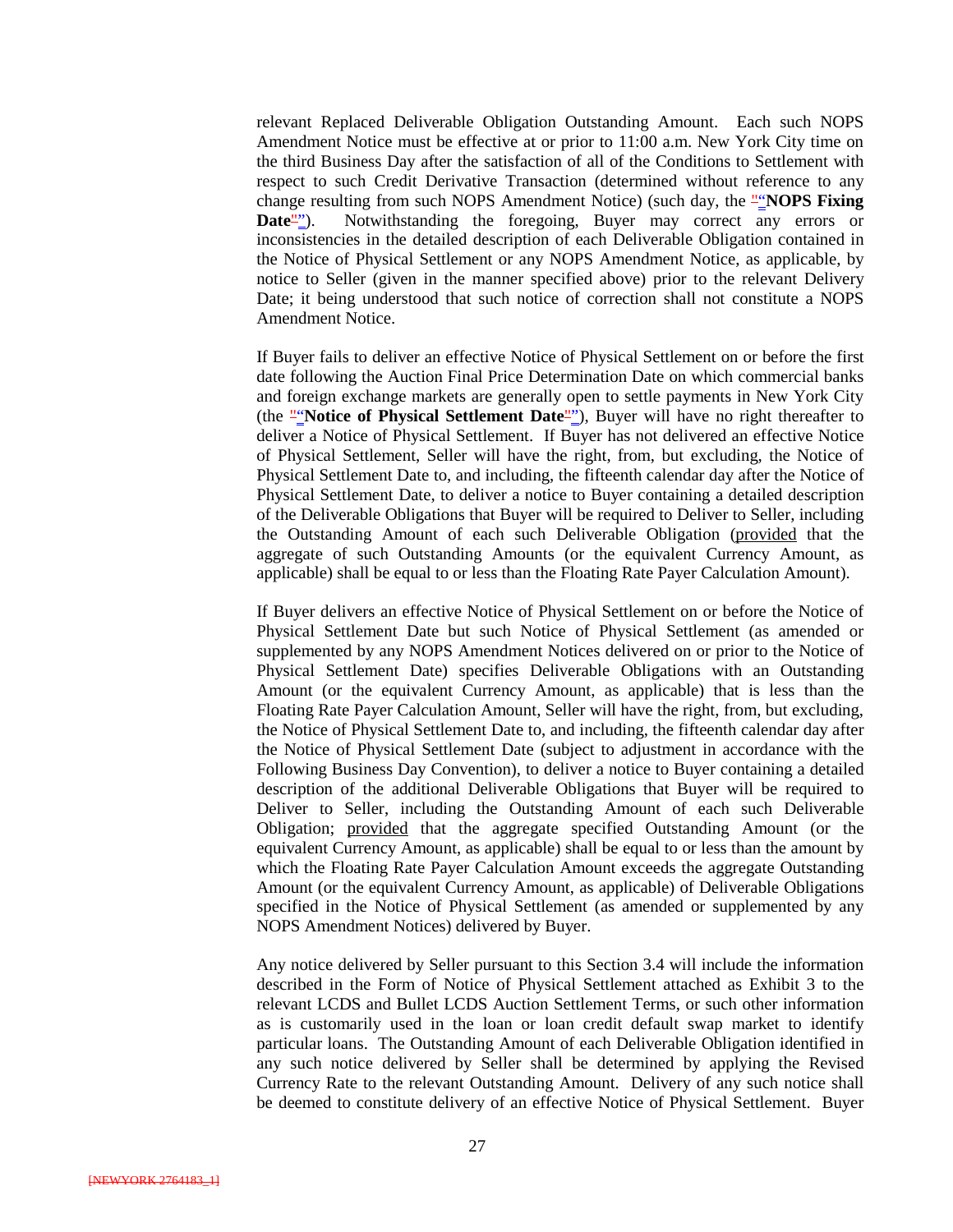may not change any such notice from Seller, other than to correct any errors or inconsistencies in the detailed description of each Deliverable Obligation in such notice.

If Buyer fails to deliver an effective Notice of Physical Settlement on or prior to the Notice of Physical Settlement Date, and Seller fails to deliver a notice described in this Section 3.4 to Buyer on or prior to the fifteenth calendar day after the Notice of Physical Settlement Date (subject to adjustment in accordance with the Following Business Day Convention), then such fifteenth calendar day will be the Termination Date.""

- (v) Section 8.1 of the Definitions is hereby amended by deleting the words  $\frac{n}{2}$  either (i)<sup>n</sup> and the following words from the last sentence of the second paragraph thereof  $\frac{n}{n}$  or (ii) less than the Floating Rate Payer Calculation Amount, in which case Seller shall not be required to pay more than the proportion of the Physical Settlement Amount that corresponds to the Deliverable Obligations Delivered,"".
- (vi) Section 8.10 of the Definitions is hereby replaced in its entirety with the following:

"Section 8.10. Currency Rate. "<sup>"</sup>Currency Rate"<sup>"</sup> means with respect to (a) a Deliverable Obligation specified in a Notice of Physical Settlement delivered by (i) Buyer, the Auction Currency Rate or (ii) Seller, the Revised Currency Rate and (b) a Replacement Deliverable Obligation specified in a NOPS Amendment Notice, the Revised Currency Rate.""

(vii) Section 8.12 of the Definitions is hereby replaced in its entirety with the following:

"Section 8.12. Revised Currency Rate. "Tevised Currency Rate" means, with respect to either (a) a Replacement Deliverable Obligation specified in a NOPS Amendment Notice or (b) a Deliverable Obligation specified in a Notice of Physical Settlement delivered by Seller, the rate of conversion between the currency in which the Replaced Deliverable Obligation Outstanding Amount, in the case of a NOPS Amendment Notice, or the Outstanding Amount of the relevant Deliverable Obligation, in the case of a Notice of Physical Settlement delivered by Seller, as applicable, is denominated and the currency in which the Outstanding Amount of such Replacement Deliverable Obligation is denominated, in the case of a NOPS Amendment Notice, or the Settlement Currency, in the case of a Notice of Physical Settlement delivered by Seller, as applicable, that is determined either (i) by reference to the Currency Rate Source as at the Next Currency Fixing Time or (ii) if such rate is not available at such time, by the Calculation Agent in a commercially reasonable manner after consultation with the parties. $\frac{10\%}{10\%}$ 

""**Rounding Amount**" has the meaning set forth in Schedule 1 to these LCDS Auction Settlement Terms.

""**Rounding Convention**"" means that, if a Participating Bidder<sup>"</sup>'s order is matched in an amount that is not an integral multiple of the Rounding Amount, then the amount to be so matched will be rounded down to the nearest Rounding Amount. The difference between the total amounts of all orders having been filled Pro Rata and the total of all rounded down amounts will be allocated in amounts equal to the Rounding Amount one at a time to Participating Bidders in order, beginning with the Participating Bidder with the order stating the largest Quotation Amount at the same price. In the event that there are Participating Bidders with identical orders of such type, Rounding Amounts will be allocated first to the Participating Bidder whose orders were received first by the Administrators. Any residual amounts which are in aggregate less than the Rounding Amount shall be disregarded.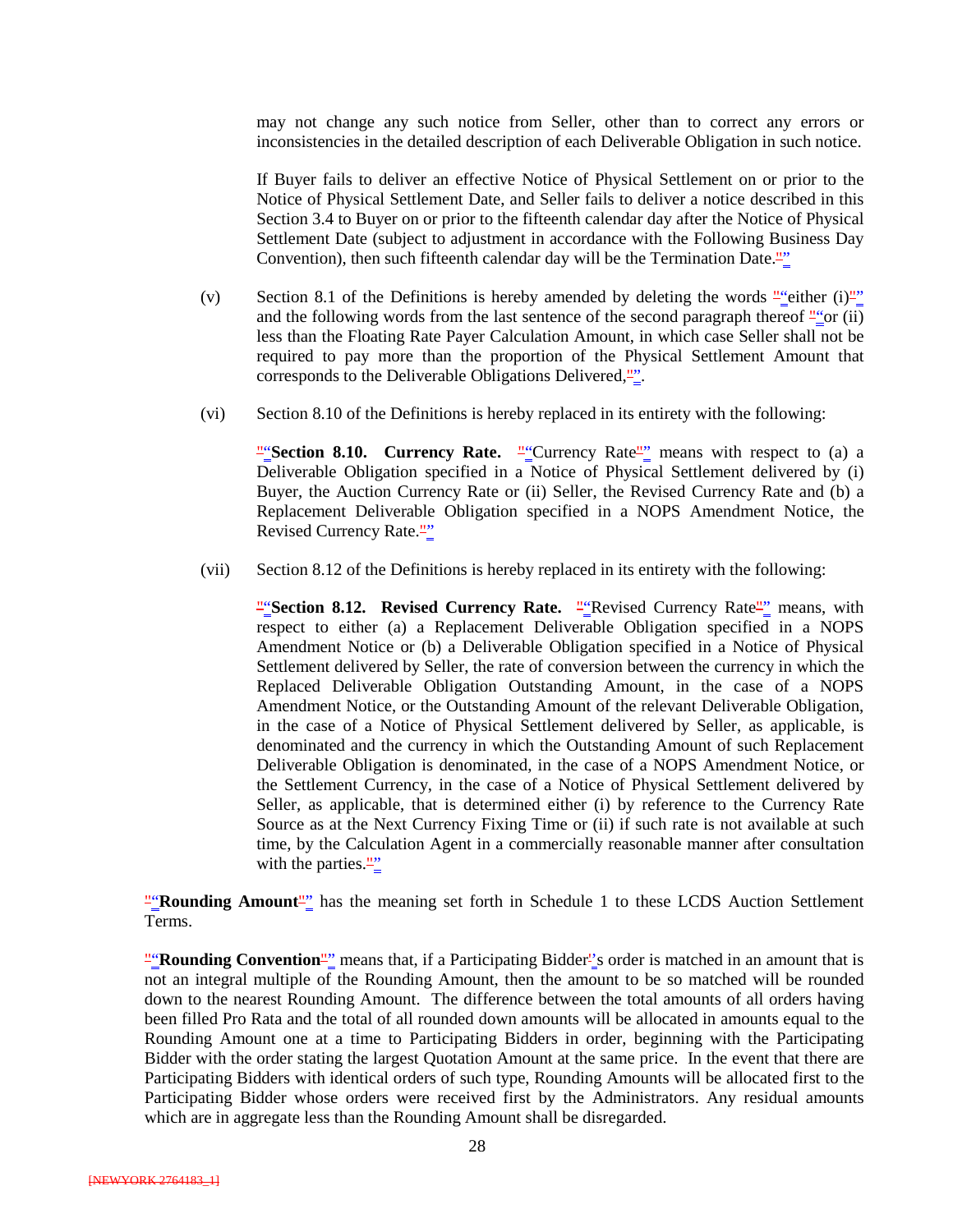""**Subsequent Bidding Information**"" has the meaning set forth in Section 14 of these LCDS Auction Settlement Terms.

**"**Subsequent Bidding Information Publication Time"<sup>2</sup> has the meaning set forth in Schedule 1 to these LCDS Auction Settlement Terms.

**"Subsequent Bidding Period"** means (a) the Originally Scheduled Subsequent Bidding Period, (b) such period that lasts longer than or occurs later than such Originally Scheduled Subsequent Bidding Period, as the Administrators may prescribe if they determine (in their sole and absolute discretion) that such modified period is required to preserve the integrity of the Auction or (c), if the auction procedure described in Sections 4 and 5(a) and 5(c) of these LCDS Auction Settlement Terms must be repeated pursuant to Section 13 of these LCDS Auction Settlement Terms, the time period (whether less than, equal to or longer than the Originally Scheduled Subsequent Bidding Period, as the Administrators may prescribe, in their sole and absolute discretion, to preserve the integrity of the Auction) occurring (i) at such time(s) specified by the Administrators after such Originally Scheduled Subsequent Bidding Period on the Auction Date or (ii) at such time(s) specified by the Administrators on a subsequent Business Day, as applicable, pursuant to Section 13 of these LCDS Auction Settlement Terms, until the earlier of the Auction Final Price Determination Date or the occurrence of an Auction Cancellation Date.

""**Touching Market**"" means any Matched Market for which the Initial Market Bid and Initial Market Offer are equal.

""**Tradeable Market**"" means any Matched Market that is a Crossing Market or a Touching Market.

"
" **Unmatched Limit Order**" has the meaning set forth in Section 11 of these LCDS Auction Settlement Terms.

""**USD"**" means the lawful currency of the United States of America.

""Valid Initial Market Submission<sup>""</sup> means, with respect to a Participating Bidder, an Initial Market Submission submitted by such Participating Bidder and received by the Administrators during the Initial Bidding Period.

""Valid Limit Order Submission<sup>""</sup> means, with respect to a Participating Bidder, a Limit Order Submission submitted by such Participating Bidder and received by the Administrators during the Subsequent Bidding Period.

""**Valid Physical Settlement Request**"" means, with respect to a Participating Bidder, a Physical Settlement Request submitted by such Participating Bidder and received by the Administrators during the Initial Bidding Period.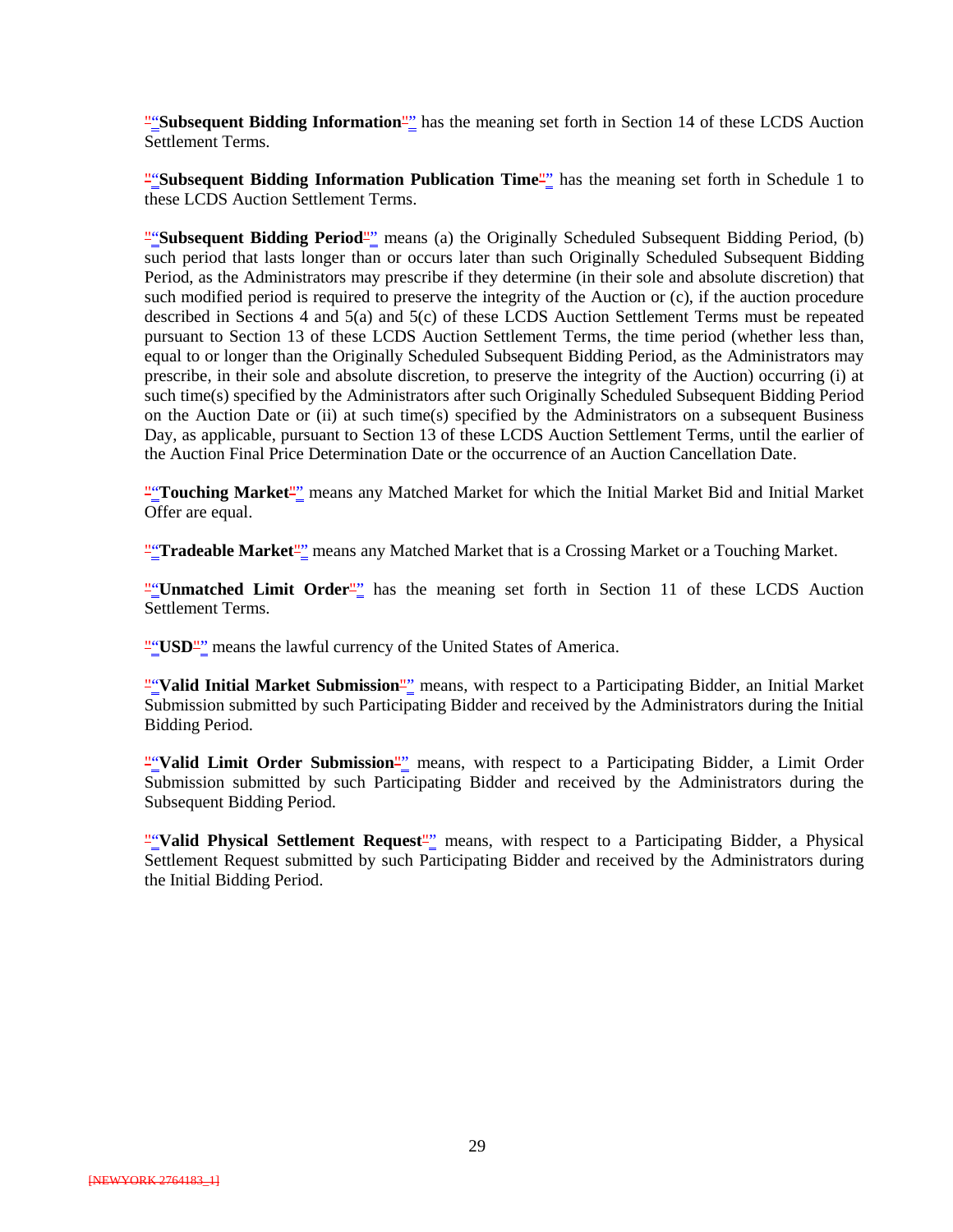#### **Schedule 1**

#### **2013 SuperMediaCengage Learning Acquisitions, Inc. First Lien Loans Auction-Specific Terms**

This Schedule 1 sets out the following auction-specific terms applicable to these LCDS Auction Settlement Terms:

""Affected Reference Entity"" means SuperMediaCengage Learning Acquisitions, Inc.-

**""Auction Date"** means April 24, August 6, 2013.

""**Auction Settlement Date**"" means the later of (a) the date that is threefive Business Days following the Auction Final Price Determination Date and (b) April 29, August 13, 2013.

""Cap Amount<sup>""</sup> means 1.00 percent.

"Credit Event Resolution Request Date<sup>"</sup> means March 26, July 9, 2013.

"**Default Date**"<sup>"</sup> means **March 18, July 2, 2013.** 

""**Deliverable Obligation**"" means any of the following Loans that is an obligation of the Affected Reference Entity (either directly or as guarantor):

| <b>Description</b><br><del>Description</del> | Initial Amount<br><b>THURSDES</b> WILDFUL                              | <b>Maturity</b>                | Initial Sprood<br><del>muu opraa</del> | <b>MLID</b>       |
|----------------------------------------------|------------------------------------------------------------------------|--------------------------------|----------------------------------------|-------------------|
| $Term$ Loan                                  | $I$ $R$ $\Omega$ $\gamma$ $\gamma$ $\gamma$ $\gamma$ $\gamma$ $\gamma$ | $\Gamma$ <sub>00</sub> 21 2015 | $I$ IROD $\pm$ 800                     | <b>MI 1001747</b> |
| <del>Tumboan</del>                           | <del>ood 2130 mm</del>                                                 | <del>DUC 31, 2013</del>        | <del>LIDUR TOOO</del>                  | <del></del>       |

Notwithstanding the above, a party may specify aif the Loan being delivered is not subject to the SuperMedia Lock-UpCengage Restructuring Support Agreement (as defined below) in a Notice of Physical Settlement; provided, however, that, on the "Settlement Date" (as defined in the "Standard Terms" (as defined in the LSTA Physical Settlement Terms)), the party making delivery of such Loan is not subject to the SuperMedia Lock-Up Agreement with respect to the Loan being delivered.

For the avoidance of doubt, (a) pursuant to the "Standard Terms" (as defined in the LSTA Physical Settlement Terms), a transferee under a Representative Auction-Settled Transaction is assuming the obligation to take delivery of a Deliverable Obligation as such Deliverable Obligation may be reorganized, restructured, converted or otherwise modified after the NOPS Fixing Date; and (b) a transferee under a Representative Auction-Settled Transaction will not become obliged to adhere to the SuperMedia Lock-Up Agreement by virtue of their participation in the Auction.

| <b>Description</b>                       | <b>Approximate</b><br><b>Outstanding Amount</b> | <b>Maturity</b>       | <b>MLID</b>      |
|------------------------------------------|-------------------------------------------------|-----------------------|------------------|
| <b>Class A Revolving Credit Facility</b> | <u>USD 220.3 mm</u>                             | <u>July 5, 2013</u>   | <b>ML1002704</b> |
| <b>Class B Revolving Credit Facility</b> | <u>USD 293.7 mm</u>                             | <b>April 10, 2017</b> | <b>ML1002705</b> |
| <b>Original Term Loan</b>                | <u>USD 1,519.1 mm</u>                           | <u>July 5, 2014</u>   | ML1002706        |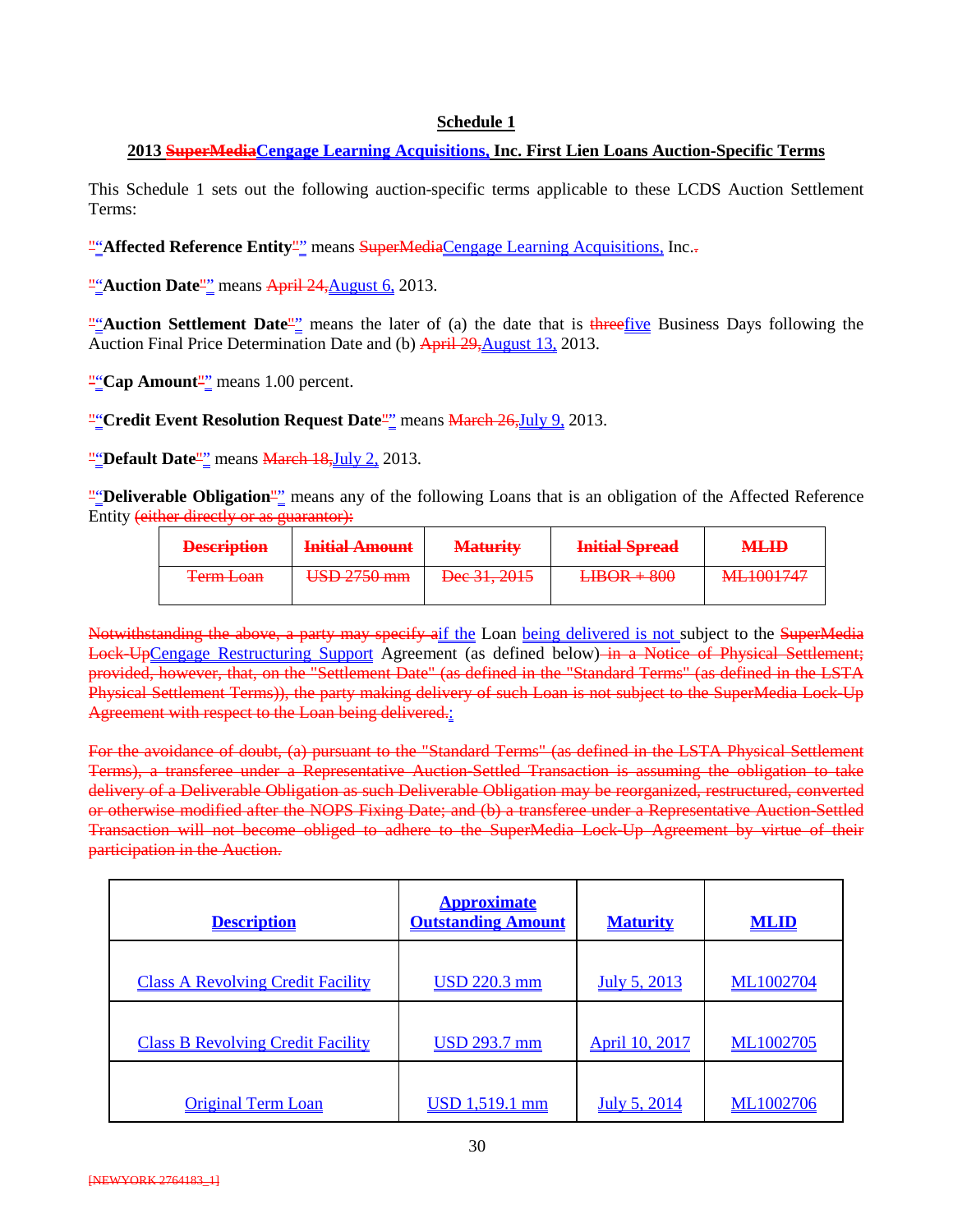| Tranche 1 Incremental Term Loan | <b>USD 548.3 mm</b>   | July 5, 2014        | ML1002707        |
|---------------------------------|-----------------------|---------------------|------------------|
| <b>Tranche B Term Loan</b>      | <u>USD 1,286.5 mm</u> | <u>July 5, 2017</u> | <b>ML1002708</b> |

For purposes of the above, the <del>"SuperMedia Lock-Up"Cengage Restructuring Support</del> Agreement"" means the Restructuring Support and Limited Waiver Agreement, dated as of December 5, 2012, by and among the Affected Reference Entity, the "Consenting Lenders" entered into as of July 2, 2013, by and among the Cengage Learning Acquisitions, Inc., Cengage Learning Holdco, Inc., Cengage Learning Holdings II, L.P., and Cengage Learning Inc. and the "Credit Agreement Lenders" and the "First Lien Noteholders" party thereto; and JPMorgan Chase Bank, N.A. as administrative agent (a copy of which is available at http://dm.epiq11.com/SME/Document/GetDocument/226573[5http://www.cengagecaseinfo.com/CL/DocketClic](http://www.cengagecaseinfo.com/CL/DocketClick?dataDir=cl&caseNumber=13-44106&docketN=15&viewName=Dockets) [k?dataDir=cl&caseNumber=13-44106&docketN=15&viewName=Dockets\)](http://www.cengagecaseinfo.com/CL/DocketClick?dataDir=cl&caseNumber=13-44106&docketN=15&viewName=Dockets).

"**Designated Priority**" means First Lien Loans.

**""Initial Bidding Information Publication Time"** means  $\frac{1110:30}{10:100}$  a.m. New York City time.

""**Initial Market Quotation Amount**"" means USD 2,000,000.

""**Maximum Initial Market Bid-Offer Spread**"" means 2.00 percent.

""**Minimum Number of Valid Initial Market Submissions**"" means 6 Valid Initial Market Submissions.

**"**"Minimum Quotation Amount"" means USD 2,000,000.5,000,000.

""**Originally Scheduled Auction Currency Fixing Date**"" means April 23,August 5, 2013.

""**Originally Scheduled Initial Bidding Period**"" means the period between 9:45 a.m. and 10:00 a.m. New York City time.

""Originally Scheduled Subsequent Bidding Period<sup>""</sup> means the period between 12:45 p.m. and 1:00 p.m. New York City time.

"**Other Initial Bidding Period(s)**" means the "Initial Bidding Period" as such term is defined in the 2013 Dex Media West, Inc. First Lien Loans Bullet LCDS and LCDS Auction Settlement Terms published on April 19, 2013 by ISDA."**Other Initial Bidding Period(s)**" is not applicable.

"**Other Originally Scheduled Initial Bidding Period(s)**" means the "Originally Scheduled Initial Bidding Period" as such term is defined in the 2013 Dex Media West, Inc. First Lien Loans Bullet LCDS and LCDS Auction Settlement Terms published on April 19, 2013 by ISDA.

"**Other Originally Scheduled Subsequent Bidding Period(s)**" means the "Originally Scheduled Subsequent Bidding Period" as such term is defined in the 2013 Dex Media West, Inc. First Lien Loans Bullet LCDS and LCDS Auction Settlement Terms published on April 19, 2013 by ISDA.

"**Other Subsequent Bidding Period(s)**" means the "Subsequent Bidding Period" as such term is defined in the 2013 Dex Media West, Inc. First Lien Loans Bullet LCDS and LCDS Auction Settlement Terms published on April 19, 2013 by ISDA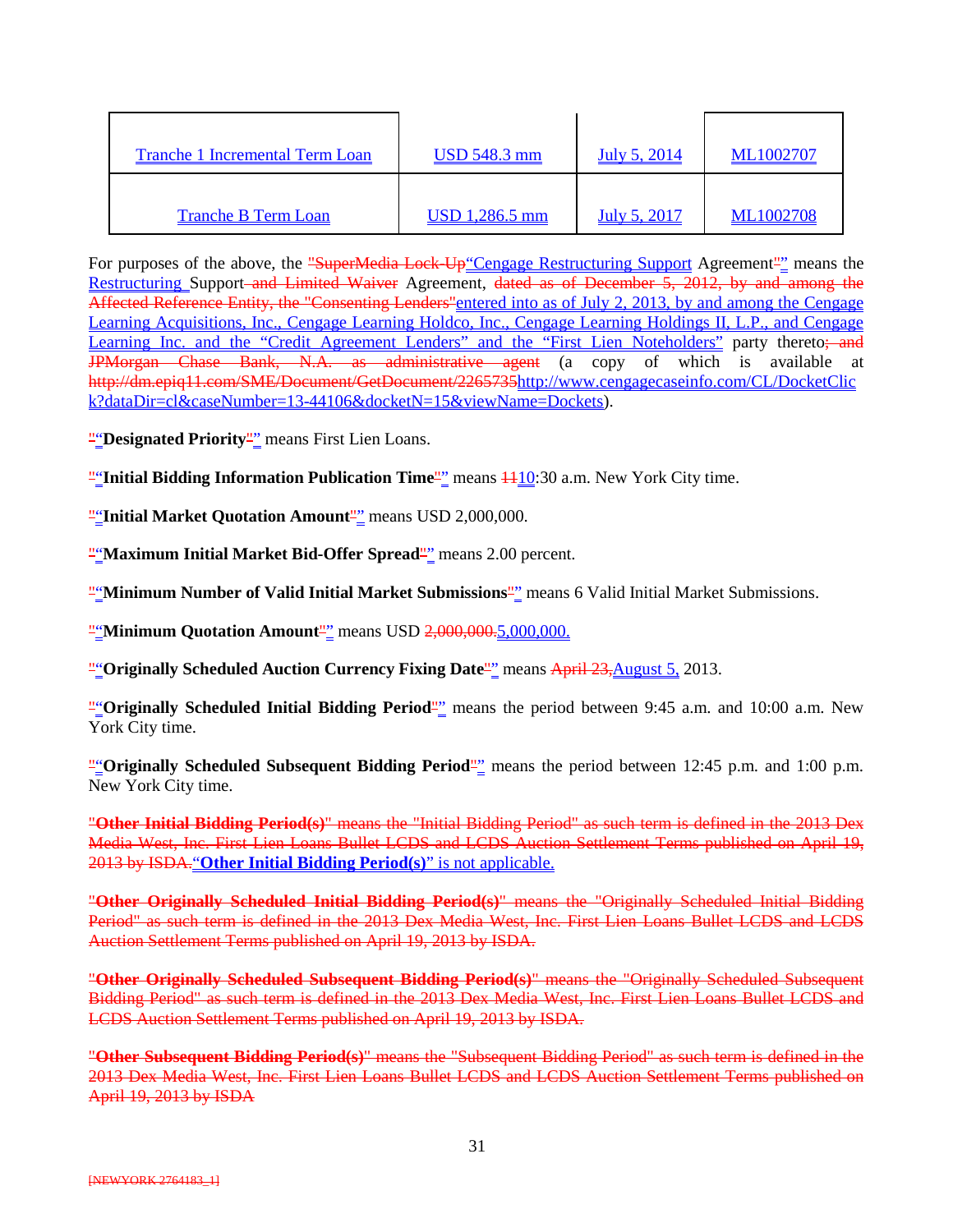- "**Other Originally Scheduled Initial Bidding Period(s)**" is not applicable.
- "**Other Originally Scheduled Subsequent Bidding Period(s)**" is not applicable.
- "**Other Subsequent Bidding Period(s)**" is not applicable.
- **"Quotation Amount Increment**"<sup>"</sup> means USD 1,000,000.
- ""**RAST Notional Amount Increment**"" means USD 1,000,000.
- **"***Relevant Currency*<sup>"</sup><sup>"</sup> means USD.
- **"Relevant Pricing Increment**" means one-eighth of one percent.
- **"Rounding Amount"** means USD 100,000.
- **"**Subsequent Bidding Information Publication Time"<sup>"</sup> means 32:00 p.m. New York City time.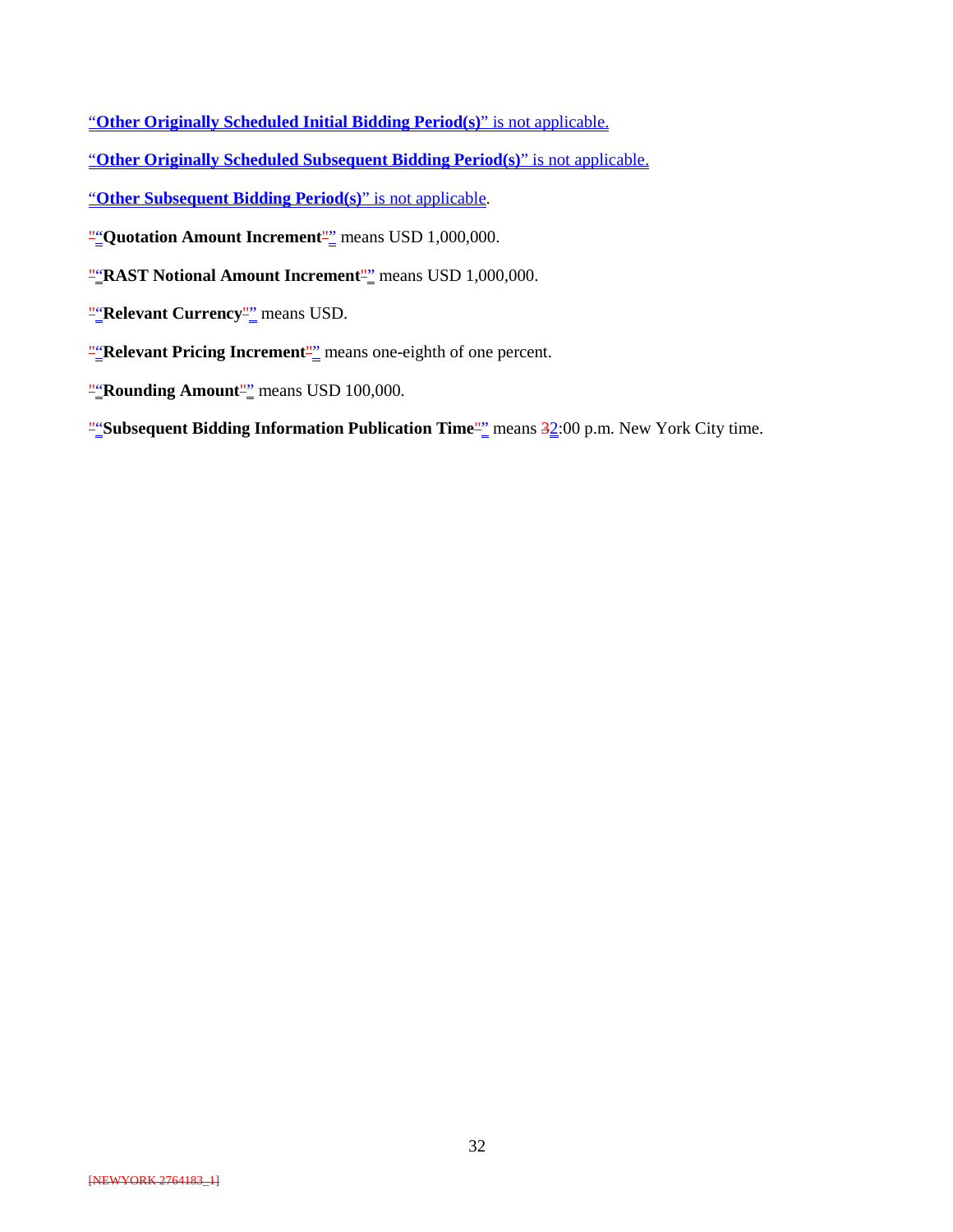#### **Schedule 2**

#### **2013 SuperMediaCengage Learning Acquisitions, Inc. First Lien Loans Fixed Rate Accrual and Other Amendments**

The provisions of the relevant documentation that govern the accrual of Fixed Rates and the payment of Fixed Amounts under each specified category of Auction Covered Transaction following an Event Determination Date with respect to the Affected Reference Entity shall be amended as follows:

(a) **Single name LCDS transactions and untranched Markit LCDX transactions.** The documentation relating to each Auction Covered Transaction that is an LCDS Covered Transaction or LCDX Covered Untranched Transaction is amended as follows:

> Notwithstanding anything to the contrary in the documentation governing the Auction Covered Transaction, (A) if the first Fixed Rate Payer Payment Date after the Credit Event Resolution Request Date occurs (or would have occurred but for the Credit Event) before the Auction Settlement Date or the date that is 5 Business Days following the Auction Cancellation Date, as applicable (such date, the ""**Accrual Reference Date**""), (1) the Fixed Rate on the Auction Covered Transaction or the Affected Portion, as applicable, shall accrue to but excluding such Fixed Rate Payer Payment Date (or, if such Fixed Rate Payer Payment Date is the Scheduled Termination Date, to and including such Scheduled Termination Date) for purposes of the payment due on that date and (2) a rebate of such Fixed Rate accrual on the Auction Covered Transaction or the Affected Portion, as applicable, for the period from but excluding the Credit Event Resolution Request Date to but excluding such Fixed Rate Payer Payment Date (or, if such Fixed Rate Payer Payment Date is the Scheduled Termination Date, to and including such Scheduled Termination Date) will be paid by Seller to Buyer on the Accrual Reference Date; or (B) if the first Fixed Rate Payer Payment Date after the Credit Event Resolution Request Date occurs (or would have occurred but for the Credit Event) on or after the Accrual Reference Date, (1) the Fixed Rate on the Auction Covered Transaction or the Affected Portion, as applicable, shall accrue to and including the Credit Event Resolution Request Date, and (2) the resulting Fixed Amount in respect of the Affected Reference Entity and Designated Priority shall be paid on the Accrual Reference Date, with no rebate.

(b) **Tranche transactions.** The documentation relating to each Auction Covered Transaction that is an LCDS Covered Tranche Transaction is amended as follows:

> Notwithstanding anything to the contrary in the documentation governing the Auction Covered Transaction, (A) if a Fixed Rate Payer Payment Date occurs (or would have occurred but for the Credit Event) in the period from but excluding the Credit Event Resolution Request Date to but excluding the Accrual Reference Date, (1) the Fixed Rate shall accrue as if no Credit Event had occurred with respect to the Affected Reference Entity to but excluding such Fixed Rate Payer Payment Date (or, if such Fixed Rate Payer Payment Date is the Scheduled Termination Date, to and including such Scheduled Termination Date) for purposes of the payment due on that date and (2) without duplication of any rebate payable under the documentation governing such Auction Covered Transaction, a rebate of such Fixed Rate accrual on the Affected Portion equal to the reduction in the Outstanding Swap Notional Amount for the Incurred Loss Amount, if any, and/or Incurred Recovery Amount, if any, with respect to the Affected Portion for the period (if any) from and including the calendar day immediately following the Credit Event Resolution Request Date to but excluding such Fixed Rate Payer Payment Date (or, if such Fixed Rate Payer Payment Date is the Scheduled Termination Date, to and including such Scheduled Termination Date) will be paid by Seller to Buyer on the Accrual Reference Date; or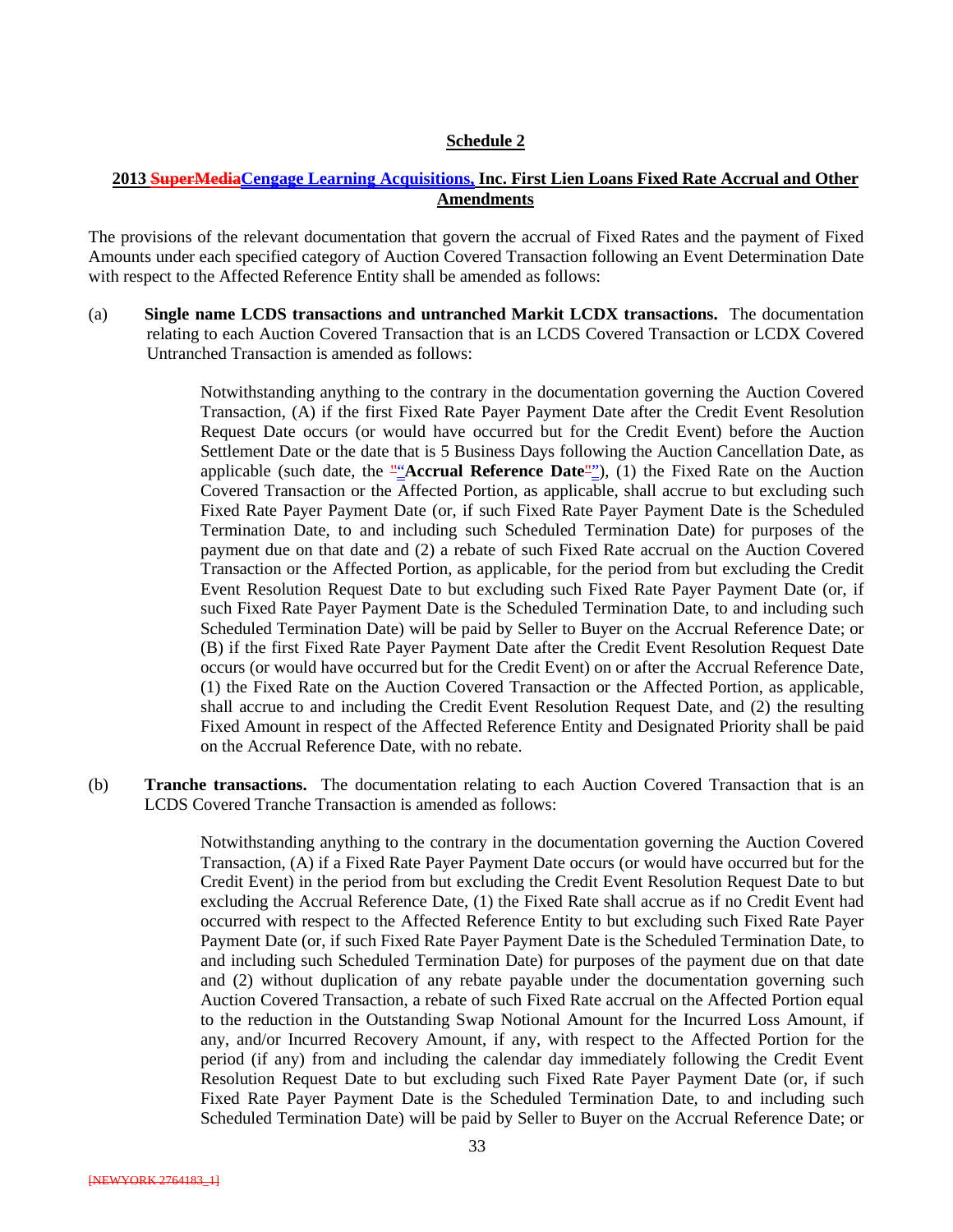(B) if no Fixed Rate Payer Payment Date occurs (or would have occurred but for the Credit Event) in the period from but excluding the Credit Event Resolution Request Date to but excluding the Accrual Reference Date, and the first Fixed Rate Payer Payment Date after the Credit Event Resolution Request Date occurs (or would have occurred but for the Credit Event) on or after the Accrual Reference Date, (1) the Fixed Rate shall accrue as if an Event Determination Date with respect to the Affected Reference Entity had occurred on the Credit Event Resolution Request Date, (2) a Fixed Amount accrual in respect of the reduction in the Outstanding Swap Notional Amount for the Incurred Loss Amount, if any, and/or Incurred Recovery Amount, if any, with respect to the Affected Portion for the relevant Fixed Rate Payer Calculation Period through and including the Credit Event Resolution Request Date shall be paid on the Accrual Reference Date and (3) the Fixed Amount accrual payable on such Fixed Rate Payer Payment Date shall be calculated as if the Outstanding Swap Notional Amount were reduced by the Incurred Loss Amount, if any, and/or the Incurred Recovery Amount, if any, with respect to the Affected Portion on the first day of the relevant Fixed Rate Payer Calculation Period, with no rebate.

For the purposes of this Schedule 2,  $\frac{\text{u}}{2}$  Outstanding Swap Notional Amount  $\frac{\text{u}}{2}$ ,  $\frac{\text{u}}{2}$  Incurred Loss Amount<sup>"</sup> and ""Incurred Recovery Amount"<sup>"</sup> have the meanings specified in the relevant Bullet LCDX Tranche Standard Terms or Legacy LCDX Tranche Standard Terms, as applicable (or, if the relevant tranched transaction is documented under another form of documentation, meanings analogous thereto, to the extent applicable).

Notwithstanding any provision to the contrary governing any Auction Covered Legacy Transaction, the following shall apply to all Auction Covered Legacy Transactions:

- (a) **Effect of Actual Notices.** Except for purposes of determining whether a transaction is an Auction Covered Transaction, any Credit Event Notice, Notice of Publicly Available Information or Notice of Physical Settlement delivered with respect to the Affected Reference Entity and Designated Priority shall be deemed revoked, and neither party shall have any obligations with respect to any such notice.
- (b) **No Additional Notice Deliveries.** Except for the deemed notices provided in clause (c) below, each party agrees not to deliver any Credit Event Notice, Notice of Publicly Available Information or Notice of Physical Settlement with respect to the Affected Reference Entity and Designated Priority, and any such notice delivered shall be void and have no effect. Further, notwithstanding the provisions of the 2003 ISDA Credit Derivatives Definitions as supplemented by the May 2003 Supplement to the 2003 ISDA Credit Derivatives Definitions, each as published by ISDA (collectively, the ""**2003 Definitions**"), or the documentation governing an Auction Covered Legacy Transaction, the Calculation Agent will not be obligated to provide any notice with respect to Quotations or the calculation of the Final Price, the Cash Settlement Amount, losses (including aggregate losses) or recoveries (including aggregate recoveries) (or any analogous concepts in the relevant documentation).

#### (c) **Satisfaction of Conditions to Settlement.**

- (i) A Notifying Party shall be deemed to have delivered a Credit Event Notice with respect to the Affected Reference Entity and Designated Priority and a Notice of Publicly Available Information, which notice in each case is effective on the Credit Event Resolution Request Date and satisfies the requirements of the documentation governing the relevant Auction Covered Legacy Transaction.
- (ii) The Conditions to Settlement in each Auction Covered Legacy Transaction are amended by eliminating any requirement that Buyer deliver a Notice of Physical Settlement with respect to the Affected Reference Entity and Designated Priority. Accordingly, such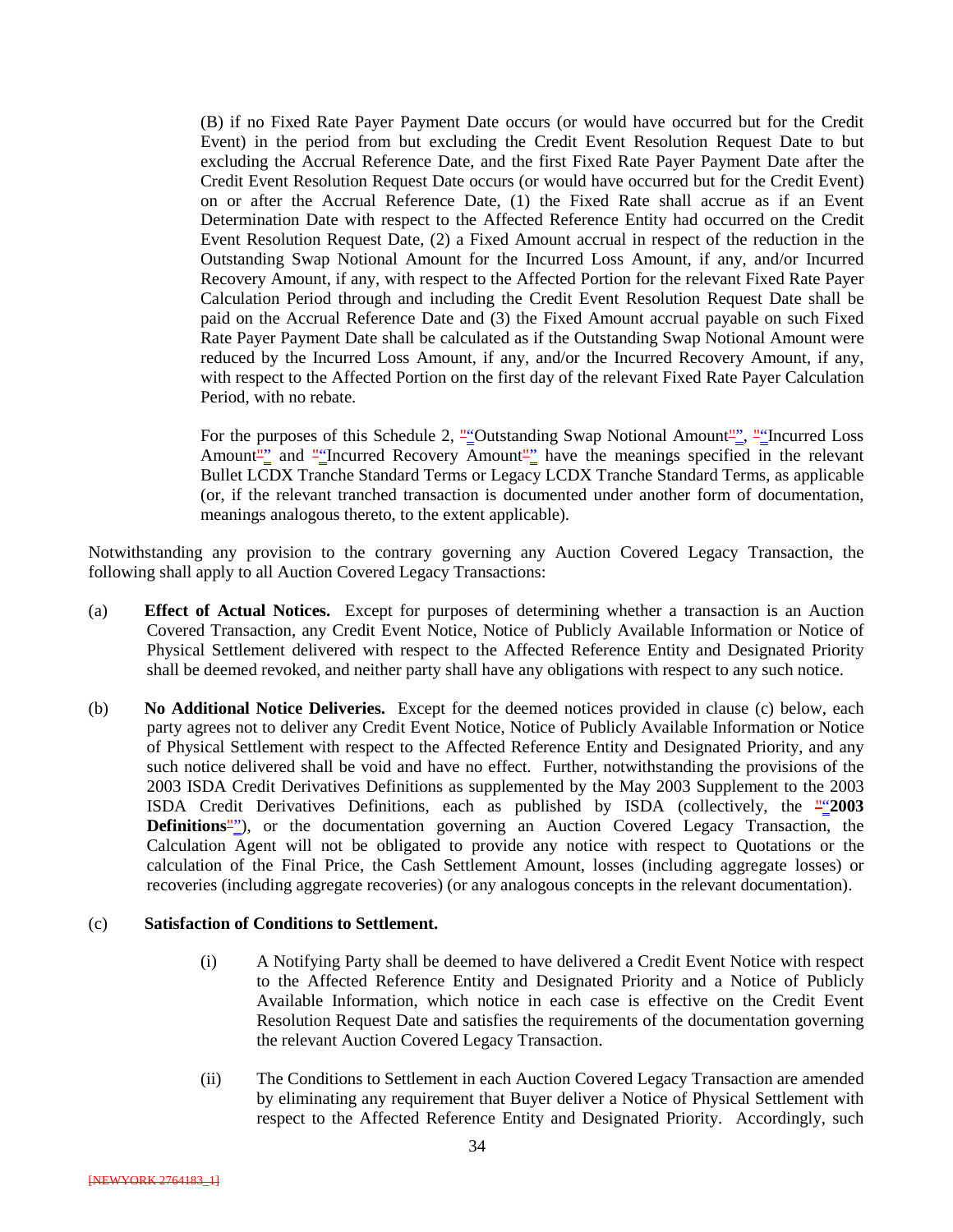Conditions to Settlement are deemed satisfied on the Credit Event Resolution Request Date.

#### (d) **Settlement Terms.**

- (i) With respect to any Legacy LCDS Covered Transaction or Legacy LCDX Covered Untranched Transaction, such Auction Covered Legacy Transaction or the Affected Portion, as applicable, shall settle as if the Settlement Method specified in the documentation governing such Auction Covered Legacy Transaction or Affected Portion were Cash Settlement, subject to the following:
	- (A) The Final Price will be the Auction Final Price determined as described in these LCDS Auction Settlement Terms, with the Auction Final Price Determination Date as the Single Valuation Date.
	- (B) The Cash Settlement Amount will be determined as provided in Section 7.3 of the 2003 Definitions.
	- (C) The Cash Settlement Date shall be the Auction Settlement Date.
- (ii) With respect to any Legacy LCDS Covered Tranche Transaction, the Affected Portion shall settle according to terms related to Auction Settlement specified in the documentation governing such Legacy LCDS Covered Tranche Transaction using the Auction Final Price determined pursuant to these LCDS Auction Settlement Terms as the Auction Price, except that the Cash Settlement Date shall be the Auction Settlement Date.
- (e) **Auction Cancellation.** If an Auction Cancellation Date occurs, subsections (b), (c)(ii) and (d) above shall be rescinded and have no further effect. For the avoidance of doubt, if an Auction Cancellation Date occurs, a party may deliver a Notice of Physical Settlement or any other relevant notice with respect to any Auction Covered Legacy Transaction in accordance with the relevant documentation and settle any Auction Covered Legacy Transaction in accordance with the relevant documentation.
- (f) **Bespoke LCDS Tranche Transactions.** To the extent the documentation governing any Legacy LCDS Covered Tranche Transaction differs from the Legacy LCDX Tranche Standard Terms, including by specifying that Cash Settlement shall be the exclusive Settlement Method, the terms of this Schedule 2 shall be construed in respect of such Legacy LCDS Covered Tranche Transaction taking into account any such differences to effectuate the parties<sup>1</sup> intent that, other than in the case of the occurrence of an Auction Cancellation Date, the Auction Final Price determined pursuant to these LCDS Auction Settlement Terms be used to determine the amounts payable and/or other rights and obligations of the parties with respect to the Affected Portion of such Legacy LCDS Covered Tranche Transaction.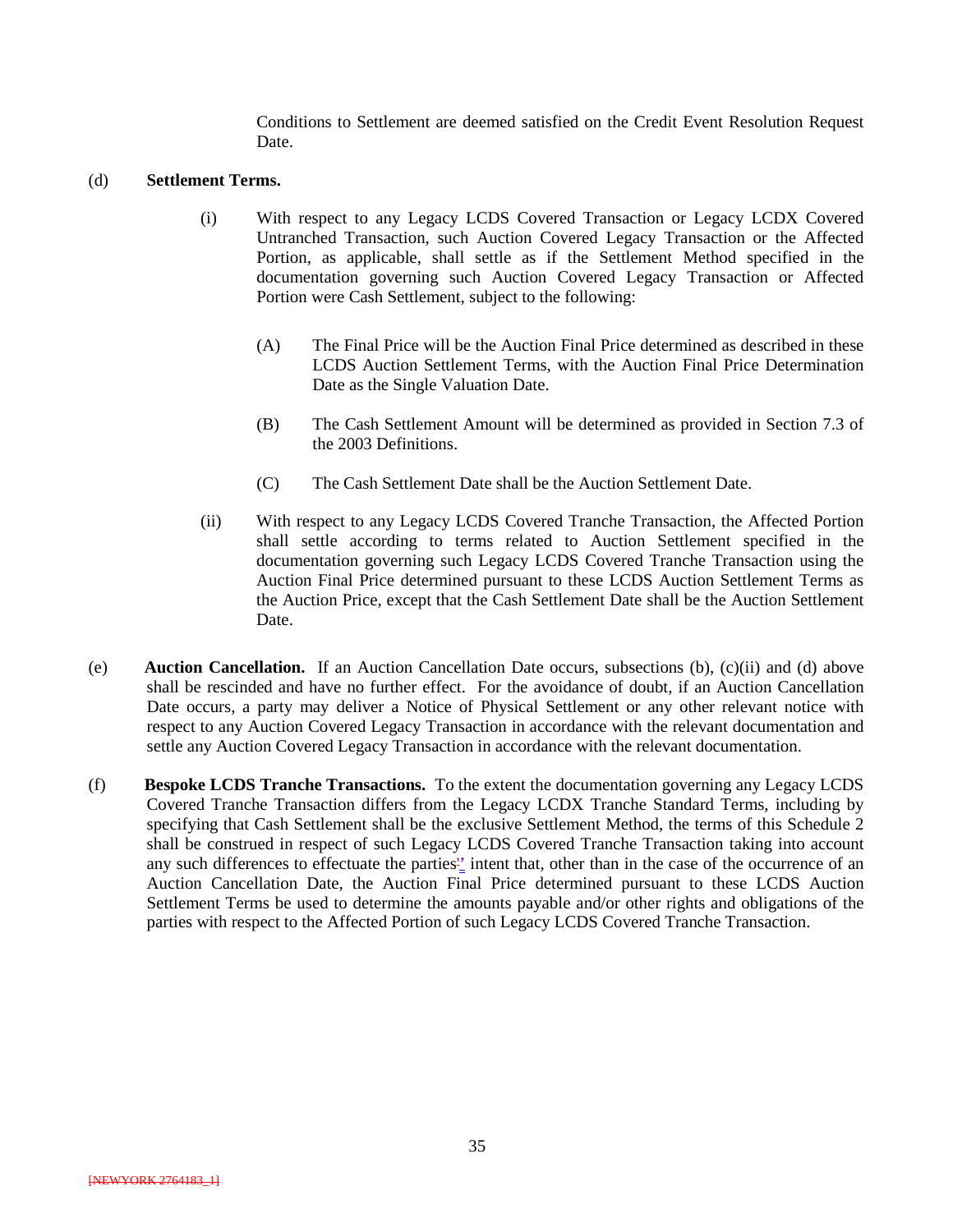#### **Form of Participating Bidder Letter**

**[Letterhead of Participating Bidder]**

**[Date]**

**Markit Group Limited**

**Send to: cea@markit.com**

**Creditex Securities Corporation**

**Send to: CEA@creditex.com**

**International Swaps and Derivatives Association, Inc.**

**Send to: ceba@isda.org**

Dear Sirs,

We write to inform you that we wish to be a ""Participating Bidder"" with respect to the Auction occurring pursuant to (and as defined in) the 2013 SuperMediaCengage Learning Acquisitions, Inc. First Lien Loans LCDS and Bullet LCDS Auction Settlement Terms, as published by the International Swaps and Derivatives Association, Inc. (the ""LCDS Auction Settlement Terms""). Capitalized terms used in this Participating Bidder Letter but not defined herein shall have the meanings specified in the LCDS Auction Settlement Terms.

We hereby notify you that it is our intention that, pursuant to the LCDS Auction Settlement Terms, any Dealer Physical Settlement Request we submit will, at the time of submission, be, to the best of our knowledge and belief, on the same side of the market as, and will not exceed, our Market Position.

By signing and returning this Participating Bidder Letter to you, we represent, as of the date of this Participating Bidder Letter, that:

- (a) from time to time we regularly trade, or one of our Affiliates regularly trades, in one or more obligations of the types of obligations listed as Deliverable Obligations in the secondary loan market and/or we regularly trade, or one of our Affiliates regularly trades, loan credit default swaps with respect to entities like SuperMediaCengage Learning Acquisitions, Inc.;
- (b) none of our Affiliates has previously submitted a Participating Bidder Letter to you or is otherwise a Participating Bidder; and
- (c) we are not subject to any requirement that would make it impossible or illegal for us to deliver or accept delivery of any of the Deliverable Obligations.

In addition, we agree that neither Administrator shall be liable to us for any indirect, special or consequential damages resulting from our participation in the Auction (including any Adjustment Amounts involving our Bid or Offer), and that each Administrator''s maximum cumulative liability for direct and any other damages arising out of our participation in the Auction (including any Adjustment Amounts) is limited to USD10,000 in the aggregate per Administrator, other than damages resulting from gross negligence or wilful misconduct on the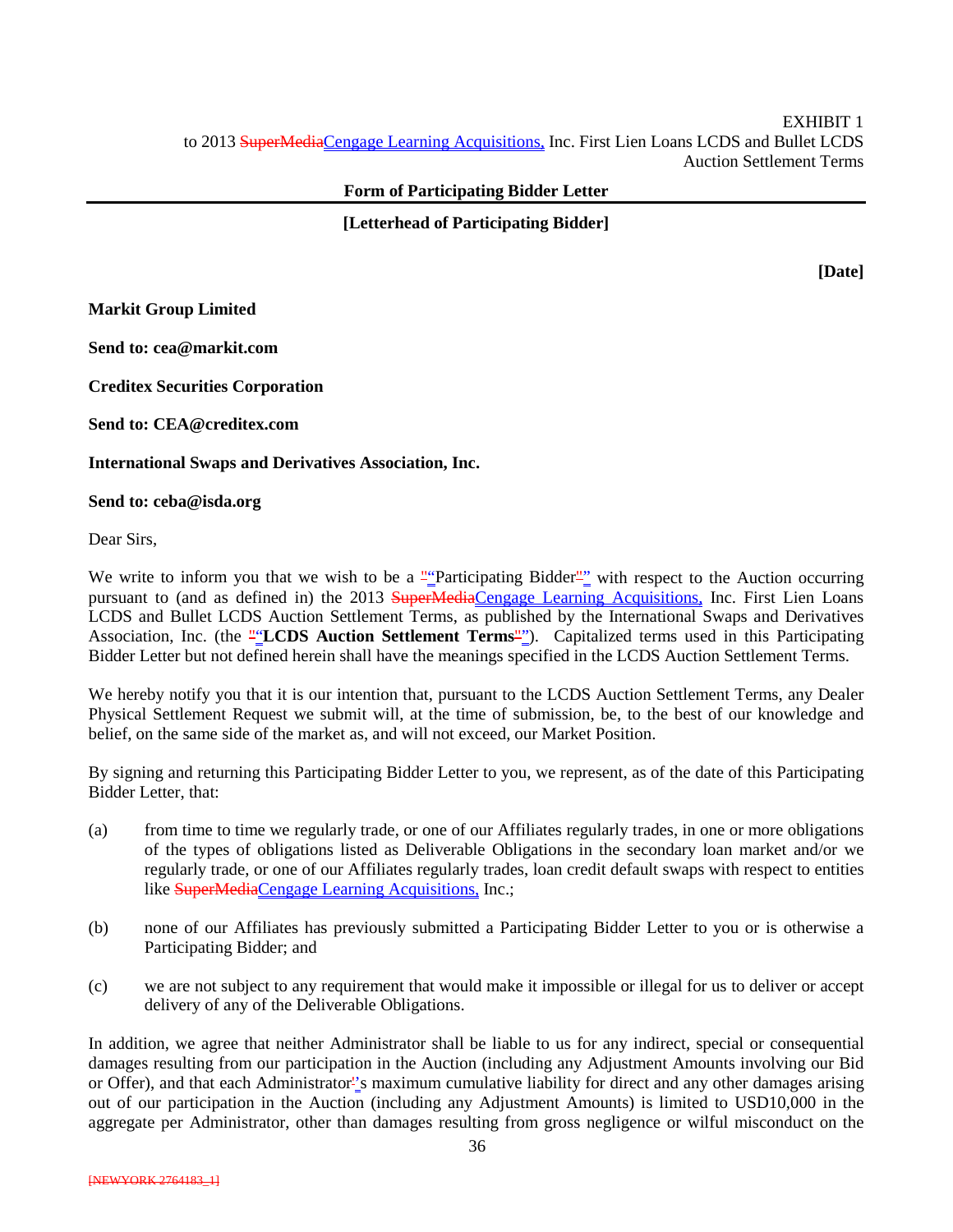part of the relevant Administrator or breach of the representations made to the Participating Bidders in the letter from Creditex Securities Corporation to the Participating Bidders in respect of the LCDS Auction Settlement Terms.

We agree to abide by the LCDS Auction Settlement Terms, including, for the avoidance of doubt, Section 15 thereof.

We also agree to pay to ISDA (i) to the extent not already paid in advance to ISDA, our share of any fees payable by ISDA to the Administrators or to ISDA''s legal advisors in connection with the administration of the Auction or the development of the relevant lists of Deliverable Obligations and (ii) any Adjustment Amounts payable by us pursuant to the LCDS Auction Settlement Terms (any such fees together with any such Adjustment Amounts, ""**Auction Costs**""). We agree to pay any Auction Costs to ISDA within twenty-one (21) days of receipt of a written invoice submitted by ISDA for such Auction Costs.

Our contact details for purposes of this Participating Bidder Letter are:

| Name:      | [●]                        |
|------------|----------------------------|
| Address:   | $\lceil\bullet\rceil$      |
| Telephone: | [●]                        |
| Fax:       | $\lceil \bullet \rceil$    |
| E-mail:    | $\lceil \bullet \rceil$    |
|            | Our contact details for pu |

reposes of receiving any invoices relating to Auction Costs are:

| Name:      | [O]                     |
|------------|-------------------------|
| Address:   | $\lceil\bullet\rceil$   |
| Telephone: | $\lceil \bullet \rceil$ |
| Fax:       | [●]                     |
| E-mail:    | $\lceil\bullet\rceil$   |

We acknowledge that our participating in the Auction as a Participating Bidder is subject to a Quorum Majority of Participating Dealers approving such participation in accordance with Section 2.3(b)(ii) of the Bullet Auction Rules.

This letter and any non-contractual obligations arising out of it will be governed by and construed in accordance with New York law.

We agree that any dispute arising out of, concerning or relating in any way to, this letter''s interpretation, administration or performance, including our rights and liabilities under it, will be resolved before the Civil Branch of the Supreme Court of the State of New York, New York County, or if diversity of citizenship and the then-required amount in dispute be satisfied, the United States District Court for the Southern District of New York. We waive any objections to *in personam* jurisdiction by the aforesaid courts and consent to their respective jurisdiction. Such relevant court shall apply New York law to resolution of such dispute, without regard to New York''s conflict-of-laws principles.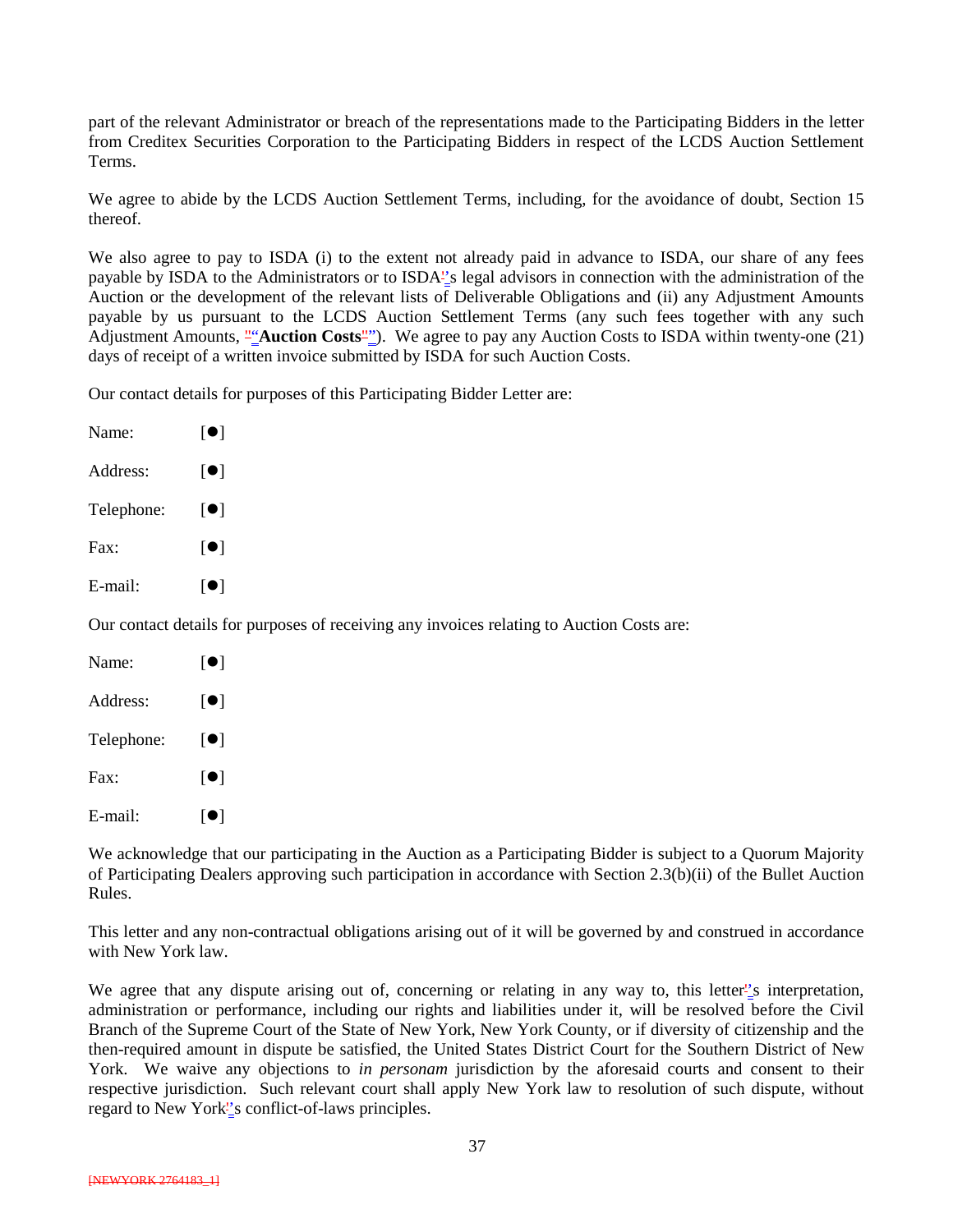We consent to the publication of a conformed copy of this Participating Bidder Letter by ISDA and to the disclosure by ISDA of the contents of this letter.

Yours faithfully,

### [PARTICIPATING BIDDER]<sup>[1](#page-37-0)</sup>

| ۰. |
|----|
|----|

| Name:      |  |
|------------|--|
|            |  |
| Title:     |  |
|            |  |
| Signature: |  |

<span id="page-37-0"></span> <sup>1</sup> Specify legal name of Participating Bidder.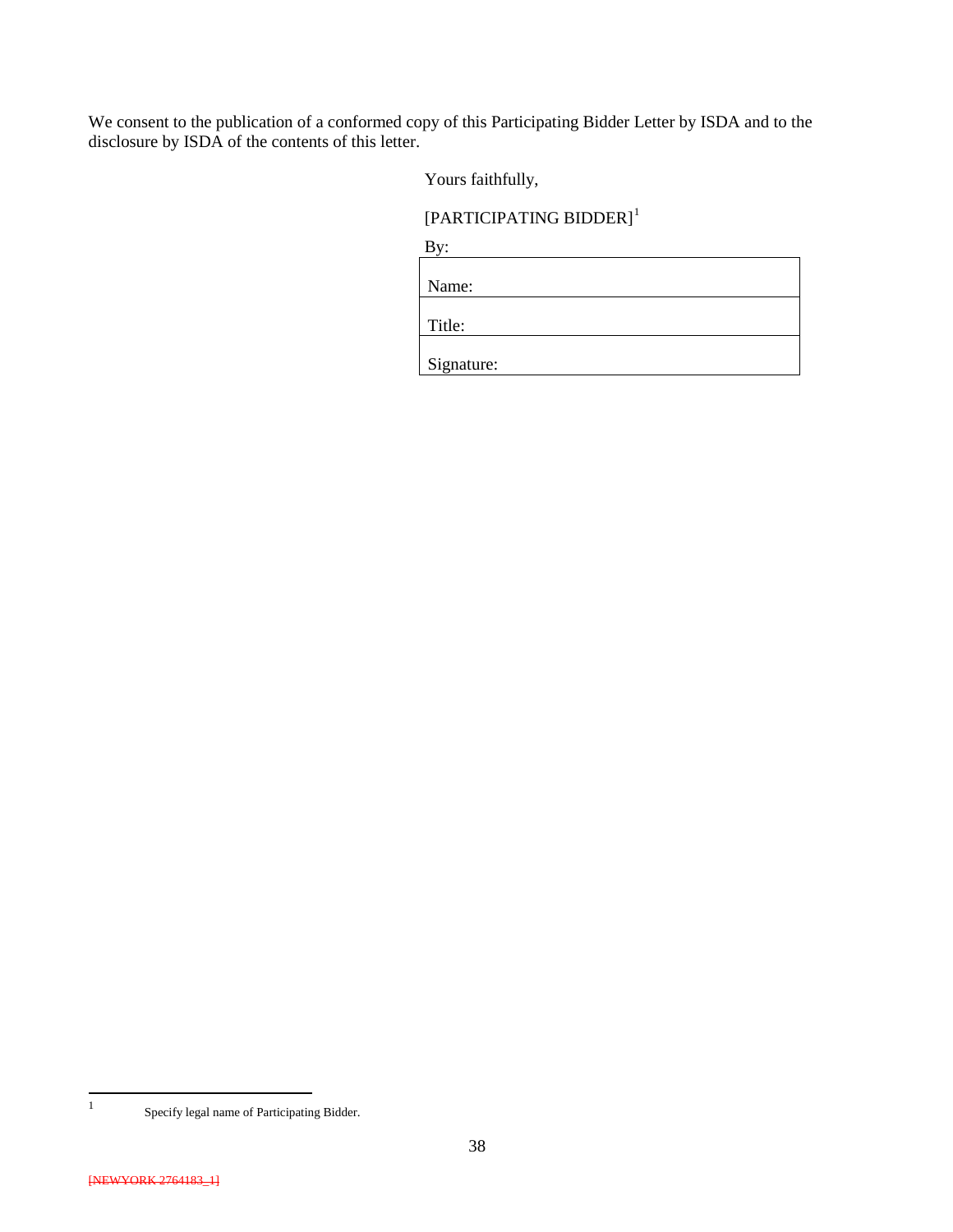EXHIBIT 2 to 2013 SuperMediaCengage Learning Acquisitions, Inc. First Lien Loans LCDS and Bullet LCDS Auction Settlement Terms

#### **Form of Customer Physical Settlement Request Letter**

#### **[Letterhead of Customer]**

**[Date]**

#### **Send to: [Participating Bidder]**

Dear Sirs,

We write to inform you that we wish to submit a Customer Physical Settlement Request as defined in the 2013 SuperMediaCengage Learning Acquisitions, Inc. First Lien Loans LCDS and Bullet LCDS Auction Settlement Terms, as published by the International Swaps and Derivatives Association, Inc. (the ""**LCDS Auction Settlement Terms**""). Capitalized terms used in this letter but not defined herein have the meanings specified in the LCDS Auction Settlement Terms.

By signing and returning this Customer Physical Settlement Request Letter to you, we represent and agree that:

- (a) A Governing Master Agreement has been entered into or otherwise put in place between you, or one of your Affiliates, and us;
- (b) the Customer Physical Settlement Request set out below is, to the best of our knowledge and belief,
	- [(i) on the same side of the market as and not in excess of our Dealer-Specific Market Position, and
	- $(ii)<sup>2</sup>$  $(ii)<sup>2</sup>$  $(ii)<sup>2</sup>$  on the same side of the market as and (when aggregated with all Customer Physical Settlement Requests submitted by us or our Affiliates to one or more Participating Bidders) not in excess of our Market Position; and
- (b) we are not, as of the date of this Customer Physical Settlement Request Letter, subject to any requirement that would make it impossible or illegal for us to Deliver or accept Delivery of any of the Deliverable Obligations.

The Customer Physical Settlement Request is a Physical Settlement [Buy][Sell] Request of [*Relevant Currency and amount*].

We agree that you may verify our Dealer-Specific Market Position by requesting information from any of your Affiliates in respect of any Auction Covered Transactions and/or any Auction-Linked Cash Settled Transactions we have entered into with such Affiliate.

We acknowledge and agree that the acceptance of this Customer Physical Settlement Request is contingent on satisfaction of your internal credit approvals.

<span id="page-38-0"></span>2 Delete as applicable.

<sup>[</sup>NEWYORK 2764183\_1]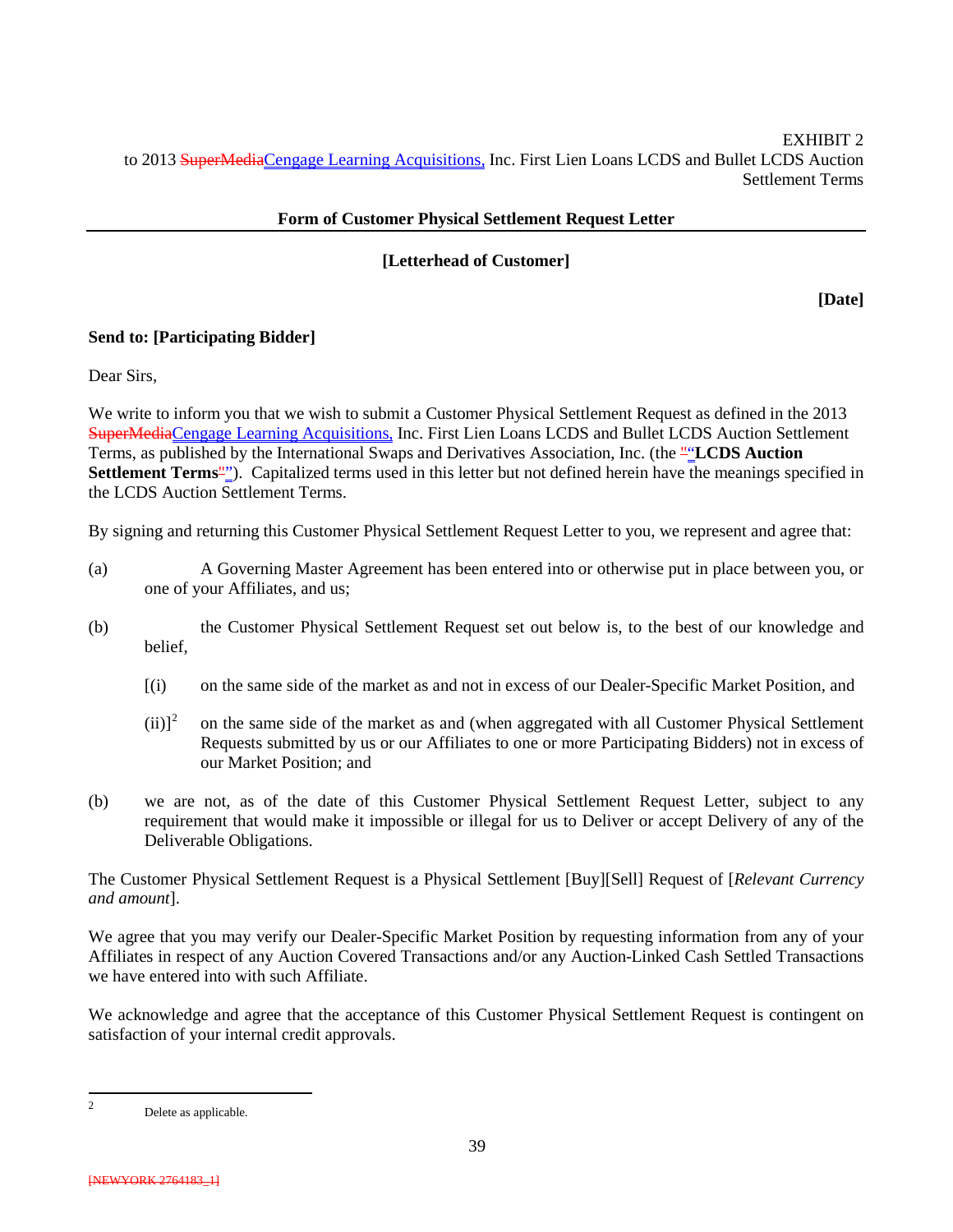Our contact details for purposes of this Customer Physical Settlement Request Letter are:

- Name:  $[\bullet]$
- Address: [<sup>O</sup>]
- Telephone:  $[\bullet]$
- Fax:  $[$   $[$
- E-mail:  $[\bullet]$

Yours faithfully,

## [CUSTOMER]<sup>[3](#page-39-0)</sup>

By:

| Name:      |  |  |
|------------|--|--|
|            |  |  |
| Title:     |  |  |
|            |  |  |
| Signature: |  |  |

<span id="page-39-0"></span>

 <sup>3</sup> Specify legal name of customer.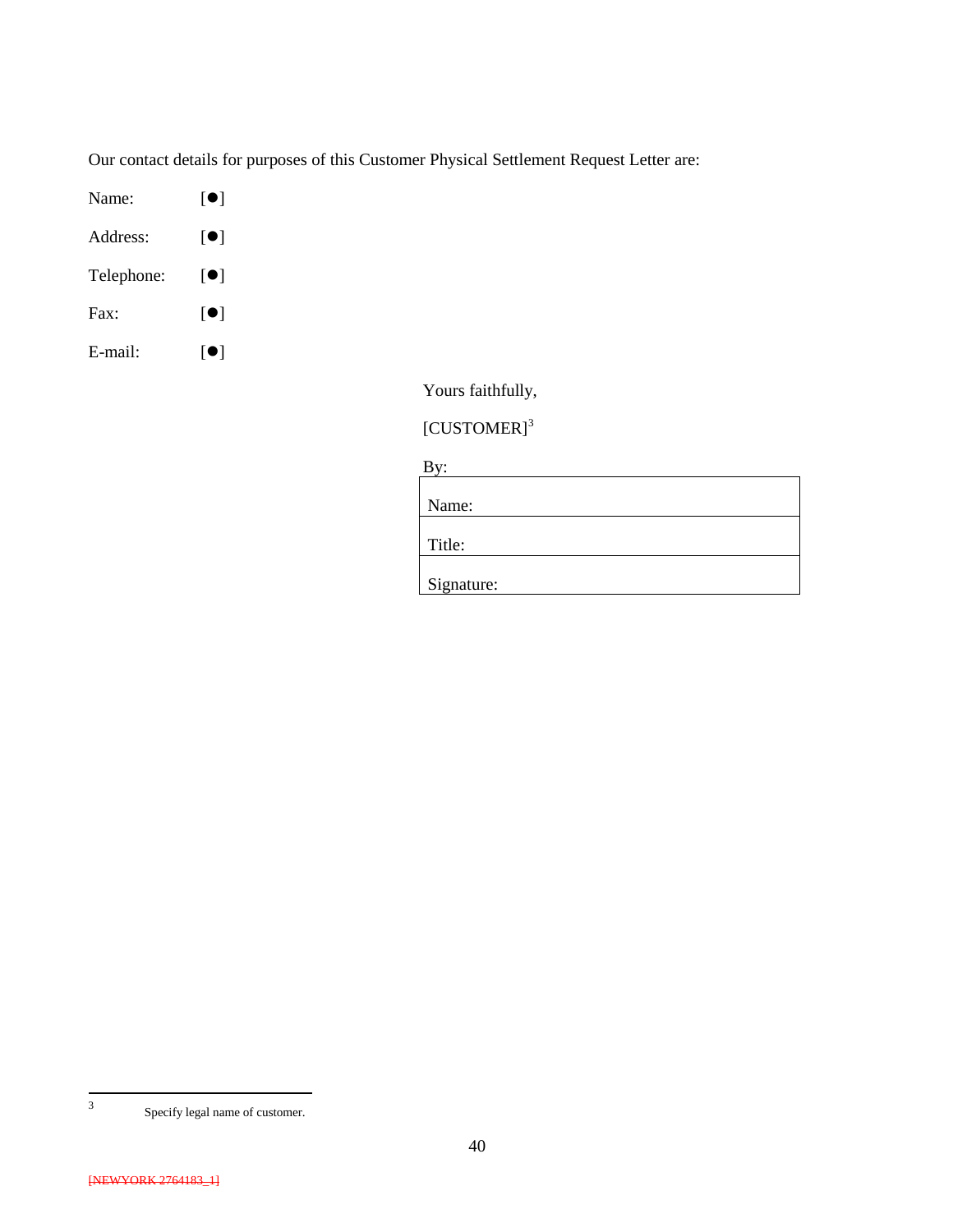EXHIBIT 3 to 2013 SuperMediaCengage Learning Acquisitions, Inc. First Lien Loans LCDS and Bullet LCDS Auction Settlement Terms

#### **Form of Notice of Physical Settlement**

- Attention: [client contact]
- By Fax: [facsimile]

By Phone: [telephone]

#### [Recipient of Notice of Physical Settlement]

Dear Sirs

#### **NOTICE OF PHYSICAL SETTLEMENT**

Credit Derivative Transaction Details:<sup>[4](#page-40-0)</sup> Representative Auction-Settled Transaction, formed pursuant to the 2013 SuperMediaCengage Learning Acquisitions, Inc. First Lien Loans LCDS and Bullet LCDS Auction Settlement Terms, published by the International Swaps and Derivatives Association, Inc. (the ""LCDS Auction Settlement Terms"") entered into between [SELLER], as Seller (i.e., the party identified by the Auction Administrators as having an obligation to accept Delivery of Deliverable Obligations), and [BUYER] as Buyer (i.e., the party identified by the Auction Administrators as having the obligation to Deliver Deliverable Obligations), and for which the Floating Rate Payer Calculation Amount is [*Relevant Currency and amount*] [5](#page-40-1) .

Reference is made to the Credit Derivative Transaction described above (the ""**Transaction**"").

- (1) Pursuant to the LCDS Auction Settlement Terms, the Credit Event Resolution Request Date for the Transaction is the date specified as such in Schedule 1 to the LCDS Auction Settlement Terms.
- (2) Any capitalized term not otherwise defined in this Notice of Physical Settlement will have the meaning, if any, assigned to such term in the LCDS Auction Settlement Terms or, if no meaning is specified therein, in the Definitions.
- (3) We hereby confirm that we will settle the Transaction and require performance by you in accordance with the terms relating to Physical Settlement in the Definitions, as modified by the Bullet LCDS Standard

<span id="page-40-0"></span> <sup>4</sup> These Transactions Details will need to be adjusted appropriately where this form is used with respect to a transaction between a customer and a Participating Bidder.

<span id="page-40-1"></span><sup>5</sup> The Quotation Amount of the Transaction identified by Auction Administrators or, in the case of a Representative Auction-Settled Transaction between a Participating Bidder and a customer, the amount specified by such Participating Bidder.